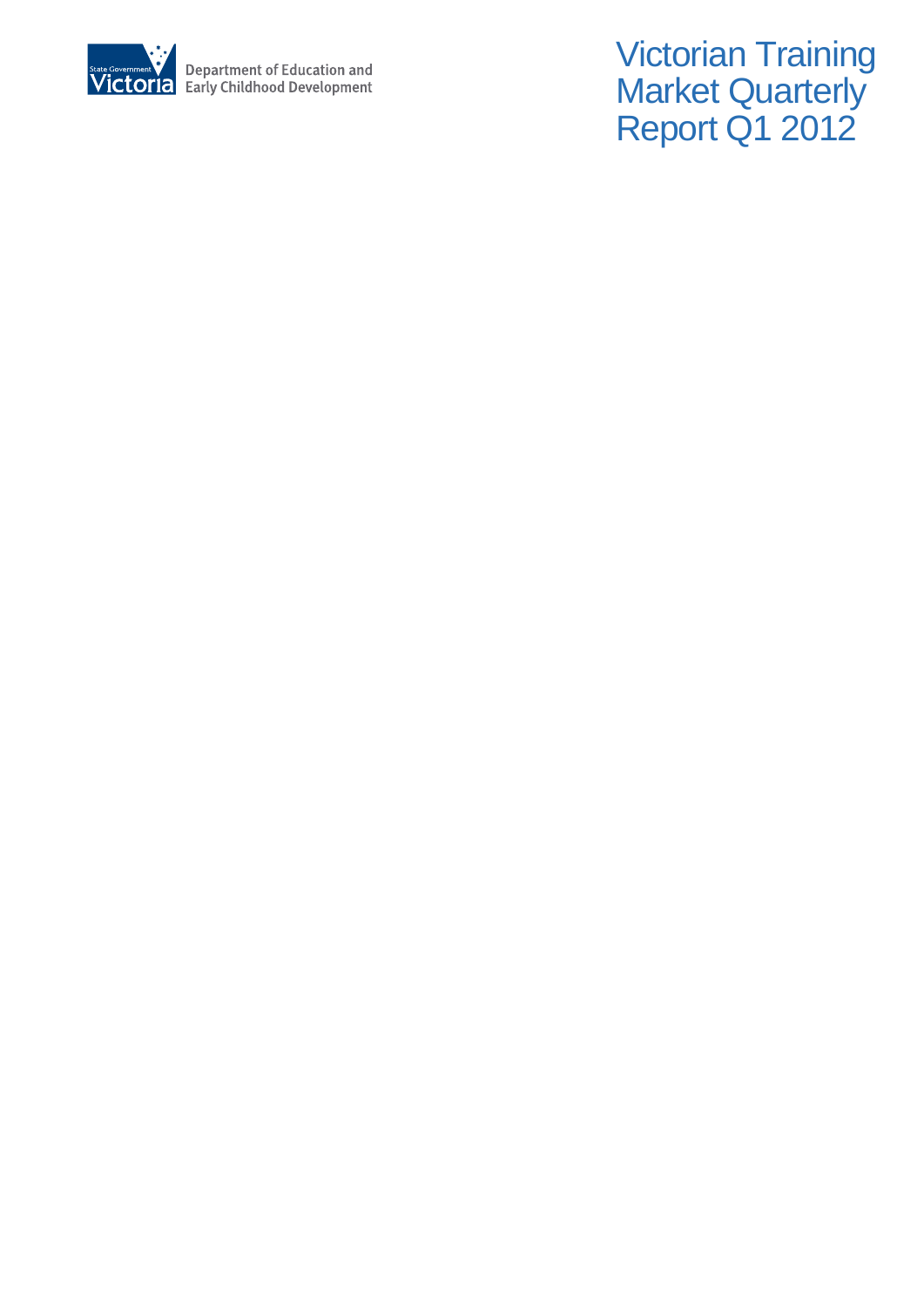**Prepared by Training Market Intelligence and Performance Unit, Market Facilitation & Information Division HESG Department of Education and Early Childhood Development**  Melbourne April 2012

©State of Victoria (Department of Education and Early Childhood Development) 2012

The copyright in this document is owned by the State of Victoria (Department of Education and Early Childhood Development), or in the case of some materials, by third parties (third party materials). No part may be reproduced by any process except in accordance with the provisions of the Copyright Act 1968, the National Education Access Licence for Schools (NEALS) (see below) or with permission.

An educational institution situated in Australia which is not conducted for profit, or a body responsible for administering such an institution may copy and communicate the materials, other than third party materials, for the educational purposes of the institution.

Authorised by the Department of Education and Early Childhood Development, 2 Treasury Place, East Melbourne, Victoria, 300HESG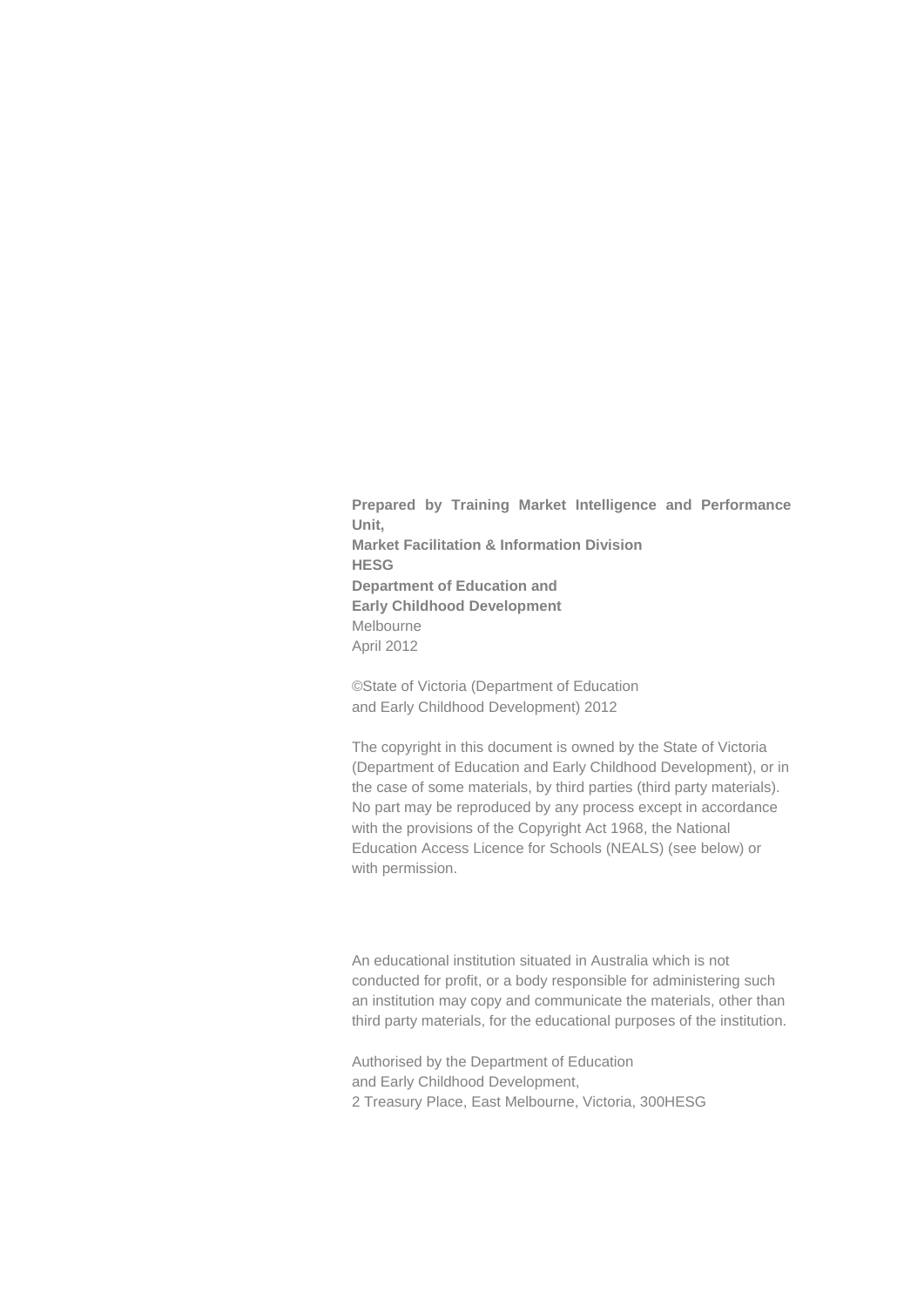# **Contents**

| <b>EXECUTIVE SUMMARY</b>                                              | 5              |
|-----------------------------------------------------------------------|----------------|
| <b>PURPOSE &amp; BACKGROUND</b><br>1.                                 | 6              |
| Notes about the data and time periods                                 | $6\phantom{1}$ |
| 2.<br><b>VICTORIAN TRAINING MARKET</b><br><b>PERFORMANCE</b>          | $\overline{7}$ |
| <b>Overview</b>                                                       | $\overline{7}$ |
| <b>Age Profile</b>                                                    | 10             |
| <b>Employment Status of VET Students</b>                              | 13             |
| <b>Qualification Levels</b>                                           | 14             |
| <b>Equity Groups</b>                                                  | 18             |
| <b>Foundation Level Training</b>                                      | 23             |
| Regional activity by funding type                                     | 25             |
| <b>ACFE Performance</b>                                               | 27             |
| <b>Training Market by Industry</b>                                    | 30             |
| <b>RESPONSIVENESS OF VICTORIA'S</b><br>3.<br><b>TRAINING MARKET</b>   | 32             |
| <b>Introduction</b>                                                   | 32             |
| <b>Overall Responsiveness of the Training Market</b>                  | 32             |
| <b>Responsiveness of the Training Market by</b><br><b>Occupations</b> | 36             |
| <b>Apprentices and Trainees</b>                                       | 38             |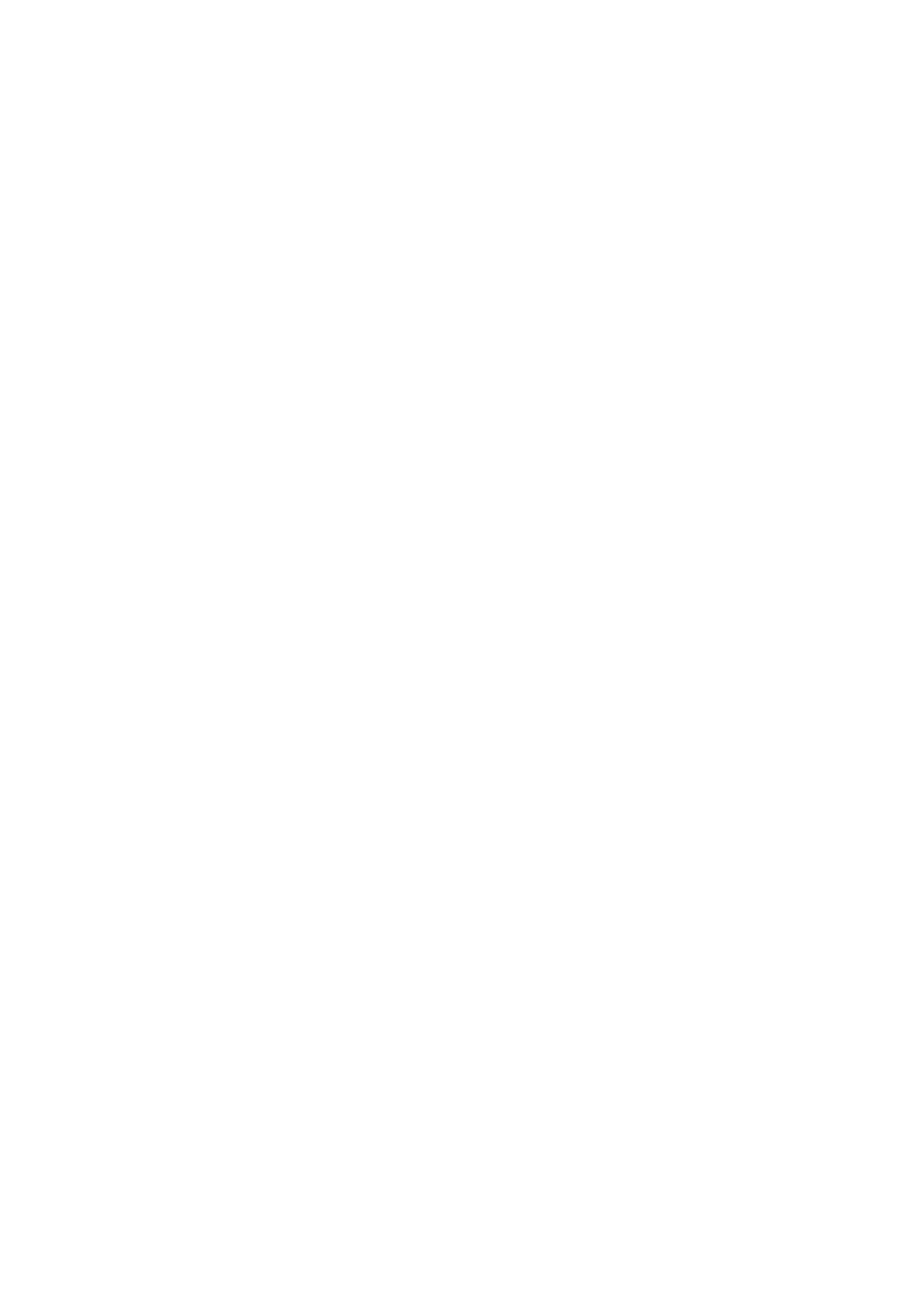# <span id="page-4-0"></span>Executive Summary

This Victorian Training Market Report is the latest in an on-going series of reports produced by the Market Facilitation and Information Division located within the Higher Education and Skills Group (HESG). The aim is to provide a summary of Victorian training market performance following the introduction of the student entitlement system. The report covers two sections – the first provides a macro view of the performance of the Victorian training market while the second section examines the responsiveness of the training market to skills needs in the economy. This iteration of the report shows VET activity up to the end of the first quarter of 2012, as reported by training providers to HESG.

# **Victorian Training Market Performance**

First quarter 2012 figures show total enrolments (government funded and TAFE domestic fee-for-service) have grown by 35 per cent. This growth is being driven primarily by government funded activity with enrolments up 39 per cent, hours up 28 per cent and student numbers up 31 per cent compared with this time last year. TAFE domestic fee-for-service activity is also showing growth in Q1 2012 with enrolments up by 12 per cent.

Growth in government funded enrolments has occurred across Victoria with all nine regions reporting growth in the first quarter of 2012. Regional growth has been largely driven by an increase in private provider activity, and to some extent by TAFE delivery which has increased across six regions at the end of first quarter 2012. The TAFE sector overall has reported 9 per cent growth in the first quarter of 2012 (government funded training).

Looking at specific cohorts reveals that those VET students whom are unemployed now account for 21 per cent of the government funded VET market – higher than 12 months earlier when the rate was [1](#page-4-1)9 per cent. Equity groups (Indigenous, disability, CALD<sup>1</sup>), for which VET is a critical enabler in opening up pathways, have all experienced growth in enrolments in the first quarter of 2012.

From an industry<sup>[2](#page-4-2)</sup> perspective, the sectors with the largest growth in enrolments in the first quarter of 2012 are Administrative & Support Services, Health Care & Social Assistance, and Transport & Warehousing. Retail Trade and Manufacturing industries, two of the largest industries in terms of workforce size, are expected to experience a decline in share of Victoria's workforce in the short to medium term. Enrolment figures (measured in terms of share) broadly align with these trends with figures for Retail Trade in the first quarter of 2012 remaining stable and the Manufacturing share down in the first quarter of 2012.

#### **Responsiveness of Victoria's Training Market**

Early indicators show that more training is taking place in areas where skills needs are greatest, signifying that enrolments are broadly responding to structural shifts in the Victorian economy. In the first quarter of 2012, enrolment growth of 13 per cent occurred in occupations that are either specialised or in shortage, an increase of over 13,300 enrolments from the same time last year.

At an occupational level, the largest increases (first quarter 2012) in courses related to specialised occupations have been for Emergency Service Workers, Civil Engineering Technicians, Painting Trades and Finance Brokers. Over the same period, the largest increases in enrolments in courses related to in-shortage occupations have been for Civil Engineering Technicians, Metal Fabricators, Electrical Lines-workers and Arborists.

Apprentices and trainees, an integral part of the training system, have experienced growth with apprentices up a modest 2 per cent and trainees up 44 per cent so far this year. The moderate growth by apprentices continues the trend of previous years highlighting that apprentices are consistently lagging behind the strong growth of the VET system overall. In contrast, trainees continue to show strong growth in line with growth in the VET system overall.

 $\overline{a}$ 

<span id="page-4-2"></span><span id="page-4-1"></span><sup>&</sup>lt;sup>1</sup> Culturally and Linguistically Diverse

<sup>&</sup>lt;sup>2</sup> Based on ANZSIC industry classifications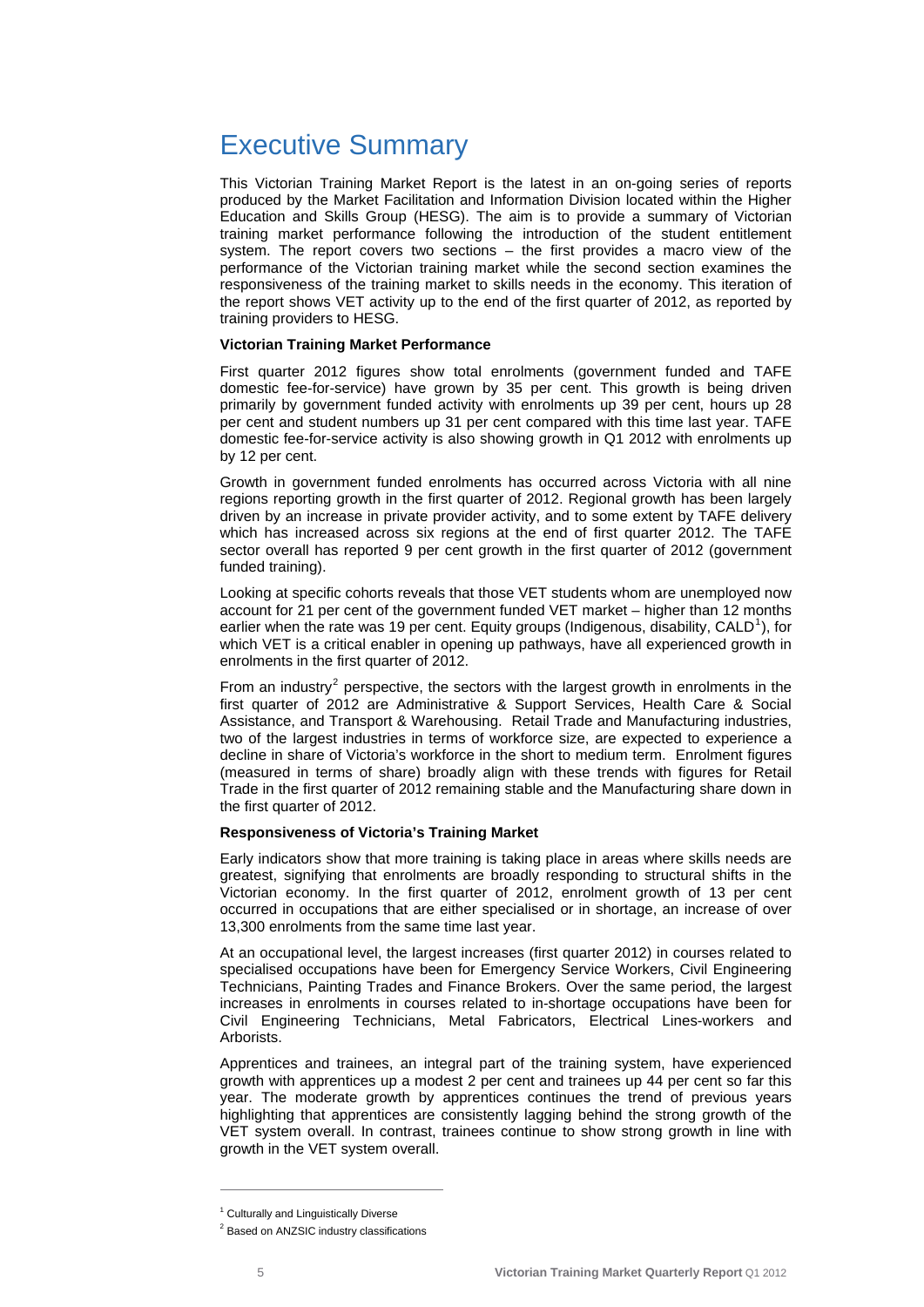# <span id="page-5-0"></span>1. Purpose & Background

This report has been prepared for the Minister of Higher Education and Skills, the Senior Executive of HESG and other key stakeholders in the VET system. Its purpose is to summarise emerging trends in the Victorian training market in the first quarter of 2012 and provide a comparative overview of market changes relative to the same time in 2011. Key metrics include training delivery by funding source, qualification level, employment status, equity group and region. An analysis of the responsiveness of training delivery to specific occupational needs is also provided.

# Notes about the data and time periods

- The majority of the commentary contained in the report compares first quarter 2012 figures with first quarter 2011. Full year figures for 2008 to 2011 are included to show longer term trends.
- Figures may differ to those in previous publications as the Higher Education and Skills Group (HESG) is currently re-casting data to improve consistency across years.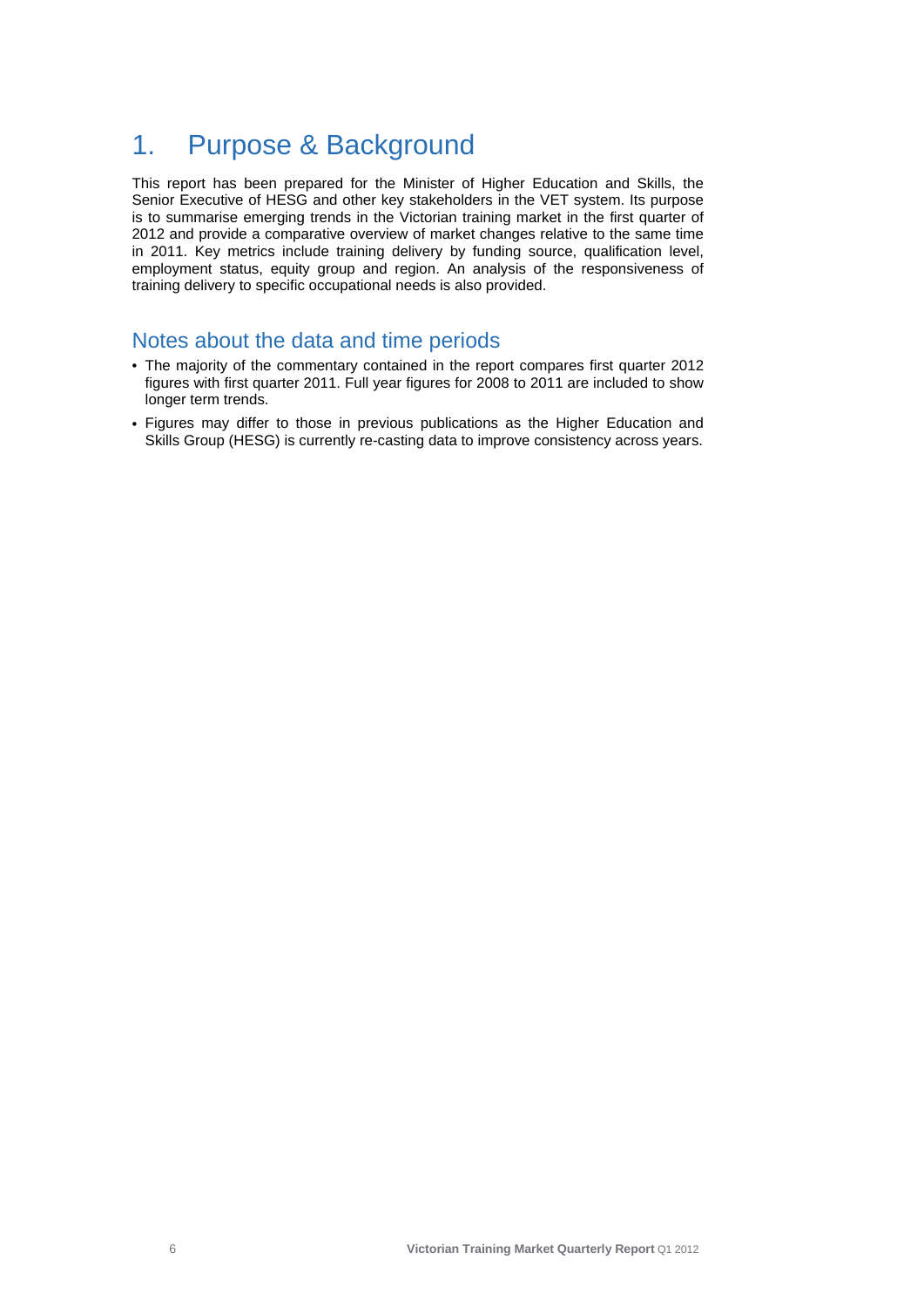# <span id="page-6-0"></span>2. Victorian Training Market Performance

# **Overview**

#### **VET Delivery by Funding Type**

The Victorian training market has now entered its second year following full implementation of the student entitlement system.

This section of the report provides an overview of training activity measured in terms of enrolments, student contact hours and student numbers. Full year results are shown for the 2008 to 2011 period as well as a comparison of figures for quarter one (Q1) 2011 and Q1 2012. Commentary focuses on comparisons of results between Q1 2011 and Q2 2012.

#### **2008 2009 2010 2011 % change 2008-2011 Q1 2011 Q1 2012 % change Q1 2011- Q1 2012** Government funded 381,270 376,795 426,905 548,728 44% 216,654 300,312 39% TAFE domestic fee for service 39,417 100,844 103,664 102,185 14% 34,472 38,490 12% **Total 477,639 470,687 530,569 650,913 38% 251,126 338,802 35%** Fee for Service figures are TAFE on-shore domestic AQF1+ FFS activity only.







Fee-for-service figures are TAFE on-shore domestic AQF1+ FFS activity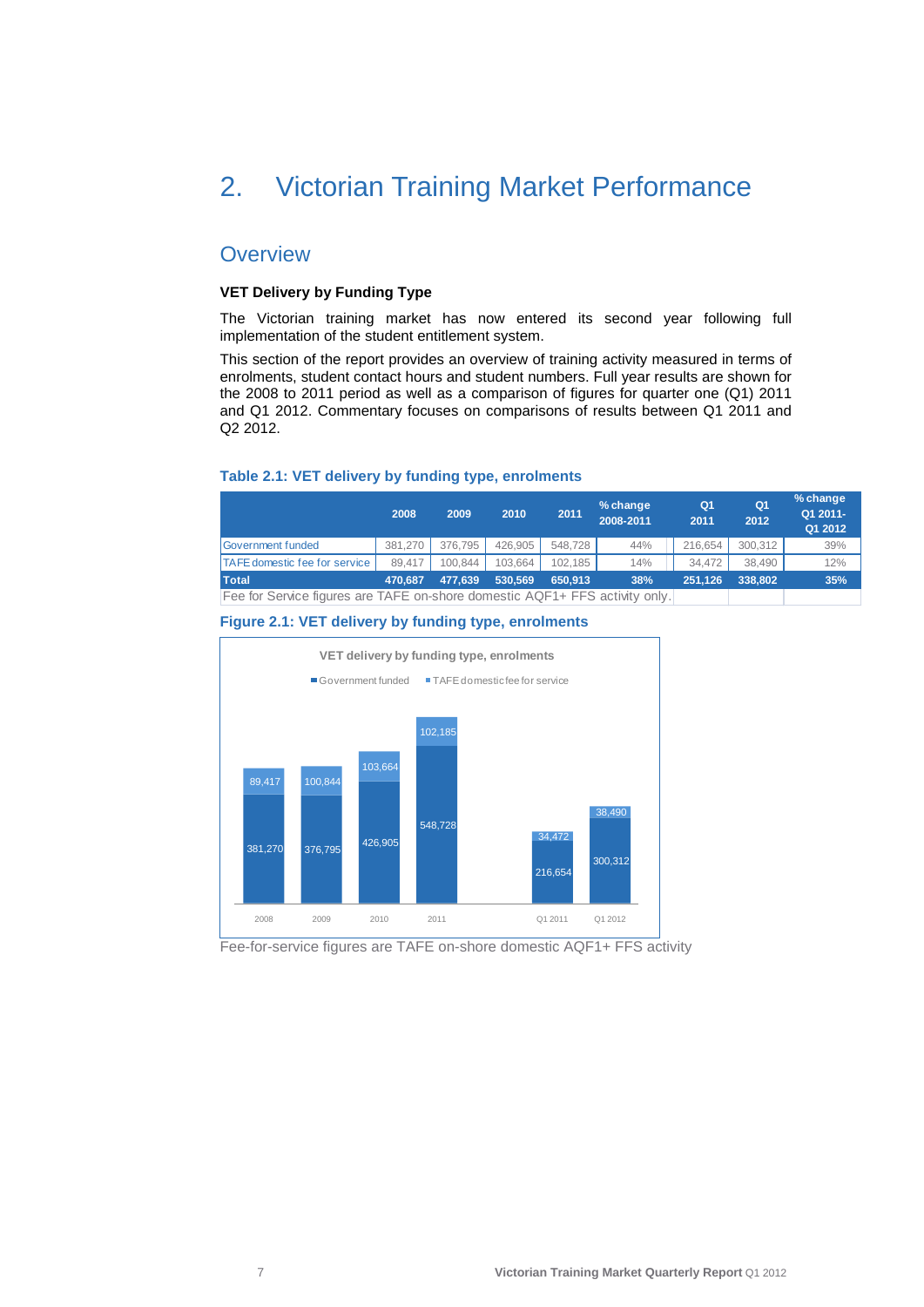# **Table 2.2: VET delivery by funding type, hours (millions)**

|                                                                             | 2008  | 2009  | 2010  | 2011  | % change<br>2008-2011 | Q <sub>1</sub><br>2011 | Q <sub>1</sub><br>2012 | % change<br>Q1 2011-<br>Q1 2012 |
|-----------------------------------------------------------------------------|-------|-------|-------|-------|-----------------------|------------------------|------------------------|---------------------------------|
| Government funded                                                           | 87.4  | 95.6  | 112.4 | 146.9 | 68%                   | 68.9                   | 88.3                   | 28%                             |
| <b>TAFE domestic fee for service</b>                                        | 17.1  | 20.4  | 19.4  | 18.5  | 8%                    | 7.7                    | 8.5                    | 10%                             |
| Total                                                                       | 104.5 | 116.0 | 131.8 | 165.5 | 58%                   | 76.6                   | 96.8                   | 26%                             |
| Fee for Service figures are TAFE on-shore domestic AQF1+ FFS activity only. |       |       |       |       |                       |                        |                        |                                 |

# **Figure 2.2: VET delivery by funding type, hours (millions)**



Fee-for-service figures are TAFE on-shore domestic AQF1+ FFS activity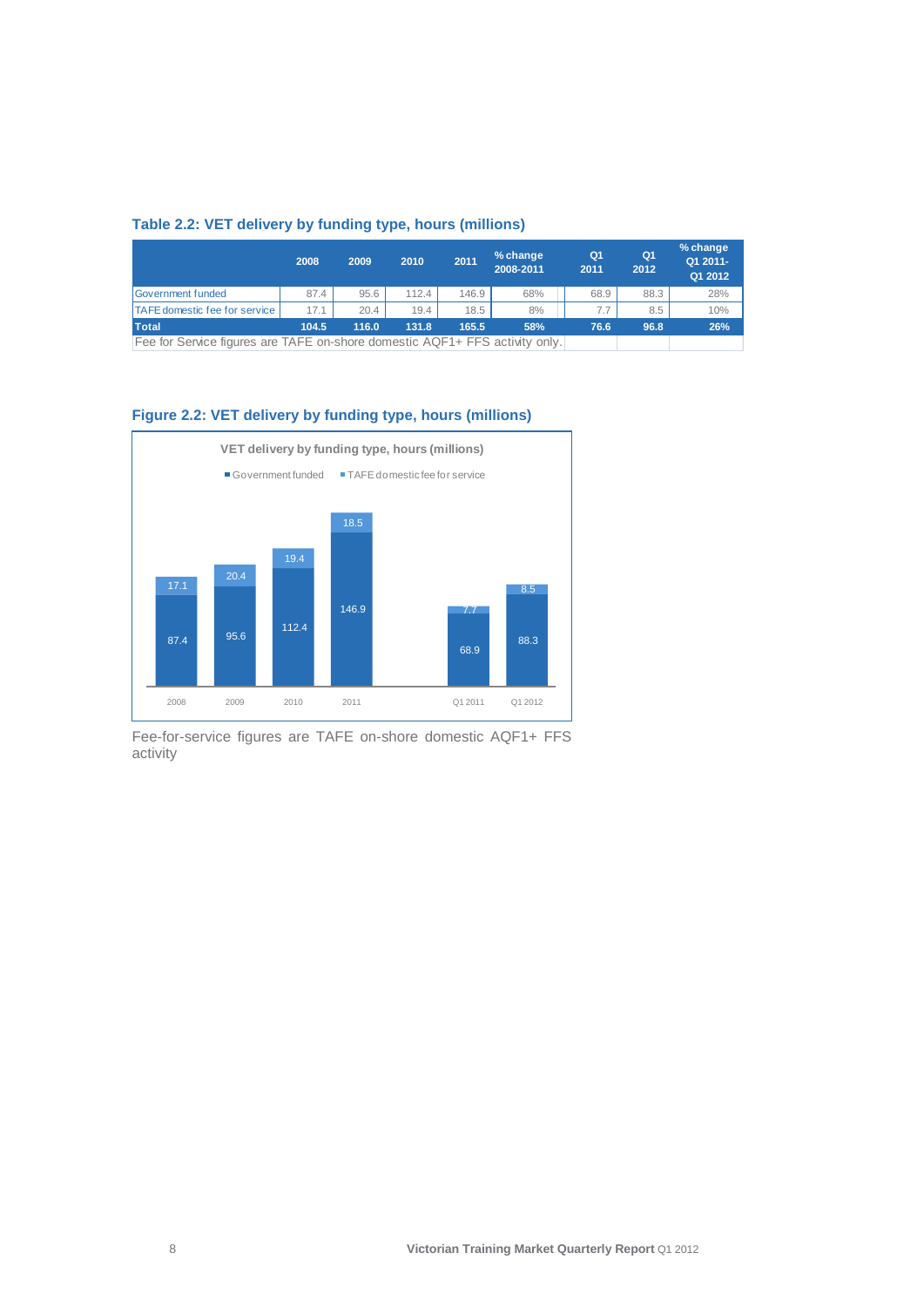#### **Table 2.3: VET delivery by funding type, students**

|                                                                             | 2008    | 2009    | 2010    | 2011    | % change<br>2008-2011 | Q1<br>2011 | Q1<br>2012 | % change<br>Q1 2011-<br>Q1 2012 |
|-----------------------------------------------------------------------------|---------|---------|---------|---------|-----------------------|------------|------------|---------------------------------|
| <b>Government Funded</b>                                                    | 294.671 | 299.602 | 339.226 | 430.280 | 46%                   | 189.597    | 247.939    | 31%                             |
| <b>TAFE domestic fee for service</b>                                        | 80.457  | 93.094  | 96.021  | 94.214  | 17%                   | 32.903     | 35.883     | 9%                              |
| Total*                                                                      | 366,762 | 381.311 | 422.543 | 512.851 | 40%                   | 219,719    | 280,349    | 28%                             |
| Fee for Service figures are TAFE on-shore domestic AQF1+ FFS activity only. |         |         |         |         |                       |            |            |                                 |

Some TAFE students are double counted thus the total does not equal to the sum of GF and FFS



#### **Figure 2.3: VET delivery by funding type, students**

Fee-for-service figures are TAFE on-shore domestic AQF1+ FFS activity

# **Key Points**

Early indications are that the Victorian training system continues to show growth, continuing the trend of recent years. Compared with Q1 2011, first quarter 2012 figures reveal that:

- Total reported enrolments (government funded and TAFE fee-forservice) have grown by 35 per cent. Total reported hours are up 26 per cent while student numbers have grown 28 per cent.
- Growth in the Victorian training system is largely being driven by government funded activity, with enrolments up 39 per cent, hours up 28 per cent and student numbers up 31 per cent compared with last year.
- TAFE domestic fee-for-service activity is also showing growth in Q1 2012 with enrolments up by 12 per cent, hours up by 10 per cent and student numbers up by 9 per cent compared with the same period last year.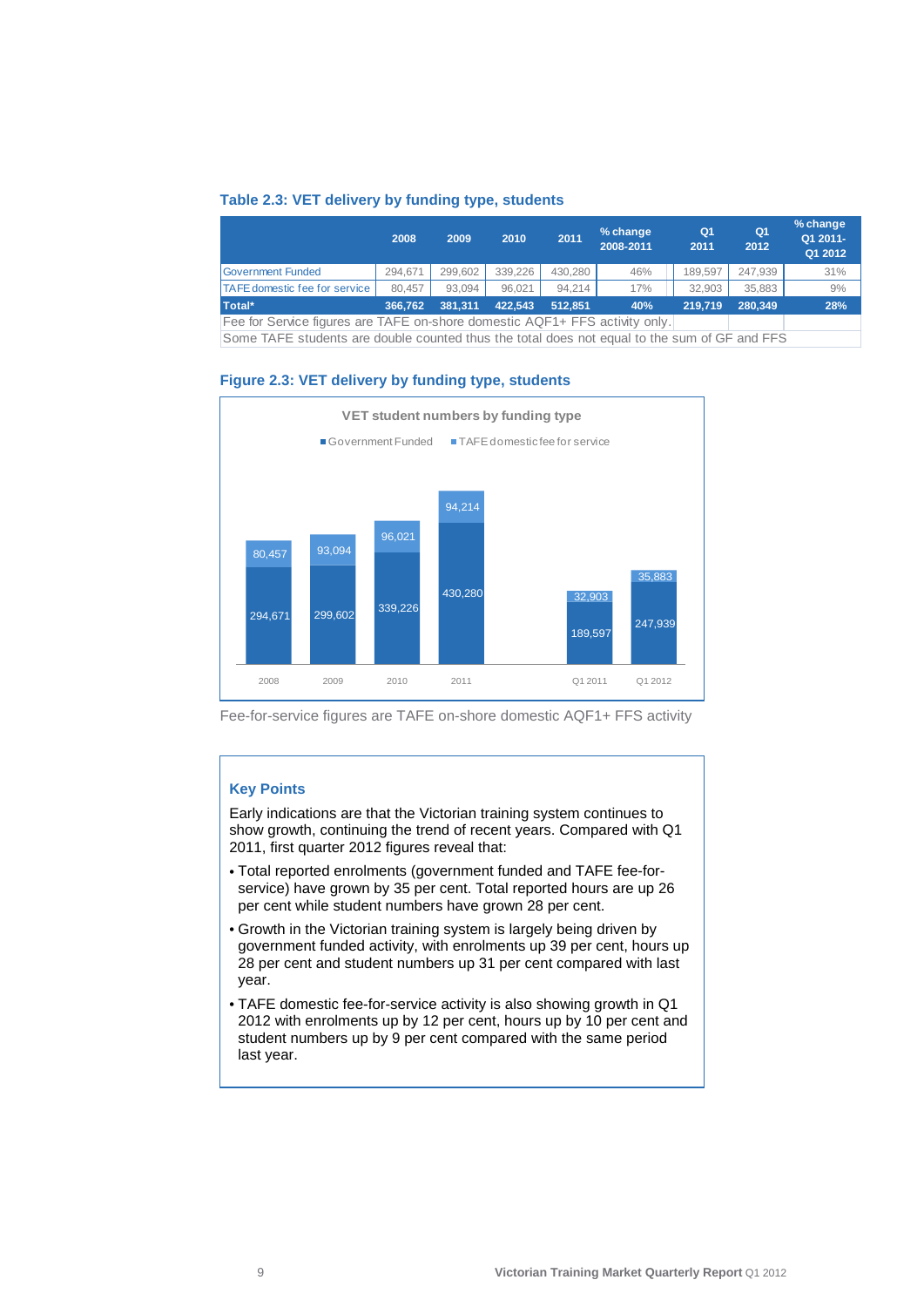# <span id="page-9-0"></span>Age Profile

# **VET Delivery by Age Group**

To enable the increased workforce participation levels required by the Victorian economy over the next decade, increased engagement with education and training by all age groups is required.

#### **Table 2.4: VET students by age group (government funded + TAFE domestic feefor-service)**

|                                                                             | 2008    | 2009    | 2010    | 2011    | % change<br>2008-2011 | Q <sub>1</sub><br>2011 | Q1<br>2012 | % change<br>Q1 2011-<br>Q1 2012 |
|-----------------------------------------------------------------------------|---------|---------|---------|---------|-----------------------|------------------------|------------|---------------------------------|
| 15 to 19                                                                    | 94.747  | 99,150  | 112.947 | 132.770 | 40%                   | 61.919                 | 71.085     | 15%                             |
| 20 to 24                                                                    | 66.494  | 68.430  | 80.651  | 96.197  | 45%                   | 50.520                 | 61.689     | 22%                             |
| 25 to 44                                                                    | 126.672 | 132.954 | 142.790 | 178.804 | 41%                   | 70,698                 | 95.060     | 34%                             |
| 45 to 64                                                                    | 66.149  | 69.309  | 77.458  | 94.902  | 43%                   | 34.091                 | 48.422     | 42%                             |
| Under 15, over 64, not stated                                               | 12.700  | 11.468  | 8.697   | 10.178  | $-20%$                | 2.491                  | 4.093      | 64%                             |
| Total                                                                       | 366.762 | 381.311 | 422.543 | 512.851 | 40%                   | 219,719                | 280,349    | 28%                             |
| Fee for Service figures are TAFE on-shore domestic AQF1+ FFS activity only. |         |         |         |         |                       |                        |            |                                 |





Fee-for-service figures are TAFE on-shore domestic AQF1+ FFS activity only.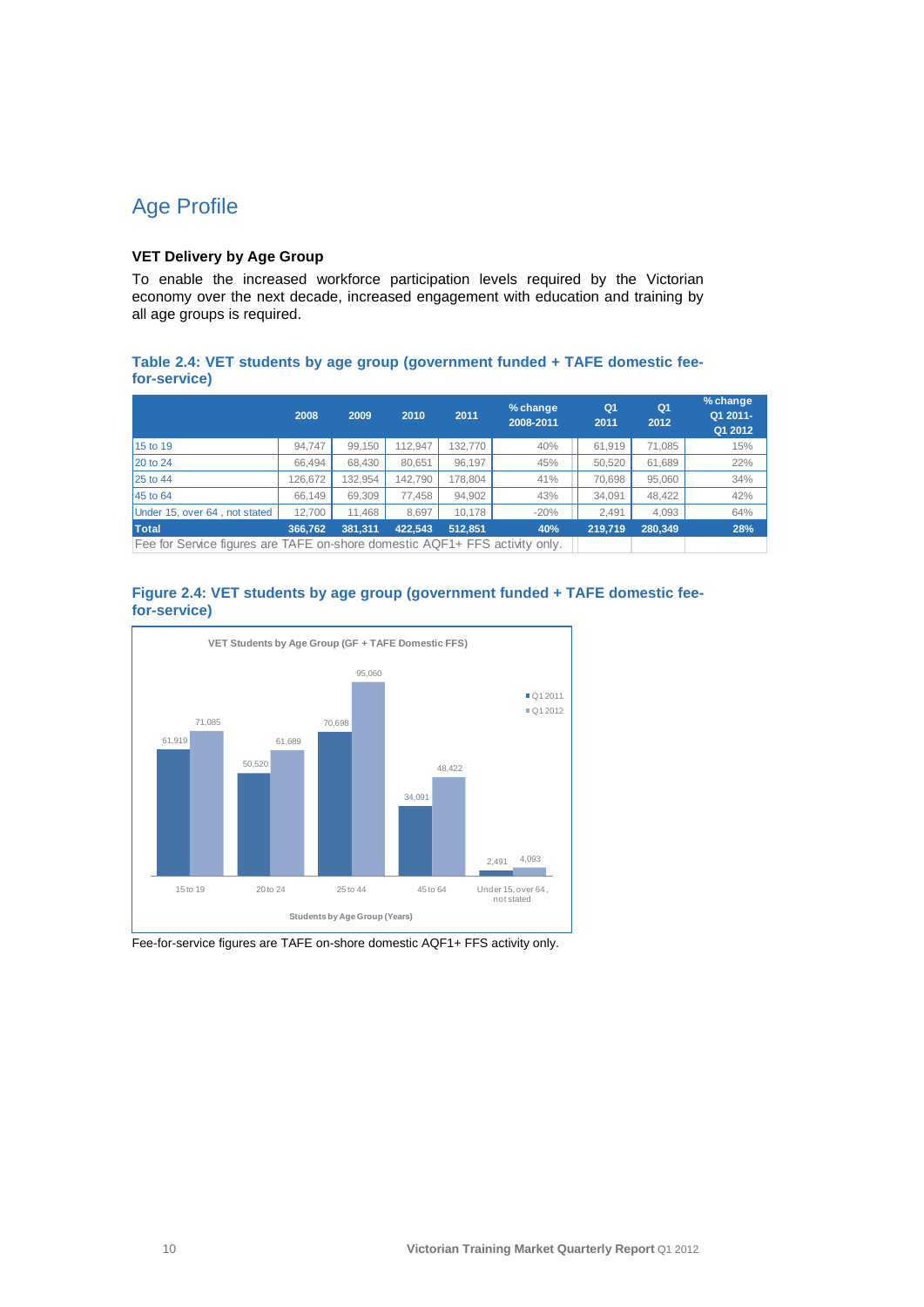#### **Key Points**

Student numbers across all broad age groups have grown in Q1 2012 in a continuation of recent trends. The strongest growth has occurred among 45-64 year olds, which increased by 42 per cent. This is the smallest age group engaged in the training system (including reported fee-for-service) currently representing 17 per cent of total VET students.

Students aged 15 to 19 have shown solid growth (15 per cent) in Q1 2012 compared with the same period in 2011. This cohort is the second largest age group representing 25 per cent of the VET student population. The largest cohort (25 to 44 year olds) account for 34 per cent of students currently, and has seen a reported growth of 34 per cent in Q1 2012 compared with the same period in 2011.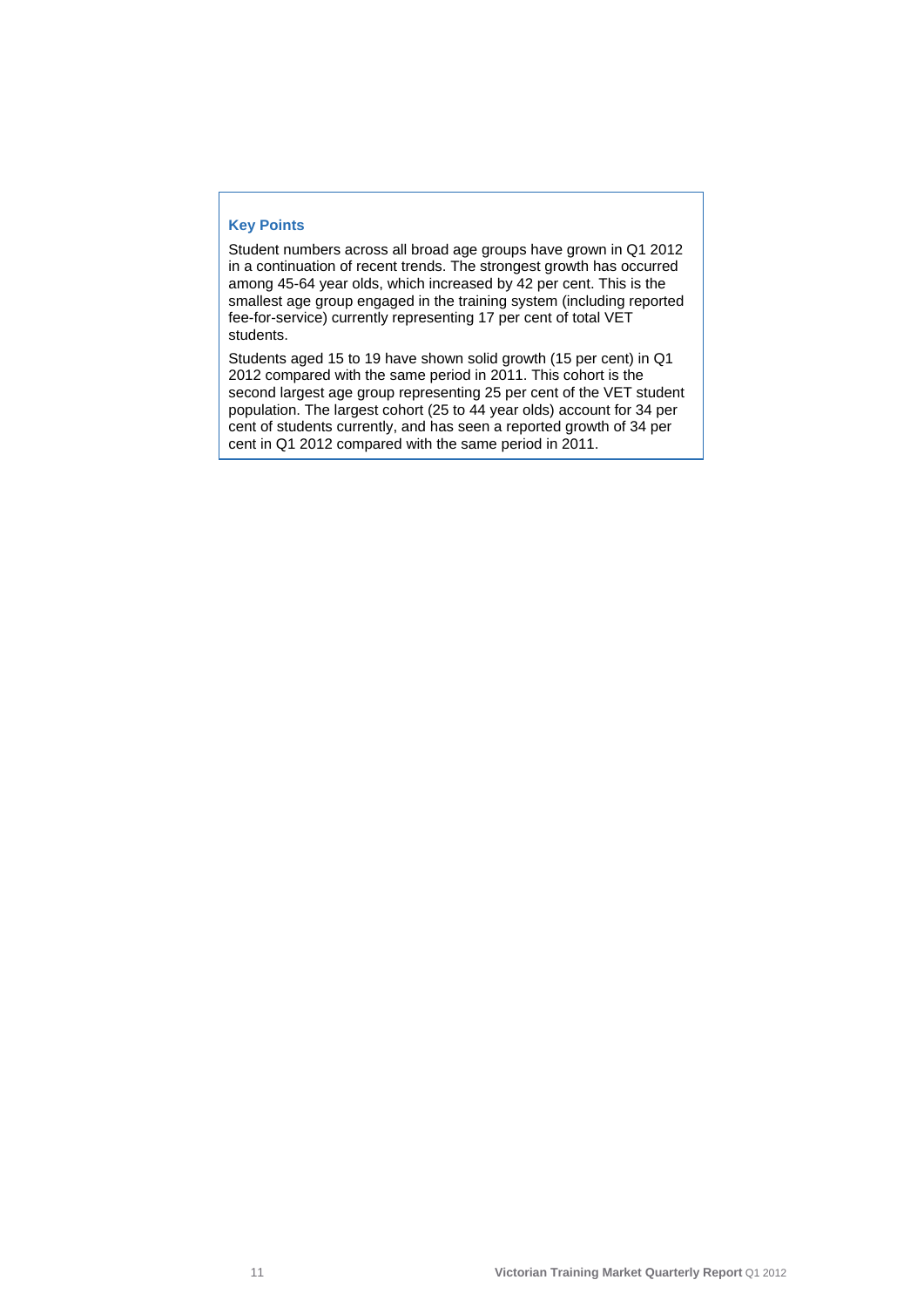# **Government Funded Enrolments by age group**

|                               | 2008    | 2009    | 2010    | 2011    | % change<br>2008-2011 | Q <sub>1</sub><br>2011 | Q <sub>1</sub><br>2012 | % change<br>Q1 2011-<br>Q1 2012 |
|-------------------------------|---------|---------|---------|---------|-----------------------|------------------------|------------------------|---------------------------------|
| 15 to 19                      | 74.383  | 75.957  | 88.258  | 108.720 | 46%                   | 50.834                 | 60.808                 | 20%                             |
| 20 to 24                      | 58.804  | 59,188  | 71.432  | 87.795  | 49%                   | 46.915                 | 57.956                 | 24%                             |
| 25 to 44                      | 99.699  | 102.418 | 112.644 | 148.488 | 49%                   | 60.856                 | 83.360                 | 37%                             |
| 45 to 64                      | 51.075  | 52.853  | 60.225  | 77.134  | 51%                   | 28.878                 | 42.146                 | 46%                             |
| Under 15, over 64, not stated | 10.710  | 9.186   | 6.667   | 8.143   | $-24%$                | 2.114                  | 3,669                  | 74%                             |
| Total                         | 294.671 | 299.602 | 339,226 | 430.280 | 46%                   | 189,597                | 247.939                | 31%                             |

# **Table2.5: VET students by age group (government funded)**





# **Key Points**

All age groups continue to engage with training, particularly among 45 to 64 year olds - up 46 per cent in Q1 2012, followed by 25 to 44 year olds – up 37 per cent. This suggests that this working age cohort is taking opportunities to up-skill and enhance their job opportunities.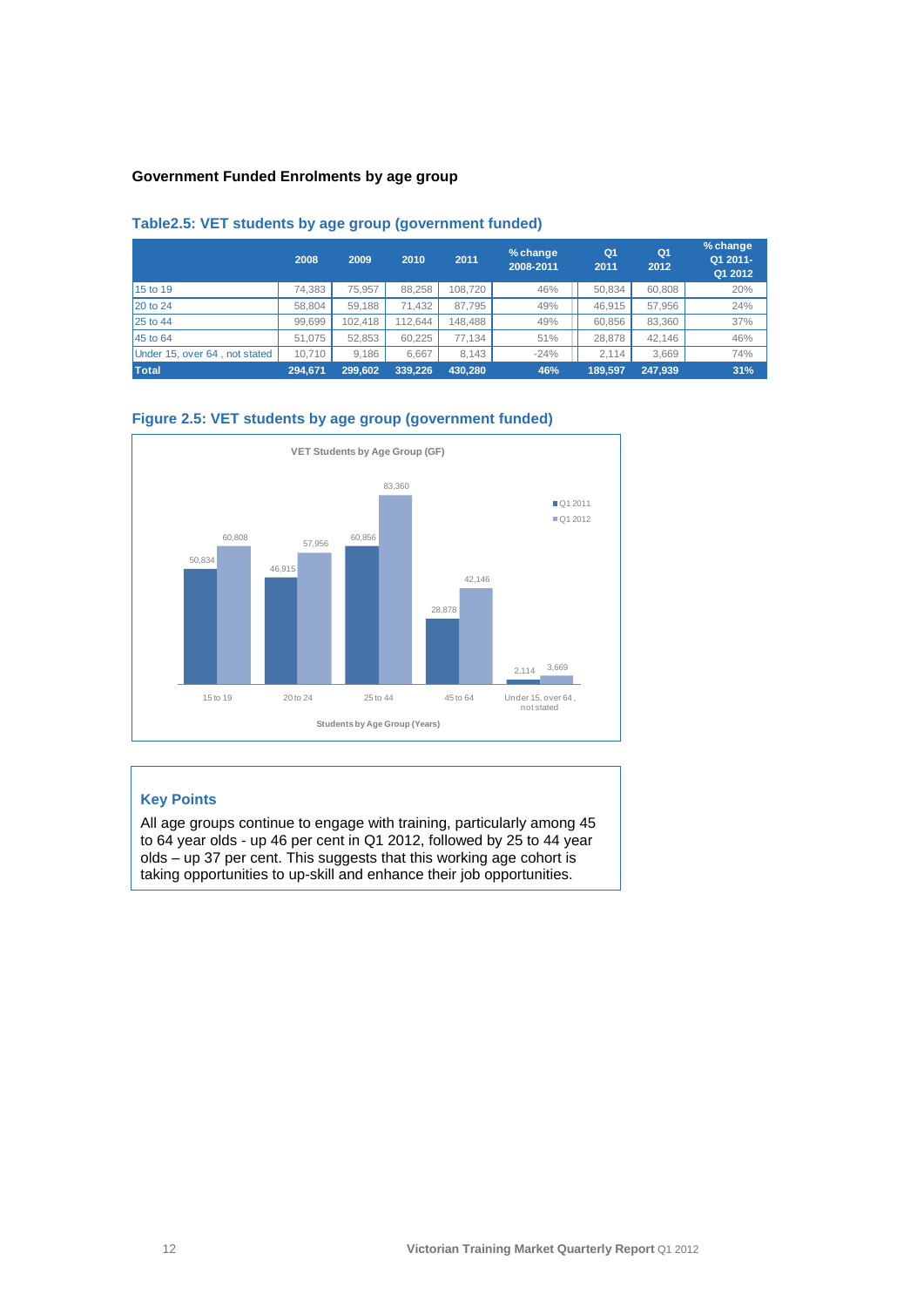# <span id="page-12-0"></span>Employment Status of VET Students

# **VET Delivery by Employment Status**

#### **Table 2.6: Government funded VET students by employment status**

|                                          | 2008    | 2009    | 2010    | 2011    | $%$ change<br>2008-2011 | Q <sub>1</sub><br>2011 | Q <sub>1</sub><br>2012 | $%$ change<br>Q1 2011- |
|------------------------------------------|---------|---------|---------|---------|-------------------------|------------------------|------------------------|------------------------|
| <b>Emploved</b>                          | 192.626 | 197.415 | 223.234 | 277.634 | 44%                     | 126.566                | 160.724                | 27%                    |
| Unemploved                               | 41.791  | 50.176  | 62.513  | 89.322  | 114%                    | 37.190                 | 51.306                 | 38%                    |
| Not employed-not seeking w ork, unknow n | 60.254  | 52.011  | 53.479  | 63.324  | 5%                      | 25.841                 | 35.909                 | 39%                    |
| <b>Total</b>                             | 294.671 | 299.602 | 339,226 | 430.280 | 46%                     | 189.597                | 247.939                | 31%                    |

Employed = full-time employee, part-time employee, employer, self-employed, employed in unpaid work Unemployed = unemployed seeking full-time work, unemployed seeking part-time work





Employed = full-time employee, part-time employee, employer, self-employed, employed in unpaid work

Unemployed = unemployed seeking full-time work, unemployed seeking part-time work

# **Key Points**

Students who are unemployed accounted for 21 per cent of the government funded VET market in the first quarter of 2012. This proportion is higher than this time last year, when just over 19 per cent of VET students reported being unemployed.

There has been a 38 per cent increase in government funded enrolments in Q1 2012 by this cohort. The vast majority of VET students that are unemployed are undertaking training at Certificates III-IV levels. In terms of sectors, a large proportion of students that are unemployed are undertaking training in five areas: Business and Clerical (15 per cent), Community Services (12 per cent), General Preparatory training (12 per cent), Health (7 per cent), and Storage & Distribution (4 per cent).<sup>[3](#page-12-0)</sup>

 $\overline{a}$ 

<sup>3</sup> Based on standard industry sectors used in SVBI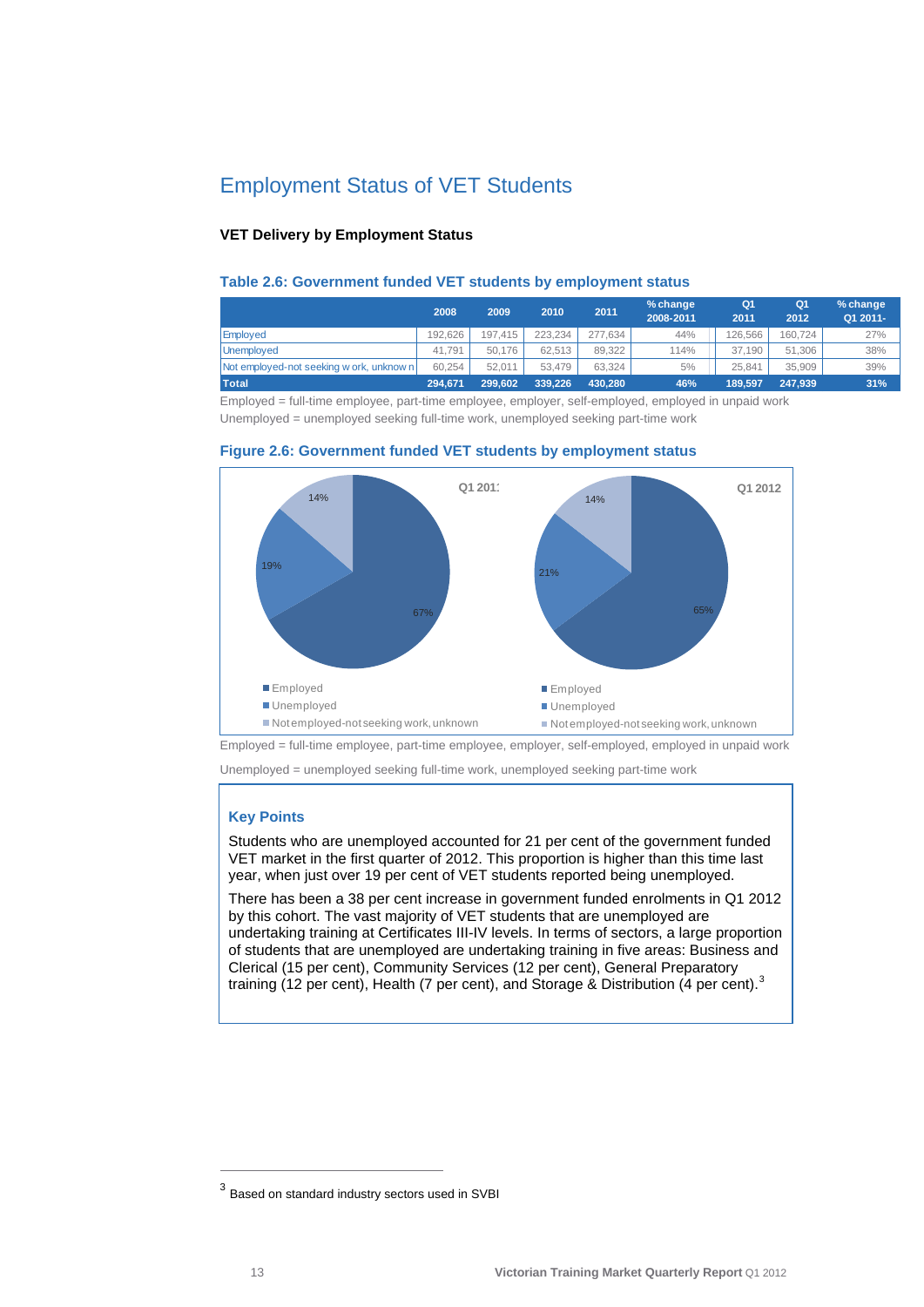# <span id="page-13-0"></span>Qualification Levels

# **VET Delivery by Qualification Level**

Attainment of qualifications, rather than short courses (i.e. through module only delivery), has become an increasingly important focus of State and Commonwealth governments over recent years. Lower level qualifications (Certificate I-II) provide those without post-school qualifications the foundation level skills (literacy, numeracy, work preparation) necessary to undertake further study or to find a job.

Mid-level skills are essential to the Victorian economy and help drive economic activity across the State. A significant proportion of apprenticeships and traineeships entail attainment of a mid-level qualification and are crucial to many key industries. Apprenticeships and traineeships are generally undertaken as a contract between the apprentice/trainee and an employer. Hence the apprentice/trainee undertakes on-thejob learning and more formal training through a VET provider.

Higher level qualifications will continue to experience a growth in demand by industry and the labour market more generally. To meet this demand, both State and Commonwealth governments have focused on raising the qualification profile of Australians over the last decade. Higher level VET qualifications (Diploma and above) provide entry to higher skilled jobs and to further study – generally at university level where VET graduates obtain credits towards their undergraduate studies.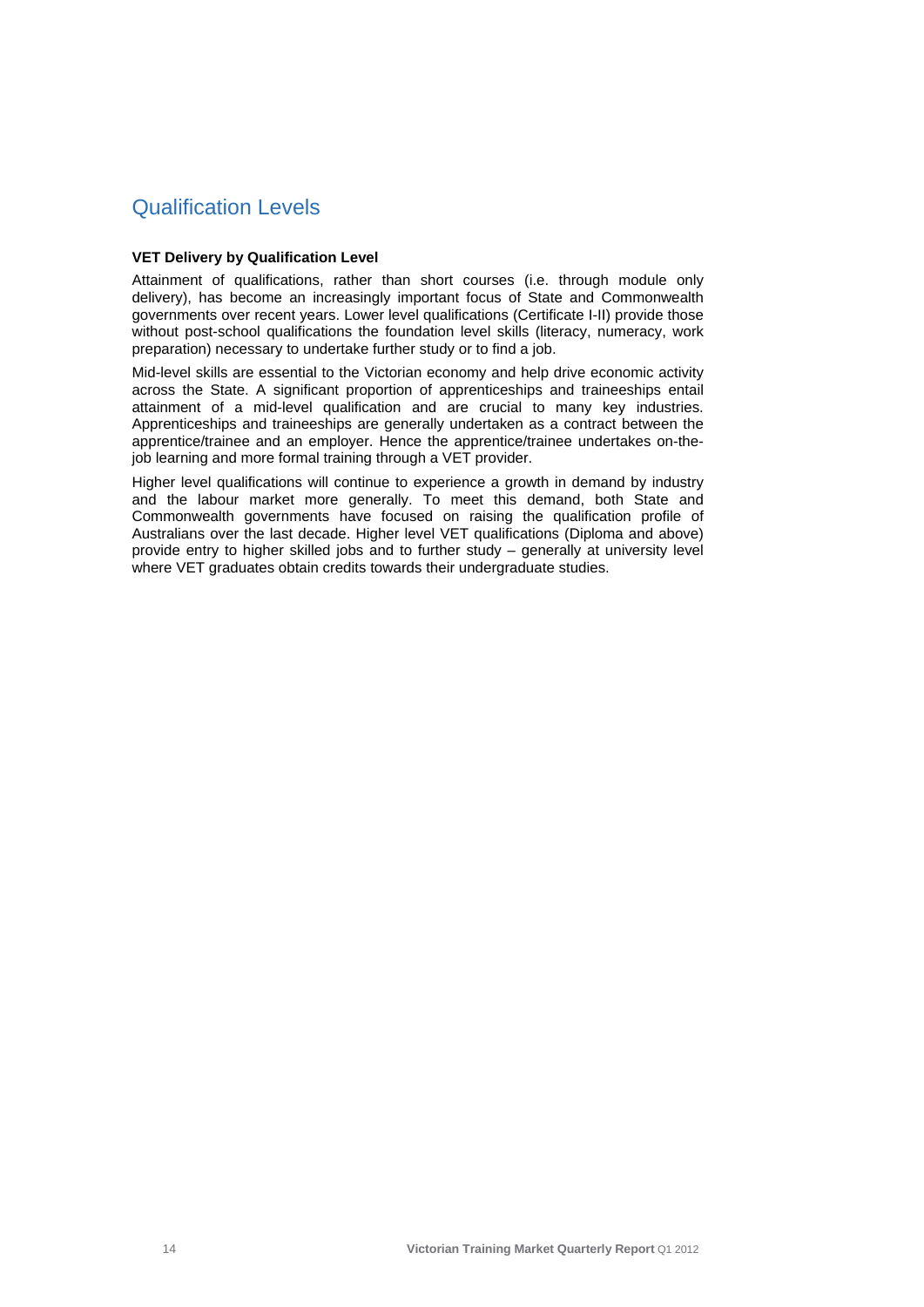#### **VET Delivery by Qualification Level, Government Funded Enrolments**

| <b>Qualification level</b> | 2008    | 2009    | 2010    | 2011    | % change<br>2008-2011 | Q1 2011 | Q1 2012 | % change<br>Q1 2011-<br>Q1 2012 |
|----------------------------|---------|---------|---------|---------|-----------------------|---------|---------|---------------------------------|
| Cert 1-2                   | 87.160  | 83.638  | 93.834  | 119.439 | 37%                   | 38.108  | 57.559  | 51%                             |
| Cert 3-4                   | 165.419 | 165,863 | 201.687 | 287.858 | 74%                   | 114.629 | 169.224 | 48%                             |
| Diploma & Above            | 55.658  | 63.657  | 71.241  | 86.424  | 55%                   | 49.994  | 57.146  | 14%                             |
| <b>Higher Education</b>    | 15      |         |         |         | $-100%$               |         |         |                                 |
| Module Only                | 50.156  | 40.702  | 37.269  | 30.321  | $-40%$                | 5.604   | 6.567   | 17%                             |
| Secondary, SoA and other   | 22,862  | 22,927  | 22.874  | 24,686  | 8%                    | 8.319   | 9.816   | 18%                             |
| <b>Total</b>               | 381.270 | 376.795 | 426.905 | 548,728 | 44%                   | 216.654 | 300.312 | 39%                             |

#### **Table 2.7: VET government funded enrolments by qualification level**

#### **Figure 2.7: VET government funded enrolments by qualification level**



# **Key Points**

The growth in government funded enrolments in Q1 2012 has occurred across all Australian Qualifications Framework (AQF) levels; Certificate I-II (up 51 per cent), Certificate III-IV (up 48 per cent) and Diploma and above (up 14 per cent).

Reported module only enrolments are up 17 per cent following a decline by 19 per cent in 2011, and a decline of 40 per cent over the 2008 to 2011 period. Students undertaking secondary school subjects in a VET environment, those undertaking a statement of attainment (SOA) and 'other' miscellaneous training have collectively grown by 18 per cent in Q1 2012 compared with the same period last year.

Reported figures in Q1 2012 indicate a larger proportion of enrolments are at Certificate III-IV levels (60 per cent) and a lower proportion are at Diploma and above (20 per cent) compared with figures in Q1 2011. The high growth at mid qualification levels (Certificate III and IV) can be explained in part by the growth in take-up of apprenticeships and traineeships (see section on apprentices and trainees for details).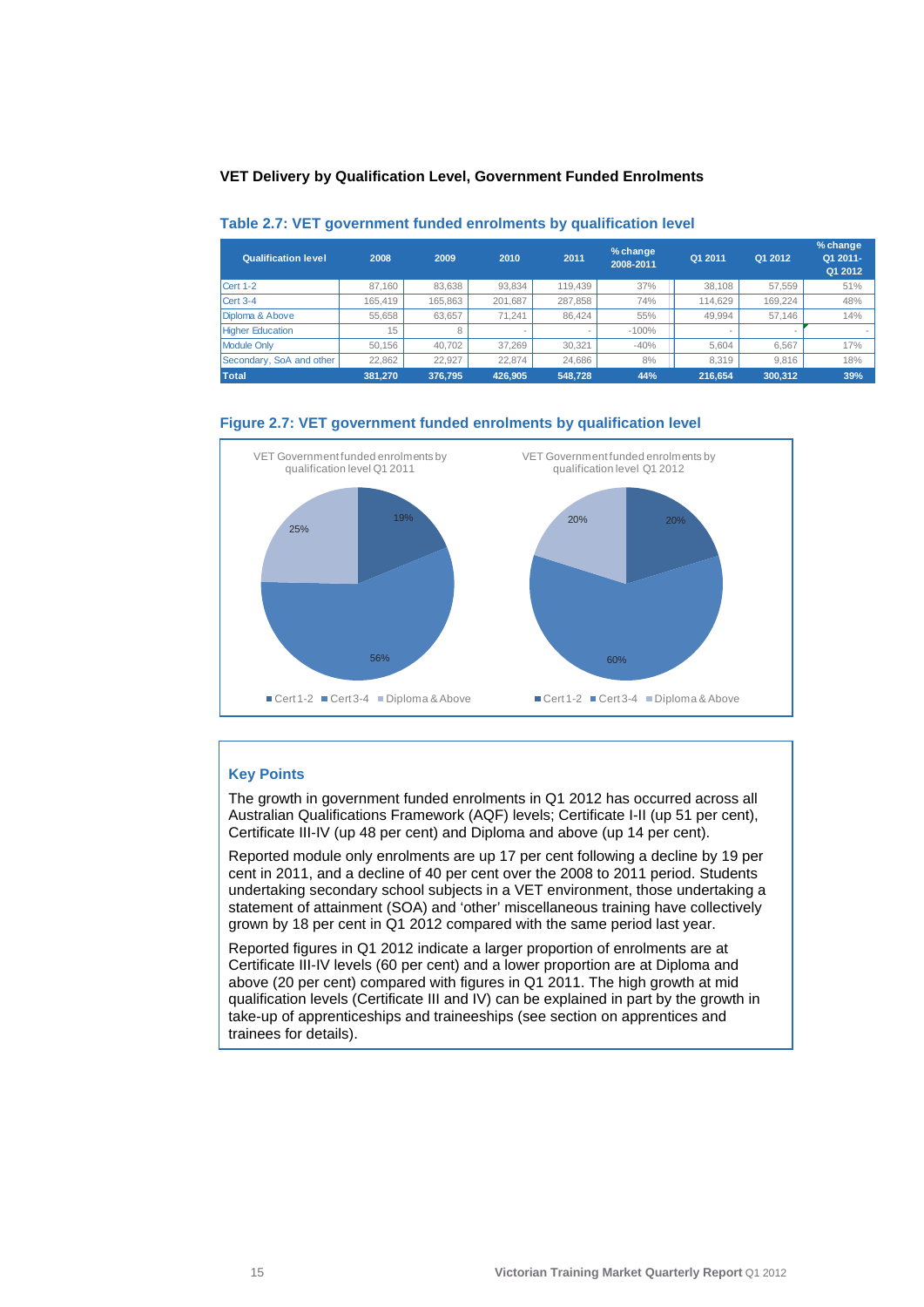# **VET Delivery by Qualification Level, TAFE Domestic Fee-for-Service Enrolments**

| <b>Qualification level</b> | 2008   | 2009    | 2010    | 2011                     | % change<br>2008-2011 | Q1 2011                  | Q1 2012 | % change<br>Q1 2011-<br>Q1 2012 |
|----------------------------|--------|---------|---------|--------------------------|-----------------------|--------------------------|---------|---------------------------------|
| Cert 1-2                   | 41.302 | 48.423  | 51.492  | 49.500                   | 20%                   | 16.041                   | 16.305  | 2%                              |
| Cert 3-4                   | 40.018 | 43,354  | 42.616  | 42.795                   | 7%                    | 13,332                   | 16.183  | 21%                             |
| Diploma & Above            | 7.365  | 8.039   | 8.300   | 8.505                    | 15%                   | 3.839                    | 4.683   | 22%                             |
| <b>Higher Education</b>    | 732    | 1.028   | 1.256   | 1.385                    | 89%                   | .260                     | 1.319   | 5%                              |
| Module Only                | $\sim$ |         |         | $\overline{\phantom{a}}$ | $\sim$                | $\overline{\phantom{a}}$ |         |                                 |
| Secondary, SoA and other   | $\sim$ |         |         |                          | $\sim$                | $\overline{\phantom{a}}$ | -       |                                 |
| Total                      | 89.417 | 100.844 | 103.664 | 102.185                  | 14%                   | 34.472                   | 38,490  | 12%                             |

# **Table 2.8: TAFE domestic fee-for-service enrolments by qualification level**

# **Figure 2.8: TAFE domestic fee-for-service enrolments by qualification level**



# **Key Points**

TAFE domestic fee-for-service enrolments in Q1 2012 have increased across all AQF levels, particularly at Certificate III-IV (up 21 per cent) and at Diploma and above (up 22 per cent). Module only enrolments are not reported against this funding source.

Proportions by qualification level are broadly in line with this time last year.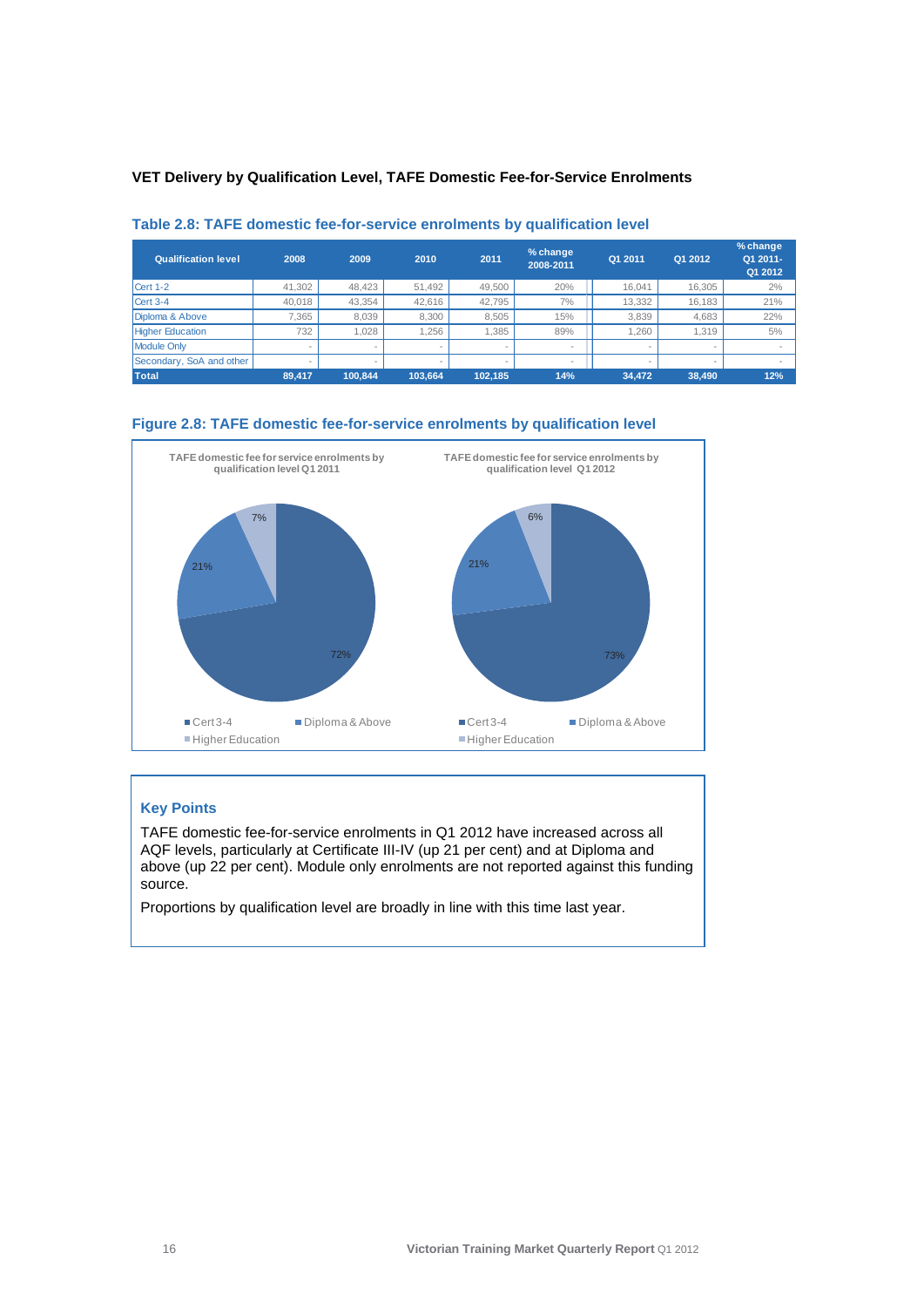#### **VET Delivery by Qualification Level, Government Funded Hours**

| Qualification level      | 2008       | 2009       | 2010        | 2011        | % change<br>2008-2011 | Q1 2011    | Q1 2012    | % change<br>Q1 2011-<br>Q1 2012 |
|--------------------------|------------|------------|-------------|-------------|-----------------------|------------|------------|---------------------------------|
| Cert 1-2                 | 14.172.964 | 15.199.752 | 17,498,228  | 22.614.672  | 60%                   | 8.565.464  | 11.033.740 | 29%                             |
| Cert 3-4                 | 44,949,317 | 48,790,269 | 59,085,247  | 81.650.427  | 82%                   | 33,799,026 | 48.048.092 | 42%                             |
| Diploma & Above          | 22.949.521 | 25,990,419 | 30,934,399  | 35.900.045  | 56%                   | 23.689.429 | 25.340.224 | 7%                              |
| <b>Higher Education</b>  | 258        | 286        |             |             | $-100%$               |            |            |                                 |
| Module Only              | ,430,007   | 1,557,458  | 1,594,559   | 1.317.776   | $-8%$                 | 300.590    | 367,999    | 22%                             |
| Secondary, SoA and other | 3,890,648  | 4,048,839  | 3,311,493   | 5,461,838   | 40%                   | 2,519,504  | 3,547,609  | 41%                             |
| <b>Total</b>             | 87.392.715 | 95.587.023 | 112.423.926 | 146.944.758 | 68%                   | 68.874.013 | 88.337.664 | 28%                             |

#### **Table 2.9: VET Government funded student contact hours by qualification level**

Note: SoA – Statement of Attainment





# **Key Points**

The growth in government funded hours in Q1 2012 has continued across all AQF levels; Certificate I-II (up 29 per cent), Certificate III-IV (up 42 per cent) and Diploma and above (up 7 per cent). Module only student contact hours have also increased in Q1 2012 – up 22 per cent following a decline in 2011.

As with enrolments, proportions of government funded hours by qualification level show an increase in share (57 per cent) at Certificate III-IV levels and a decrease at Diploma and above (30 per cent) compared with figures at Q1 2011.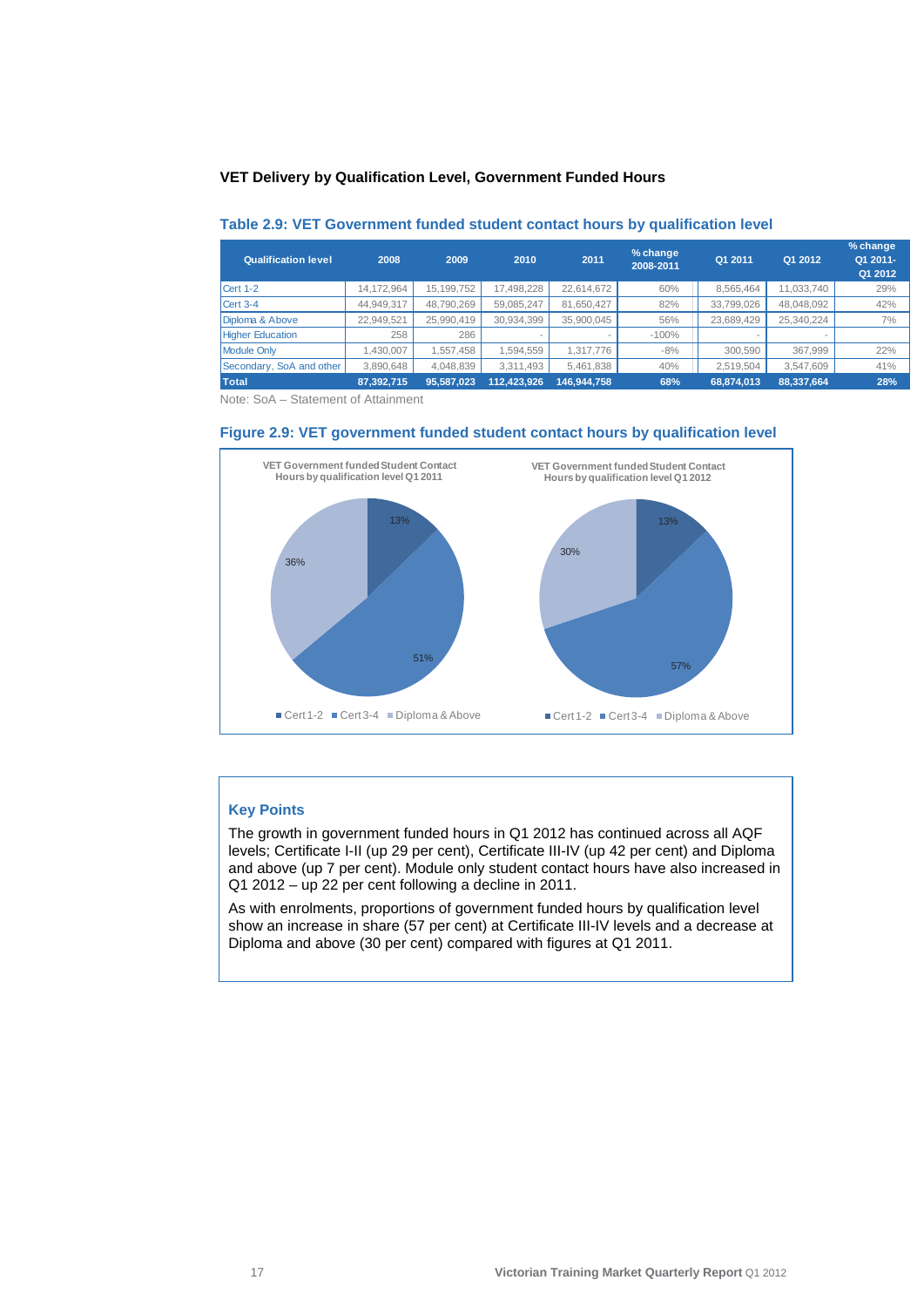# <span id="page-17-0"></span>Equity Groups

### **VET Delivery by Equity Groups**

Victoria has a shortage of skilled workers in a range of industries which can limit growth and the ability of businesses to stay competitive. Businesses continue to report that the lack of access to skilled workers is a significant barrier to their success. Across industry there is increasingly unmet demand for higher skill levels and qualifications.

The *Strategic Review of Effective Re-Engagement Models for Disengaged Learners*  estimates that there are around 625,000 15-64 year olds in Victoria who have not attained at least an AQF level 3 Certificate and who are either unemployed, not in the labour force or in low skilled jobs. Individuals for equity groups are heavily over-represented in this population.<sup>[4](#page-17-0)</sup>

These people face a combination of barriers to effective engagement in education and training including low levels of previous educational achievement, low aspirations, poor access to training and broader barriers such as poverty, homelessness and poor health.

The role of VET has continued to be a critical enabler in opening up pathways for disadvantaged groups through the provision of tailored, individualised services, often in partnership with other service providers.

|                           | 2008   | 2009   | 2010   | 2011   | % change<br>2008-2011 | Q1 2011 | Q1 2012 | % change<br>Q1 2011-<br>Q1 2012 |
|---------------------------|--------|--------|--------|--------|-----------------------|---------|---------|---------------------------------|
| <b>Indigenous</b>         | 4.356  | 4,317  | 4.801  | 5,590  | 28%                   | 2.122   | 2.566   | 21%                             |
| Persons with a disability | 23.947 | 23.621 | 27.236 | 34.137 | 43%                   | 15.580  | 19.555  | 26%                             |
| <b>ICALD</b>              | 58.145 | 62,128 | 70,618 | 97.261 | 67%                   | 42,208  | 57.839  | 37%                             |

#### **Table 2.10: VET government funded students by equity group**

#### **Figure 2.10: VET government funded students by equity group: person with a disability**



<sup>&</sup>lt;sup>4</sup> Lamb, S., Davies, M & Doecke, E. 2011, 'Strategic Review of Effective Re-engagement Models for Disengaged Learners' Centre for Research on Education Systems, University of Melbourne, pp. 16-18.

 $\overline{a}$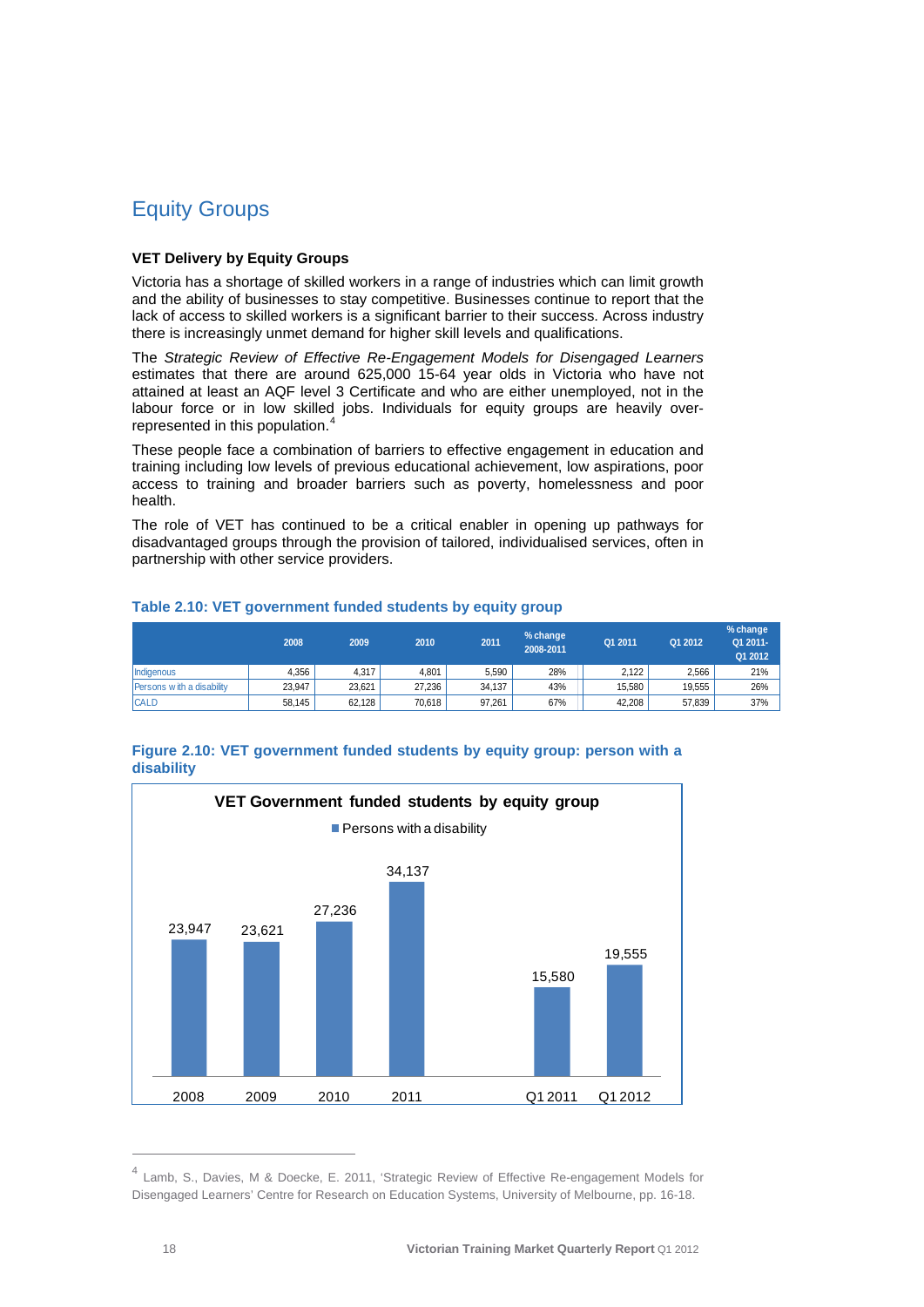

#### **Figure 2.11: VET government funded students by equity group: person with a disability – completions by qualification level in 2008 and 2011**







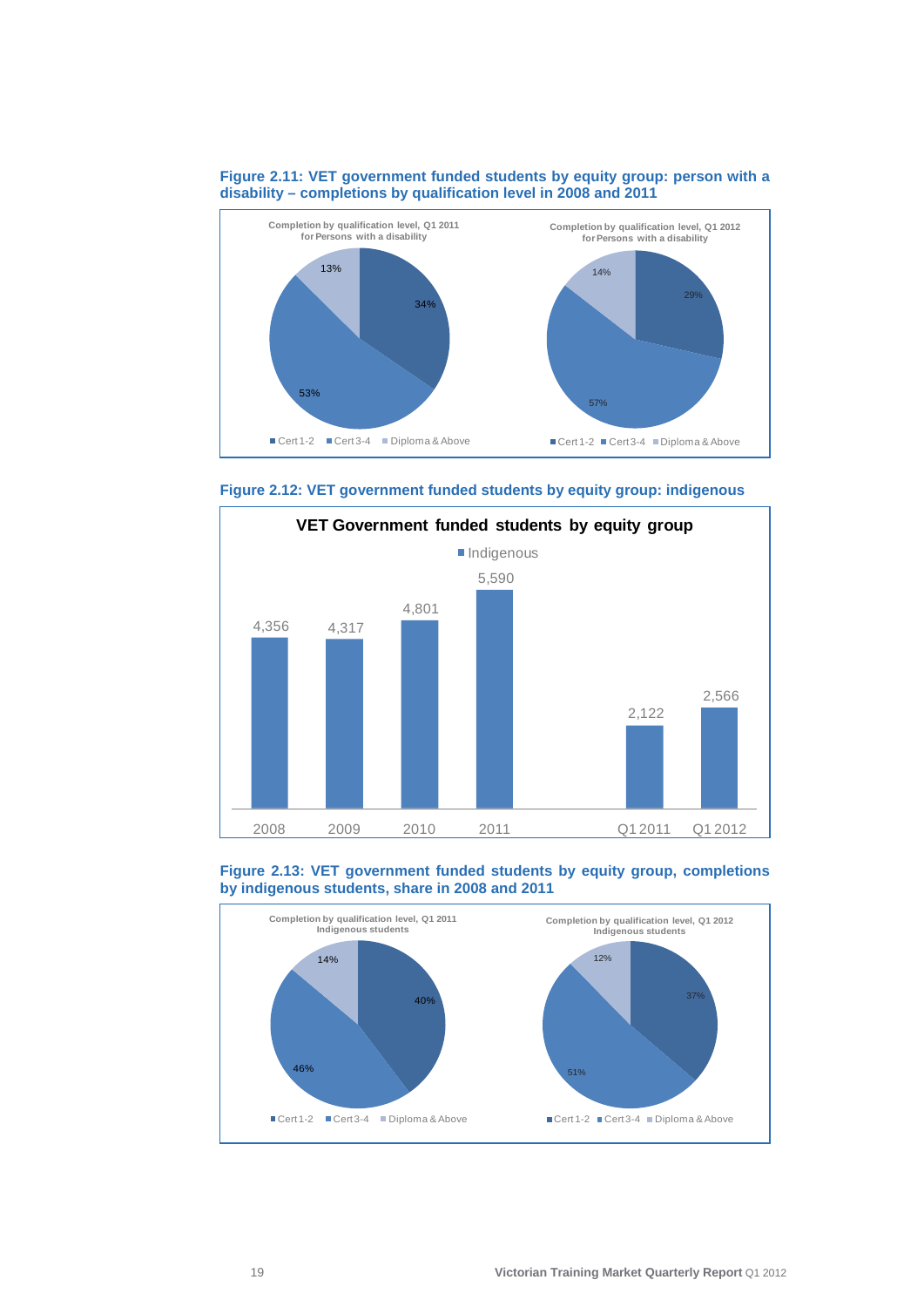

### **Figure 2.14: VET government funded students by equity group: CALD**





#### **Key Points**

First quarter 2012 figures show:

- The number of government funded VET students with a disability is showing encouraging growth (up 26 per cent) with over 19,000 students with a disability undertaking training.
- There is a 21 per cent increase in Indigenous students (2,566 students) and a 37 per cent increase in Culturally and Linguistically Diverse (CALD) VET students equating to almost 58,000 students.
- For students with a disability, the proportion of completions at Diploma level and above has risen slightly. In contrast, the proportion of completions among Indigenous and CALD students has decreased slightly at this level.
- In comparison, the proportion of completions at Certificate III-IV levels has increased among Indigenous students and those with a disability, and decreased slightly among CALD students.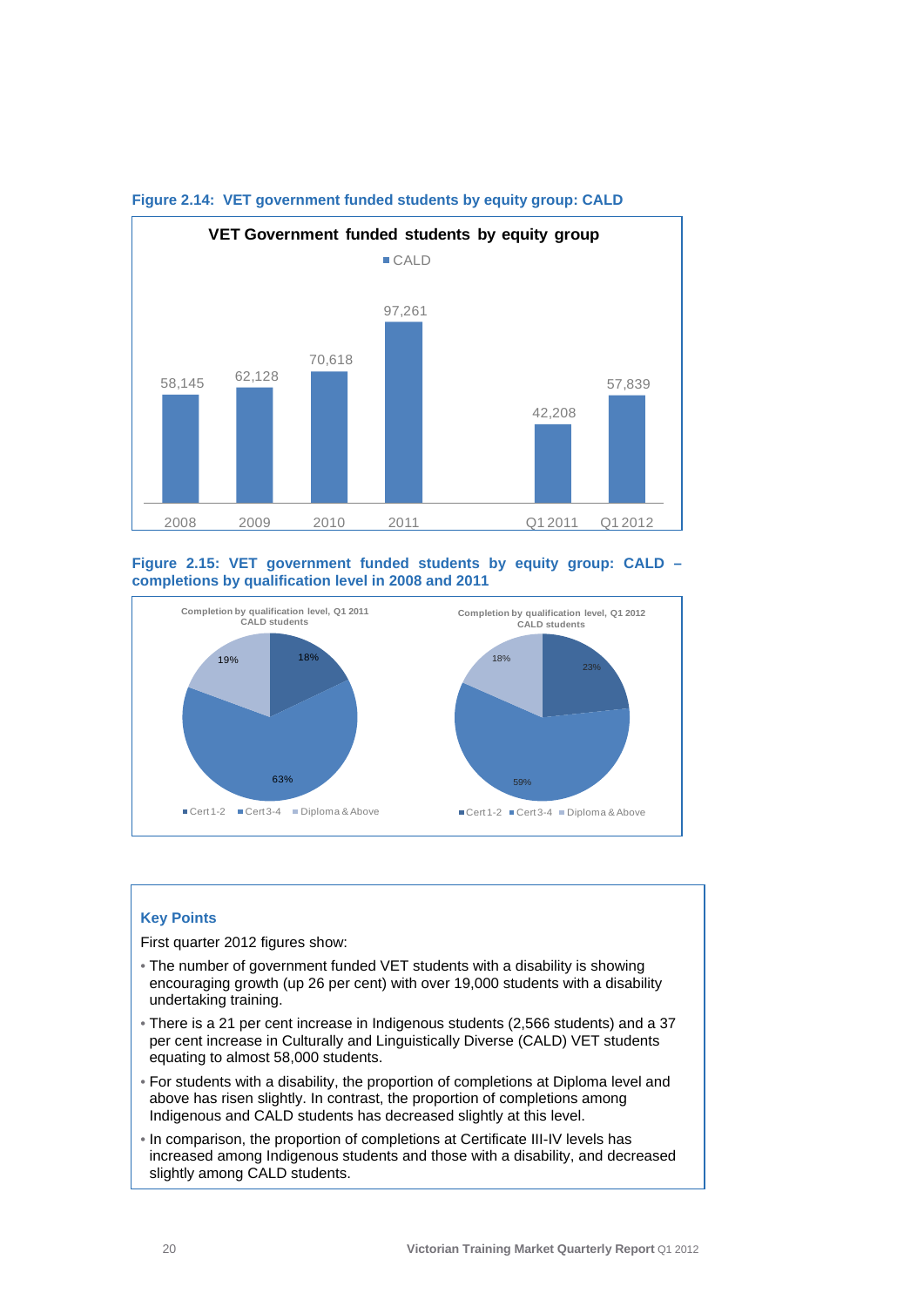#### **Young people without Year 12**

Young people's choices of work and learning pathways are supported through the VET system in Victoria. Government VET funding for students aged 15 to 19 who did not complete Year 12 provides young people with an alternative avenue to transition to work and more active participation in economic and community life.

### **Table 2.11: Youth transition: VET government funded enrolments Cert II and above by students aged 15 to 19 who did not complete Year 12**

|                   | 2008   | 2009   | 2010   | 2011   | % change<br>2008-2011 | Q1 2011 | Q1 2012 | % change<br>Q1 2011-<br>Q1 2012 |
|-------------------|--------|--------|--------|--------|-----------------------|---------|---------|---------------------------------|
| Course Enrolments | 43.406 | 44.672 | 56.460 | 71.681 | 65%                   | 28.771  | 35,794  | 24%                             |

#### **Figure 2.16: Youth transition: VET government funded enrolments, Cert II and above by students aged 15 to 19 who did not complete Year 12**



#### **Key Points**

Growth in VET participation by this cohort continues with an increase of 24 per cent in Q1 2012 compared with Q1 2011. In terms of enrolment numbers, this cohort represents almost 36,000 government enrolments at the end of Q1 2012, accounting for 12 per cent of total government funded enrolments.

VET participation by this cohort is particularly important in terms of tackling youth unemployment, with the number of jobs held by 15-19 year-olds shrinking by more than 92,000 in the last three years.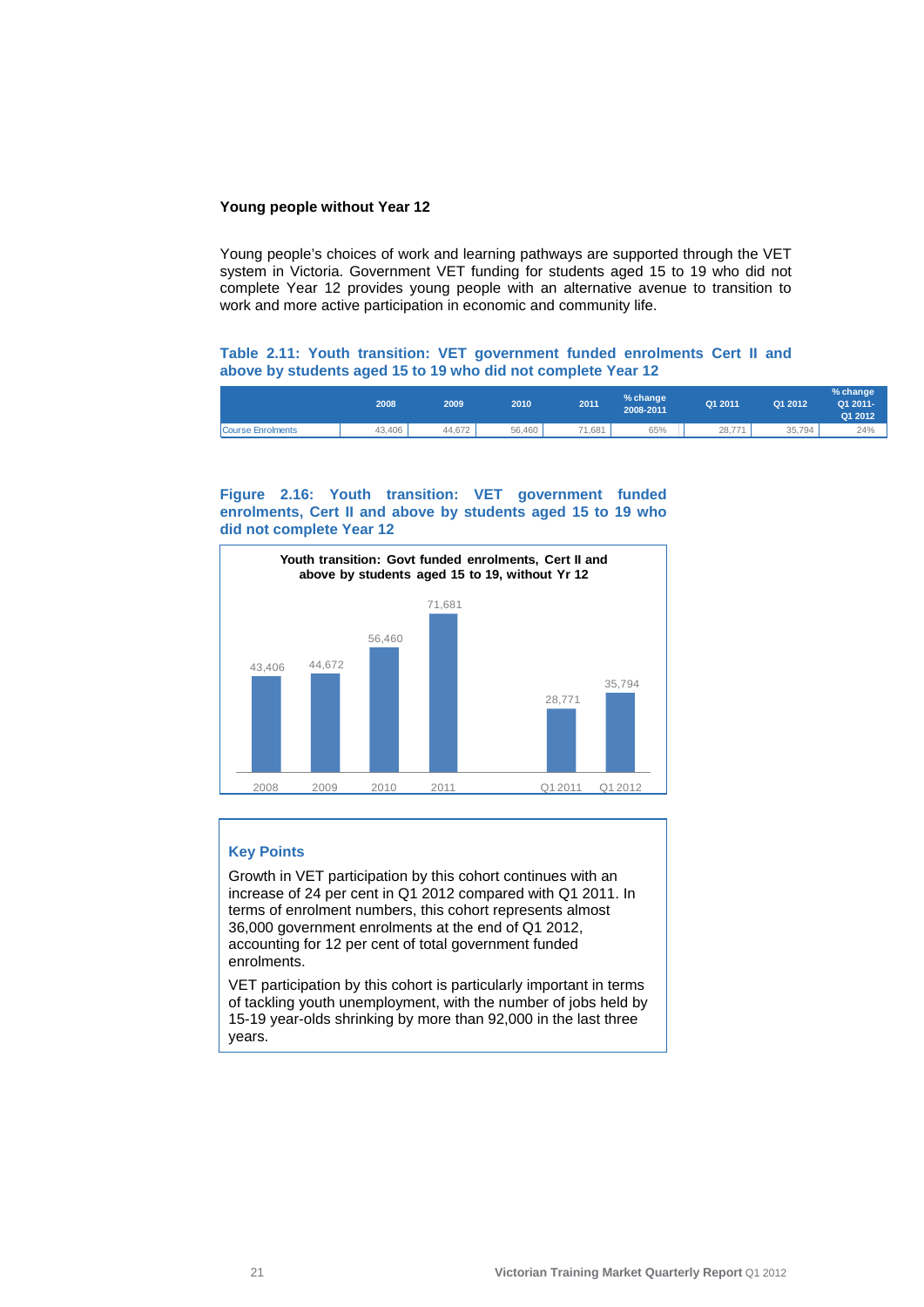#### **Older students with low prior qualifications**

It is now commonly accepted that the age profile and structure of the Victorian population and workforce are changing. The now static supply of younger workers is resulting in a reduction in the availability of workers at younger ages, refocusing employers in their recruitment and retention practices, and a growing awareness that older workers are available to meet their labour needs.

Students aged 20 to 64 years engaging with training for the first time or up-skilling through vocational education have been important in building the skills capacity of the Victorian population and responding to the needs of industry.

# **Table 2.12: VET government funded enrolments by students aged 20-64 not holding a Cert III or above**

|                   | 2008    | 2009    | 2010    | 2011    | % change<br>2008-2011 | Q1 2011 | Q1 2012 | % change<br>Q1 2011-<br>Q1 2012 |
|-------------------|---------|---------|---------|---------|-----------------------|---------|---------|---------------------------------|
| Course Enrolments | 164.102 | 166.187 | 185.395 | 271.739 | 66%                   | 101.779 | 153.935 | 51%                             |
| Up-Skilling       | 92.466  | 100.175 | 118.589 | 189.328 | 105%                  | 79.039  | 121.472 | 54%                             |

# **Figure 2.17: VET government funded enrolments by students aged 20-64 not holding a Cert III**



*NASWD: National Agreement for Skills and Workforce Development* 

# **Key Points**

In the first quarter of 2012, the number of government funded enrolments by students aged 20-64 (not holding a Cert III level qualification) engaged in up-skilling through VET has risen by 54 per cent compared with figures at Q1 2011. This equates to more than 121,000 enrolments by Victorian VET students who are upgrading their skills and qualifications.

Overall course enrolments for this group have risen 51 per cent in the first quarter of 2012. This also reflects industry need for higher level skills to support sectors through transition and those seeking to upgrade technology, processes and systems.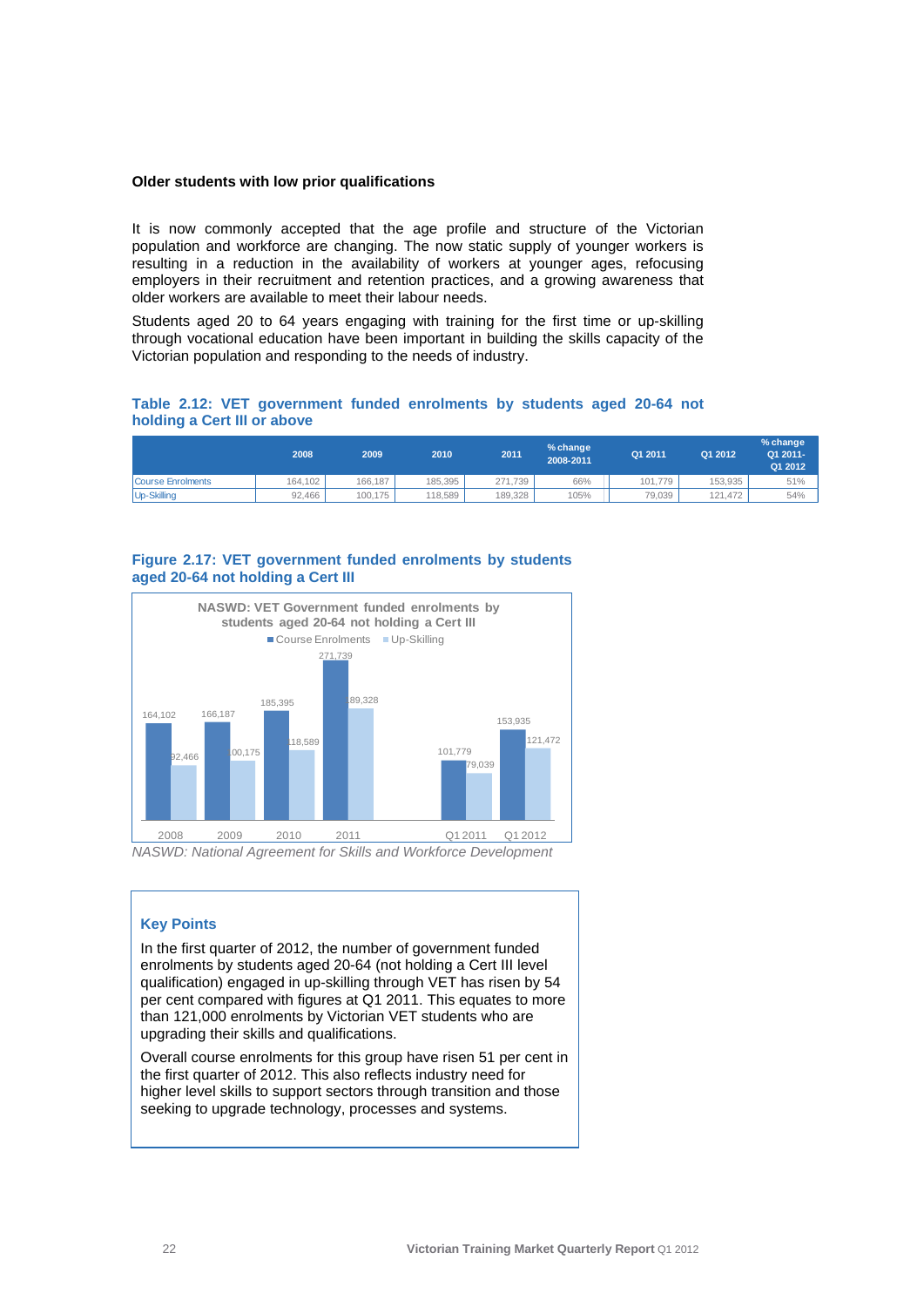# <span id="page-22-0"></span>Foundation Level Training

# **Foundation Level Training**

An efficient and effective training market plays a vital role in providing better outcomes for individuals and employers, as well as the wider Victorian community. Of particular importance is ensuring school leavers and adults without solid foundation skills in literacy, numeracy and language are given the opportunity to acquire them and thus greatly improve their chances of employment, further education opportunities and broader social participation.

# **Table 2.13: VET government funded enrolments in foundation courses**

|                               | 2008   | 2009   | 2010   | 2011   | % change<br>2008-2011 | Q1 2011 | Q1 2012 | % change<br>Q1 2011-<br>Q1 2012 |
|-------------------------------|--------|--------|--------|--------|-----------------------|---------|---------|---------------------------------|
| 15 to 19                      | 6.687  | 6.458  | 7.864  | 14.190 | 112%                  | 5.192   | 11.147  | 115%                            |
| 20 to 24                      | 3.344  | 2.920  | 3.651  | 7.416  | 122%                  | 2.576   | 6.211   | 141%                            |
| 25 to 44                      | 13.386 | 11.488 | 12.124 | 20.054 | 50%                   | 7.559   | 11.623  | 54%                             |
| 45 to 64                      | 6.426  | 5.923  | 6.250  | 10.844 | 69%                   | 4.549   | 7.632   | 68%                             |
| Under 15, over 64, not stated | 1.066  | .105   | 834    | .352   | 27%                   | 427     | .403    | 229%                            |
| Total                         | 30.909 | 27,894 | 30.723 | 53,856 | 74%                   | 20.303  | 38,016  | 87%                             |



#### **Figure 2.18: VET government funded enrolments in foundation courses**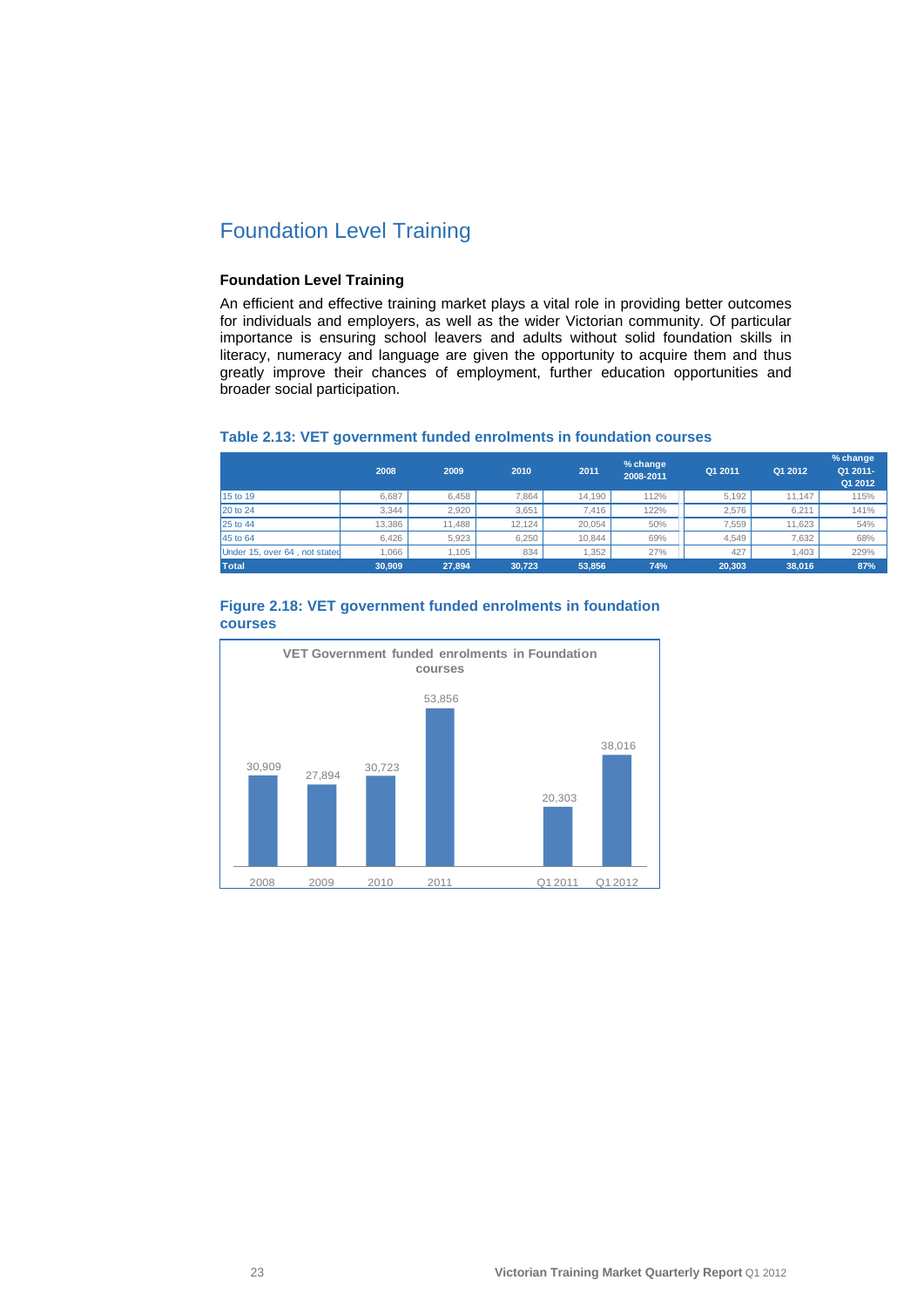# <span id="page-23-0"></span>**Key Points**

- In Q1 2012, there were more than 38,000 government funded enrolments in Foundation courses – representing growth of 87 per cent compared with the same period in 2011.
- Younger age groups (those aged 15 to 24) continue to have the highest rates of growth in take up of foundation training – suggesting a growing need by this cohort to improve levels of literacy, numeracy and English language proficiency.
- Drilling down into the delivery of Foundation level training to 15 to 24 year olds reveals that the vast majority of students are undertaking four courses, namely the Certificate I in Vocational Preparation (29 per cent), Certificate II in General Education for Adults (29 per cent), the Certificate I in General Education for Adults (13 per cent) and the Certificate III in General Education for Adults (8 per cent).
- The Certificate in General Education for Adults is a preparatory course designed for entry to further study. It is for adults who have left school early and who need to improve their literacy, basic maths and general education skills.
- Students from a CALD<sup>[5](#page-23-0)</sup> background account for just 18 per cent of 15-24 year olds undertaking Foundation level training. This suggests that the majority of young students undertaking Foundation training have English as a first language.
- In terms of providers, the vast majority of Foundation level training taken up by 15 to 24 year olds is delivered by TAFE institutes (86 per cent in Q1 2012).

 $\overline{a}$ 

<sup>5</sup> Culturally and Linguistically Diverse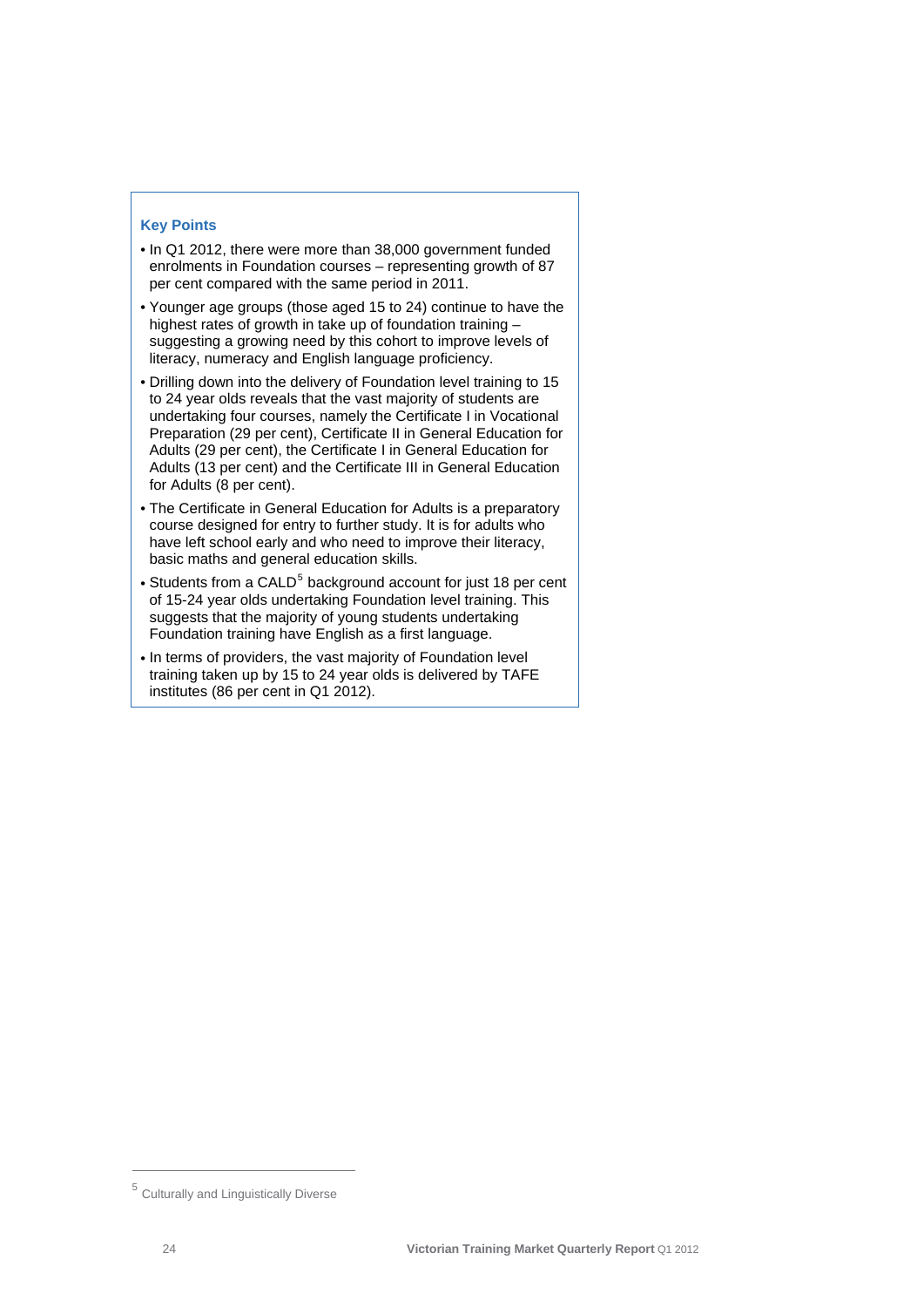# <span id="page-24-0"></span>Regional activity by funding type

| VET enrolments by region, government subsidised |         |         |         |         |                       |         |         |                                 |
|-------------------------------------------------|---------|---------|---------|---------|-----------------------|---------|---------|---------------------------------|
| <b>Delivery Location - Region</b>               | 2008    | 2009    | 2010    | 2011    | % change<br>2008-2011 | Q1 2011 | Q1 2012 | % change<br>Q1 2011-<br>Q1 2012 |
| <b>Barw on South West</b>                       | 28,758  | 31,786  | 35,800  | 50.058  | 74%                   | 17.572  | 29,135  | 66%                             |
| Grampians                                       | 14.631  | 16.194  | 15.005  | 17.187  | 17%                   | 6.996   | 8.495   | 21%                             |
| <b>Loddon Mallee</b>                            | 23,568  | 27,936  | 28,320  | 32.758  | 39%                   | 12.678  | 17.547  | 38%                             |
| <b>Hume</b>                                     | 29,132  | 26.042  | 24,673  | 27.270  | $-6%$                 | 9,322   | 13.063  | 40%                             |
| Gippsland                                       | 26.717  | 22,386  | 22,509  | 20.467  | $-23%$                | 8,048   | 8.637   | 7%                              |
| <b>Eastern Metropolitan</b>                     | 55,525  | 52.174  | 60.140  | 73,642  | 33%                   | 33,179  | 40.336  | 22%                             |
| <b>Western Metropolitan</b>                     | 76,313  | 67,854  | 88.628  | 135.755 | 78%                   | 51,801  | 80.649  | 56%                             |
| Southern Metropolitan                           | 63,579  | 67,663  | 81,765  | 107,597 | 69%                   | 42,711  | 57,664  | 35%                             |
| Northern Metropolitan                           | 46.907  | 52,411  | 56,429  | 68,739  | 47%                   | 30,264  | 35,725  | 18%                             |
| <b>Total regions</b>                            | 364.410 | 363,850 | 412,570 | 532,178 | 46%                   | 212,361 | 290,429 | 37%                             |
| Other                                           | 17,365  | 13,448  | 15,084  | 17,570  | 1%                    | 4,499   | 10.441  | 132%                            |
| <b>Total VET</b>                                | 381,270 | 376,795 | 426,905 | 548,728 | 44%                   | 216,654 | 300,312 | 39%                             |
| *Other - on-line and workplace delivery         |         |         |         |         |                       |         |         |                                 |

# **Table 2.14: VET government funded enrolments by region**

**Table 2.15: VET TAFE domestic fee for service enrolments by region** 

| TAFE domestic fee for service enrolments by region  |        |         |         |         |                       |         |         |                                 |
|-----------------------------------------------------|--------|---------|---------|---------|-----------------------|---------|---------|---------------------------------|
| <b>Delivery Location - Region</b>                   | 2008   | 2009    | 2010    | 2011    | % change<br>2008-2011 | Q1 2011 | Q1 2012 | % change<br>Q1 2011-<br>Q1 2012 |
| <b>Barw on South West</b>                           | 4,943  | 6,090   | 6,093   | 7,265   | 47%                   | 3,669   | 4.484   | 22%                             |
| Grampians                                           | 2,585  | 3,057   | 3,067   | 2,962   | 15%                   | 1.048   | 805     | $-23%$                          |
| <b>Loddon Mallee</b>                                | 4.849  | 4.619   | 4.071   | 3.961   | $-18%$                | 961     | 1.524   | 59%                             |
| <b>Hume</b>                                         | 9,189  | 9,296   | 12,205  | 11,428  | 24%                   | 3,561   | 3,762   | 6%                              |
| Gippsland                                           | 6.744  | 6,901   | 7.280   | 8,646   | 28%                   | 2,599   | 2,877   | 11%                             |
| Eastern Metropolitan                                | 7,855  | 8,914   | 7,982   | 8,672   | 10%                   | 3,865   | 4,505   | 17%                             |
| <b>Western Metropolitan</b>                         | 10.494 | 14.645  | 13,973  | 12,463  | 19%                   | 4.686   | 6,522   | 39%                             |
| Southern Metropolitan                               | 10.949 | 13.763  | 14.314  | 14,125  | 29%                   | 6.149   | 6.014   | $-2%$                           |
| Northern Metropolitan                               | 9.450  | 14,756  | 13,761  | 12,302  | 30%                   | 3,492   | 3,156   | $-10%$                          |
| <b>Total regions</b>                                | 66,890 | 81,659  | 82,448  | 81,623  | 22%                   | 29,972  | 33,603  | 12%                             |
| Other                                               | 22.691 | 19,316  | 21,324  | 20,674  | $-9%$                 | 4,502   | 5,031   | 12%                             |
| <b>Total VET</b>                                    | 89,417 | 100.844 | 103.664 | 102,185 | 14%                   | 34,472  | 38,490  | 12%                             |
| *Other - interstate, on-line and workplace delivery |        |         |         |         |                       |         |         |                                 |

*Fee for Service figures are TAFE on-shore domestic AQF1+ activity only.*

# **Key Points**

Growth in government funded enrolments has occurred across Victoria with all nine regions reporting growth in the first quarter of 2012 compared with the same period in 2011. Strongest growth has occurred in Barwon South West (up 66 per cent) followed by Western Metropolitan (up 56 per cent) and Hume (up 40 per cent).

VET activity measured in terms of TAFE domestic fee for service enrolments reveals a different pattern with six regions experiencing growth with the remaining three regions reporting a decline in Q1 2012. These figures are early indicators and may turnaround as the year progresses.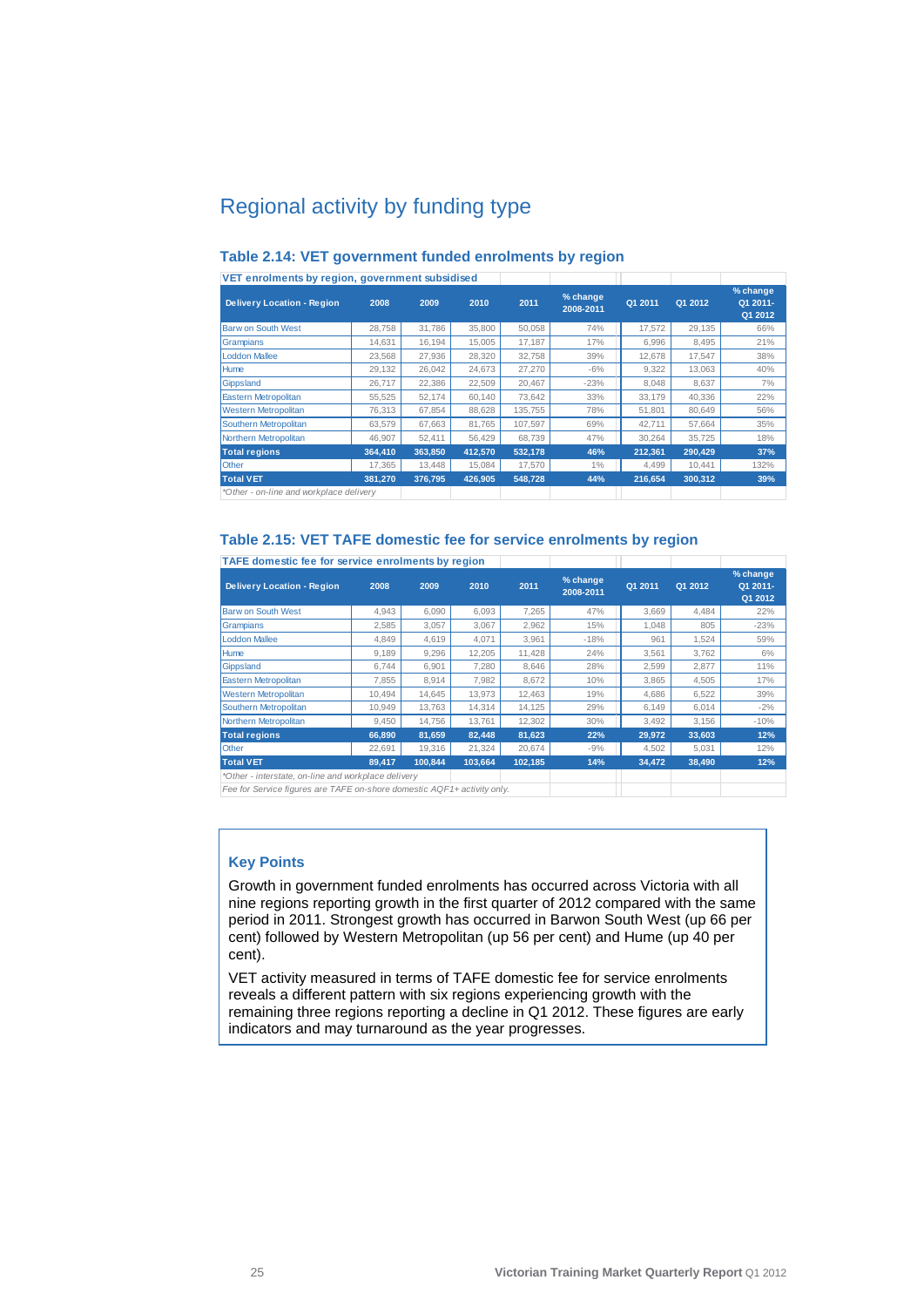# **Enrolments by region and provider type**

| <b>Delivery Location - Region</b>  | <b>Provider</b><br>type | 2008    | 2009           | 2010    | 2011    | % change<br>2008-2011 | Q1 2011 | Q1 2012 | % change<br>Q1 2011-<br>Q1 2012 |
|------------------------------------|-------------------------|---------|----------------|---------|---------|-----------------------|---------|---------|---------------------------------|
| <b>Barw on South West</b>          | <b>ACE</b>              | 6,084   | 6,518          | 6,398   | 8,705   | 43%                   | 2,513   | 5,432   | 116%                            |
|                                    | <b>PRIV</b>             | 2.504   | 4.262          | 6,576   | 14,795  | 491%                  | 4.208   | 8.024   | 91%                             |
|                                    | <b>TAFE</b>             | 20.170  | 21,006         | 22.826  | 26,558  | 32%                   | 10,851  | 15,679  | 44%                             |
| <b>Barwon South West Total</b>     |                         | 28,758  | 31,786         | 35,800  | 50,058  | 74%                   | 17,572  | 29,135  | 66%                             |
| Grampians                          | <b>ACE</b>              | 4,407   | 5,221          | 3,392   | 3,706   | $-16%$                | 1,065   | 1,375   | 29%                             |
|                                    | <b>PRIV</b>             | 2,384   | 2,832          | 3,876   | 6,421   | 169%                  | 1,755   | 3,315   | 89%                             |
|                                    | <b>TAFE</b>             | 7.840   | 8.141          | 7,737   | 7,060   | $-10%$                | 4,176   | 3.805   | $-9%$                           |
| <b>Grampians Total</b>             |                         | 14,631  | 16,194         | 15,005  | 17,187  | 17%                   | 6,996   | 8.495   | 21%                             |
| <b>Loddon Mallee</b>               | <b>ACE</b>              | 5.654   | 5,520          | 5,756   | 5,435   | $-4%$                 | 1,864   | 2,147   | 15%                             |
|                                    | <b>PRIV</b>             | 4.687   | 5,574          | 7.898   | 13,010  | 178%                  | 4,897   | 6.642   | 36%                             |
|                                    | <b>TAFE</b>             | 13.227  | 16.842         | 14.666  | 14.313  | 8%                    | 5.917   | 8.758   | 48%                             |
| <b>Loddon Mallee Total</b>         |                         | 23.568  | 27,936         | 28,320  | 32,758  | 39%                   | 12,678  | 17,547  | 38%                             |
| Hume                               | <b>ACE</b>              | 8,001   | 6,276          | 4,834   | 4,091   | $-49%$                | 529     | 1,691   | 220%                            |
|                                    | <b>PRIV</b>             | 3,282   | 2,170          | 2,104   | 4,968   | 51%                   | 1,581   | 2,763   | 75%                             |
|                                    | <b>TAFE</b>             | 17,849  | 17,596         | 17,735  | 18,211  | 2%                    | 7,212   | 8,609   | 19%                             |
| <b>Hume Total</b>                  |                         | 29.132  | 26,042         | 24,673  | 27,270  | $-6%$                 | 9.322   | 13,063  | 40%                             |
| Gippsland                          | <b>ACE</b>              | 9,468   | 6,917          | 5,516   | 4,054   | $-57%$                | 1,248   | 1,240   | $-1%$                           |
|                                    | <b>PRIV</b>             | 2,651   | 2,140          | 2,201   | 2,514   | $-5%$                 | 1,051   | 1,533   | 46%                             |
|                                    | <b>TAFE</b>             | 14,598  | 13,329         | 14,792  | 13,899  | $-5%$                 | 5,749   | 5,864   | 2%                              |
| <b>Gippsland Total</b>             |                         | 26,717  | 22,386         | 22.509  | 20.467  | $-23%$                | 8,048   | 8.637   | 7%                              |
| <b>Eastern Metropolitan</b>        | <b>ACE</b>              | 9,774   | 8,876          | 8,799   | 8,145   | $-17%$                | 2,639   | 3,047   | 15%                             |
|                                    | <b>PRIV</b>             | 7.666   | 9.187          | 11,535  | 24.300  | 217%                  | 7.830   | 13.729  | 75%                             |
|                                    | <b>TAFE</b>             | 38,085  | 34,111         | 39.806  | 41,197  | 8%                    | 22,710  | 23,560  | 4%                              |
| <b>Eastern Metropolitan Total</b>  |                         | 55,525  | 52,174         | 60,140  | 73,642  | 33%                   | 33,179  | 40,336  | 22%                             |
| <b>Western Metropolitan</b>        | <b>ACE</b>              | 9.252   | 9.801          | 9.758   | 10.108  | 9%                    | 3,741   | 3.731   | 0%                              |
|                                    | <b>PRIV</b>             | 17.238  | 14.368         | 32.452  | 80.053  | 364%                  | 23.482  | 52.691  | 124%                            |
|                                    | <b>TAFE</b>             | 49,823  | 43,685         | 46,418  | 45,594  | $-8%$                 | 24,578  | 24,227  | $-1%$                           |
| <b>Western Metropolitan Total</b>  |                         | 76,313  | 67,854         | 88,628  | 135,755 | 78%                   | 51,801  | 80,649  | 56%                             |
| Southern Metropolitan              | <b>ACE</b>              | 10,886  | 10,432         | 11,308  | 11,354  | 4%                    | 2,877   | 3,818   | 33%                             |
|                                    | <b>PRIV</b>             | 9,785   | 12,489         | 22,975  | 53,525  | 447%                  | 15,640  | 32,721  | 109%                            |
|                                    | <b>TAFE</b>             | 42,908  | 44,742         | 47,482  | 42,718  | 0%                    | 24,194  | 21,125  | $-13%$                          |
| <b>Southern Metropolitan Total</b> |                         | 63,579  | 67,663         | 81,765  | 107,597 | 69%                   | 42,711  | 57,664  | 35%                             |
| Northern Metropolitan              | <b>ACE</b>              | 10,270  | 8,757          | 8,092   | 9,011   | $-12%$                | 2,399   | 2,507   | 5%                              |
|                                    | <b>PRIV</b>             | 3.895   | 4.507          | 10.366  | 21.713  | 457%                  | 7.424   | 12.239  | 65%                             |
|                                    | <b>TAFE</b>             | 32.742  | 39.147         | 37.971  | 38.015  | 16%                   | 20.441  | 20.979  | 3%                              |
| <b>Northern Metropolitan Total</b> |                         | 46,907  | 52,411         | 56,429  | 68,739  | 47%                   | 30,264  | 35,725  | 18%                             |
|                                    |                         |         |                |         |         |                       |         |         |                                 |
| All regions                        | <b>ACE</b>              | 73,771  | 68,304         | 63,810  | 64,573  | $-12%$                | 18,867  | 24,984  | 32%                             |
|                                    | <b>PRIV</b>             | 54.022  | 57,410         | 99,739  | 220,608 | 308%                  | 67.745  | 133.502 | 97%                             |
|                                    | <b>TAFE</b>             | 236,617 | 238,136        | 249.021 | 246.997 | 4%                    | 125,749 | 131,943 | 5%                              |
| <b>Total regions</b>               |                         | 364,410 | 363,850        | 412,570 | 532,178 | 46%                   | 212,361 | 290,429 | 37%                             |
| Other                              | <b>ACE</b>              |         |                |         |         |                       |         |         |                                 |
|                                    | <b>PRIV</b>             | 11      | $\overline{2}$ | 19      | 87      | 691%                  | 8       | 71      | 788%                            |
|                                    | <b>TAFE</b>             | 17,354  | 13,446         | 15,065  | 17,483  | 1%                    | 4,491   | 10,370  | 131%                            |
| <b>Total other</b>                 |                         | 17,365  | 13,448         | 15,084  | 17,570  | 1%                    | 4,499   | 10,441  | 132%                            |
| <b>Total GF VET</b>                |                         | 381,270 | 376,795        | 426,905 | 548,728 | 44%                   | 216,654 | 300,312 | 39%                             |

### **Table 2.16: VET government funded enrolments by region and provider type**

# **Key Points**

All three provider type categories (ACE, Private, TAFE) are reporting growth in the first quarter of 2012. Regional growth in government funded course enrolments has been largely driven by an increase in private provider delivery. Training delivery by private RTOs has grown by more than 75 per cent in six of Victoria's nine regions in the first quarter of 2012 compared with this time last year.

TAFE government funded delivery has increased with six regions experiencing growth in government funded TAFE enrolments in the first quarter of 2012. Enrolments at ACE providers have also shown growth in seven of Victoria's regions in the first quarter of 2012.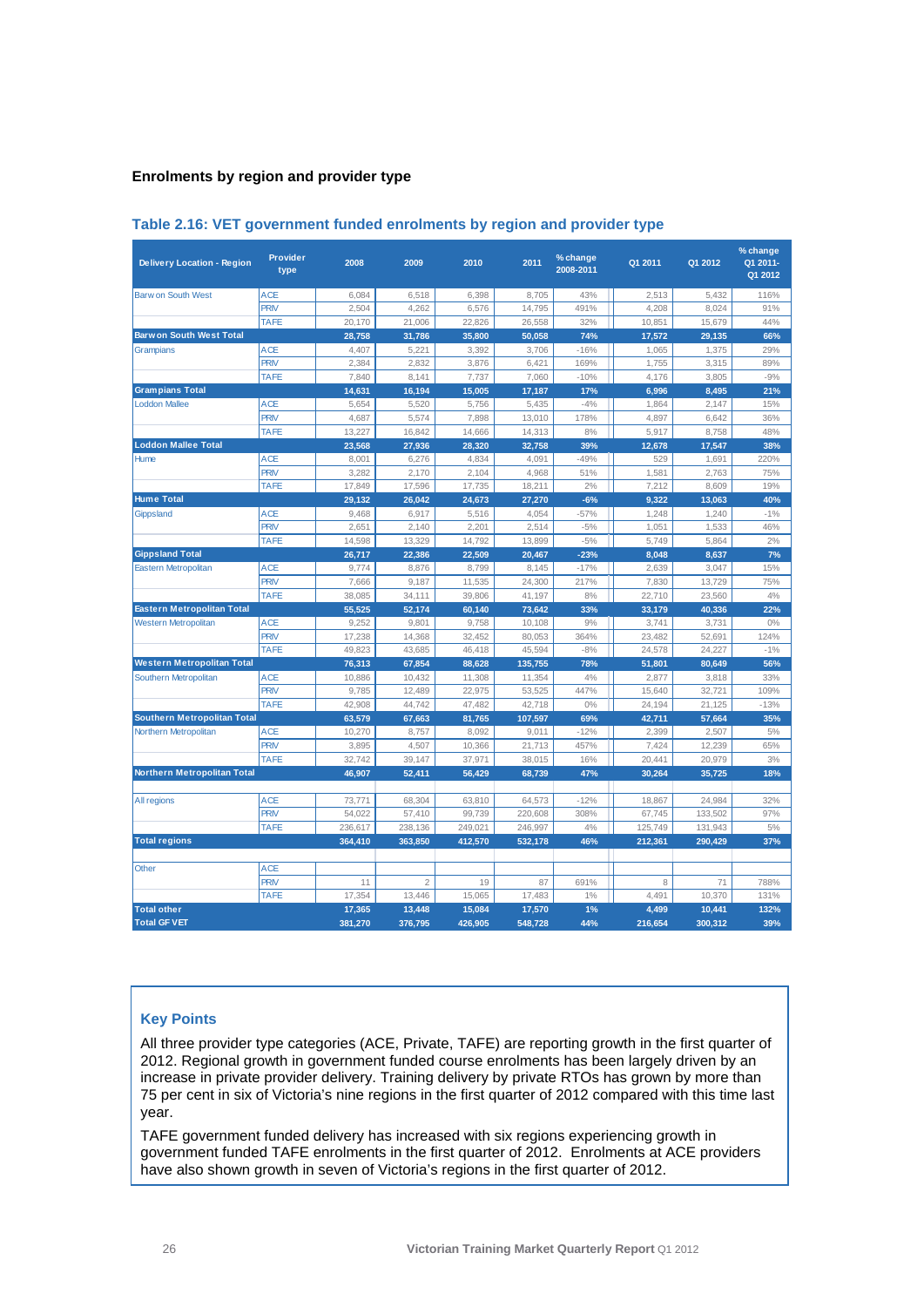# <span id="page-26-0"></span>ACFE Performance



#### **Figure 2.19: ACFE accredited and pre-accredited enrolments and delivery**

# **Key Points**

The first quarter of 2012 delivered growth in both enrolments and scheduled hours compared to the first quarter of 2011. For accredited training, enrolments are up 29% (4833 enrolments) compared to Q1 2011 and scheduled hours are up 26% (1.1m hours). Enrolments in Adult Community Education have grown by 16% (806 enrolments), in Community Services and Health by 23% (1439 enrolments), Primary and Forest by 44% (168 enrolments), and in Tourism and Hospitality by 303% (2344 enrolments). The growth in Tourism and Hospitality is in Certificate II (up 1276 enrolments) and Certificate III (up 1048 enrolments).

Pre-accredited enrolments are up 19% (1433 enrolments) compared to Q1 2011. This growth is in contrast to the fall in pre-accredited enrolments for the previous 4 years and is occurring across the pre-accredited purchasing areas of Adult Literacy and Numeracy, Employment Skills, and Vocational Programs.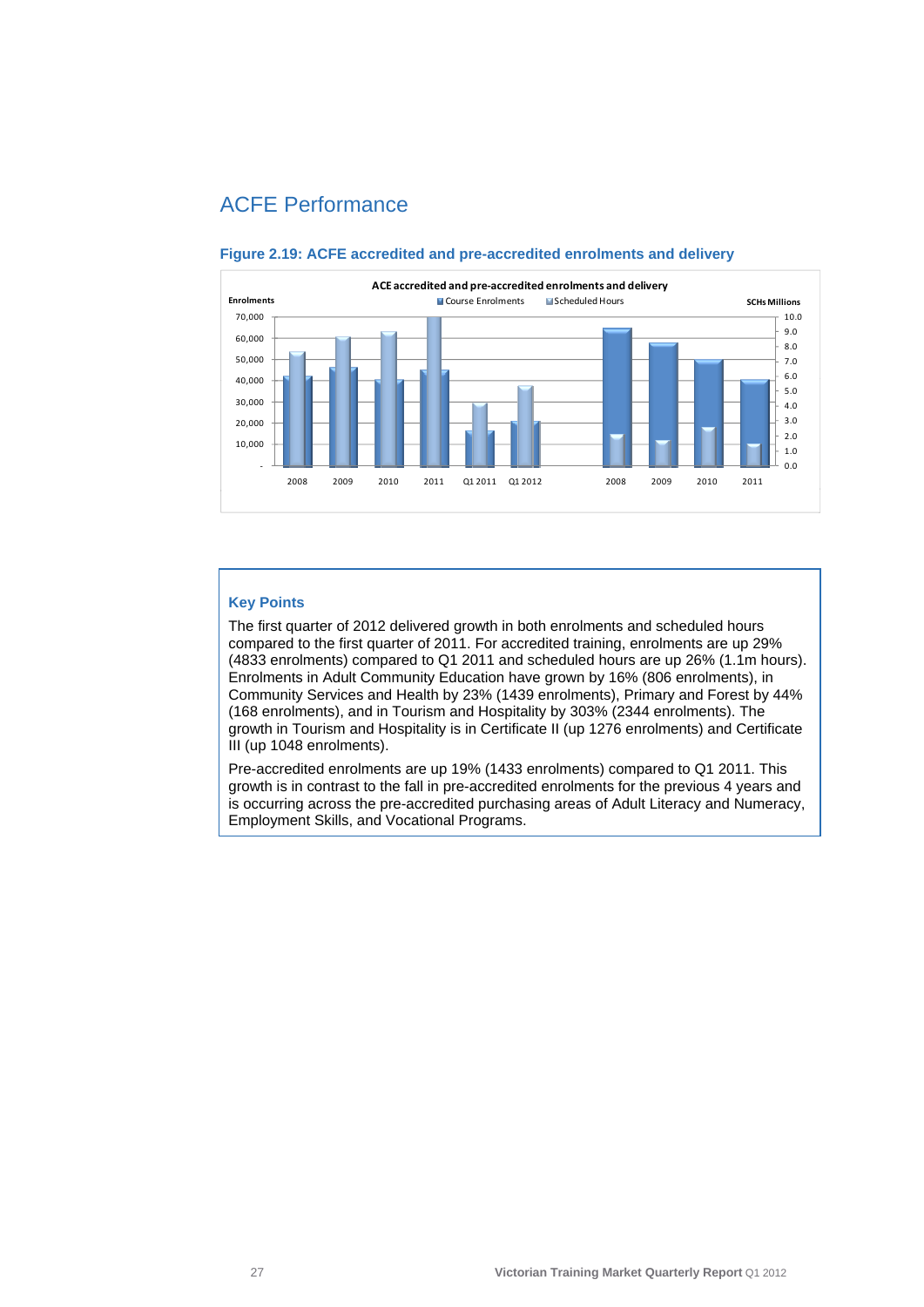

# **Figure 2.20: ACE students by ACFE region, all funding sources (accredited and pre-accredited)**

# **Key Points**

- Seven of eight regions recorded an increase in students for the first quarter of 2012 with overall growth of 23% (4650 students).
- Hume's Q1 increase of 113% (919 students) reflects change from a low base after four years of falling student numbers.
- The decrease in student numbers at the AEIs has continued. This decline appears linked to limited reporting in Q1 in 2012 of AEI's provider data to date.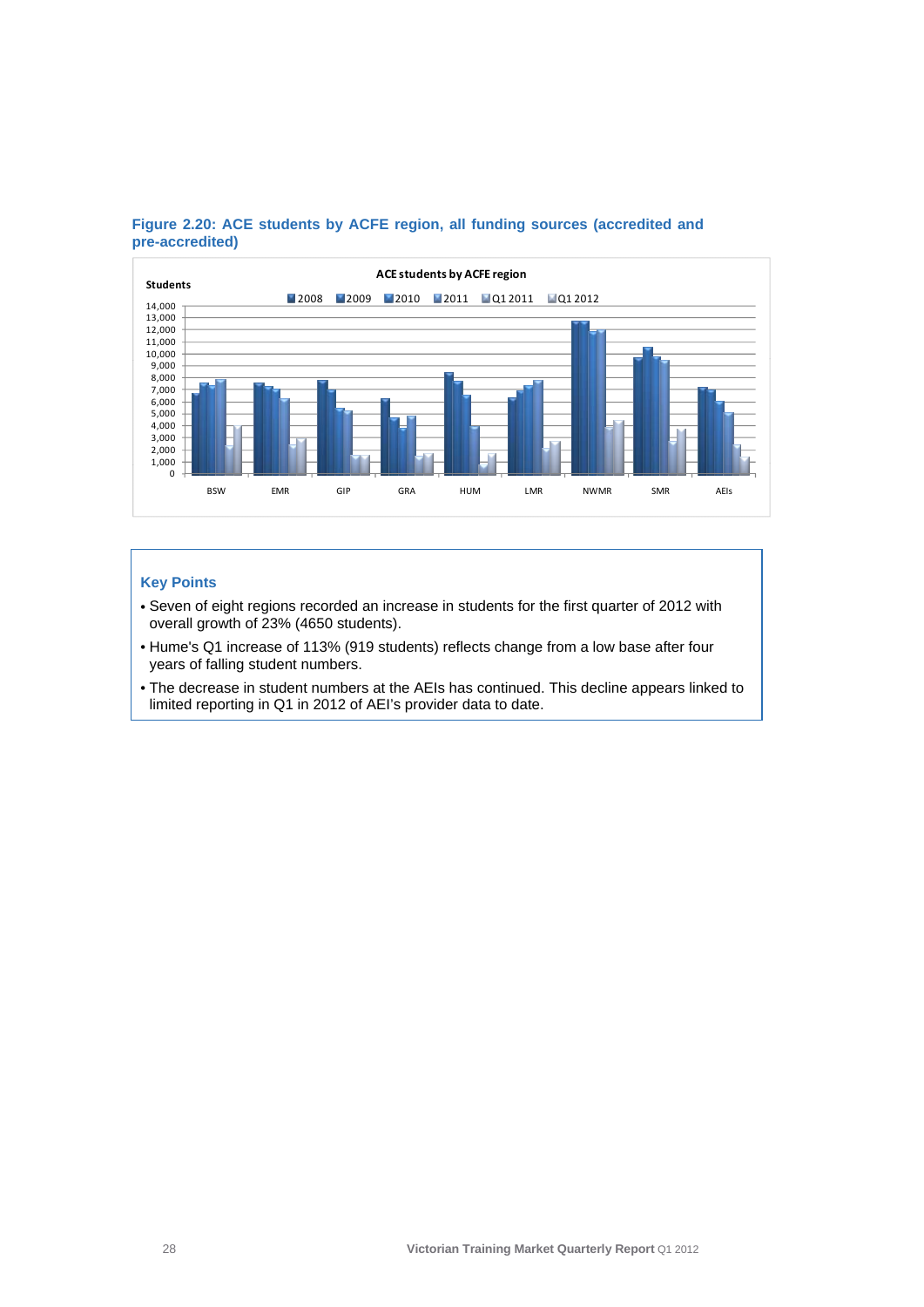

# **Figure 2.21: ACFE hard to reach students, all funding sources (accredited and pre-accredited)**

# **Key Points**

Student numbers have increased in Q1 2012 in each of the eight key measures of 'hard to reach' groups. Growth has been strongest in students with a disability up 36 per cent (1268 students), the unemployed up 29 per cent (1560 students), males aged 45-64 up 27 per cent (420 students), and disengaged youth up 26 per cent (372 students).

Unemployed students now make up the largest number of 'hard to reach' students at ACFE providers, followed by early school leavers and students from a CALD background.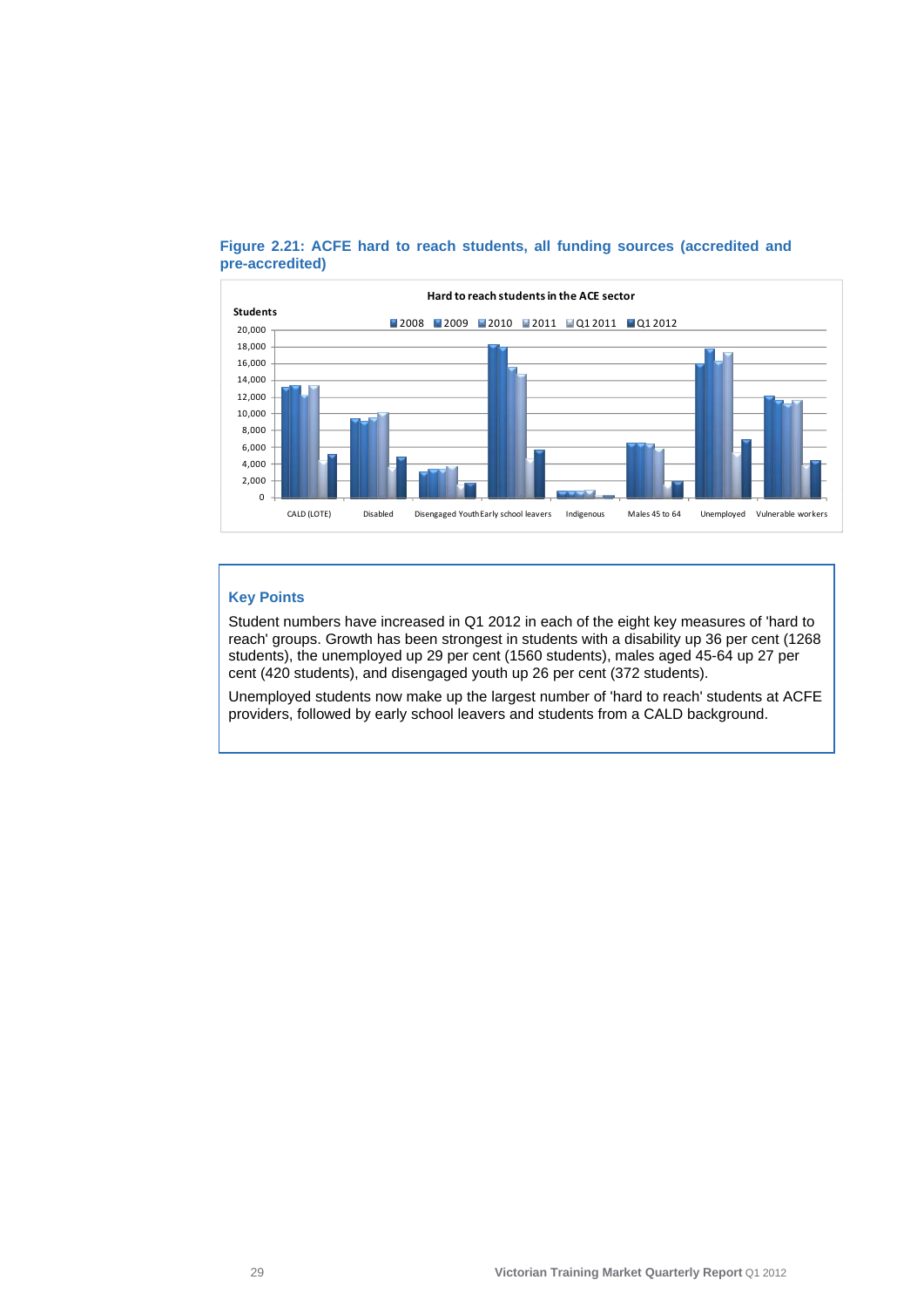# <span id="page-29-0"></span>Training Market by Industry

### **Key Points**

Table 2.22 summarises economic and training market data across all industries. Health Care and Social Assistance has had the most number of enrolments (38,900) in the first quarter of 2012, making up 14 percent of enrolments in this period. This aligns with Health Care and Social Assistance being the largest employing sector in 2011 (accounting for 11.5 per cent of employment and projected to increase to 12 per cent by 2018).

The second largest sector based on enrolments is Administrative and Support Services (35,700) followed by Construction (31,000) accounting for 13 per cent and 11 per cent of the government funded training market respectively. Both these industries were large employers in 2011 and have high number of enrolments in the first quarter of 2012 despite forecasts for employment in both industries to remain relatively unchanged by 2018.

Retail trade and Manufacturing industries were two of the larger employers in 2011 (accounting for 10.8 per cent and 11.3 percent of employment). Manufacturing is expected to experience a two percentage point decline in employment by 2018. Enrolment figures (measured in terms of share of total) broadly align with forecast employment trends with qualifications related to Retail Trade in the first quarter of 2012 remaining stable compared with first quarter 2011 figures, and Manufacturing share declining by 8 per cent (Q1 2011) to 7 per cent share (Q1 2012).

The training profile in Manufacturing is showing signs of adapting to evolving requirements. As at Q1 2012, 23 per cent of reported Manufacturing enrolments were in courses related to competitive/lean manufacturing and advanced manufacturing techniques<sup>[6](#page-29-0)</sup>. This is a significant increase from 17 per cent at Q1 2011, representing 2,000 additional enrolments. At Diploma level and above the proportion of training being undertaken in competitive/lean and advanced manufacturing techniques is even higher at 59 per cent of all Diploma level and above manufacturing training. In addition to these dedicated courses Q1 2012 has seen an increase in reported delivery of modules from the competitive manufacturing stream in other manufacturing courses. This is a highly positive trend. In Q1 2012 almost 3 per cent of the total training modules from the competitive manufacturing stream were in the Certificate III and IV in Transport and Logistics (Warehousing and Storage), as well as smaller numbers undertaken as part of qualifications in Frontline Management and Food Processing.

While there are a number of low enrolments relating to industries such as Wholesale Trade and Electricity, Gas, Water and Waste Services, these industries have the largest share of the apprenticeship and traineeship market (Wholesale Trade 86 percent and Electricity, Gas, Water and Waste Services 73 per cent).

 $\overline{a}$ 

<sup>6</sup> Qualifications in Competitive Manufacturing, Engineering Technology (excluding specialisations) and Manufacturing Technology.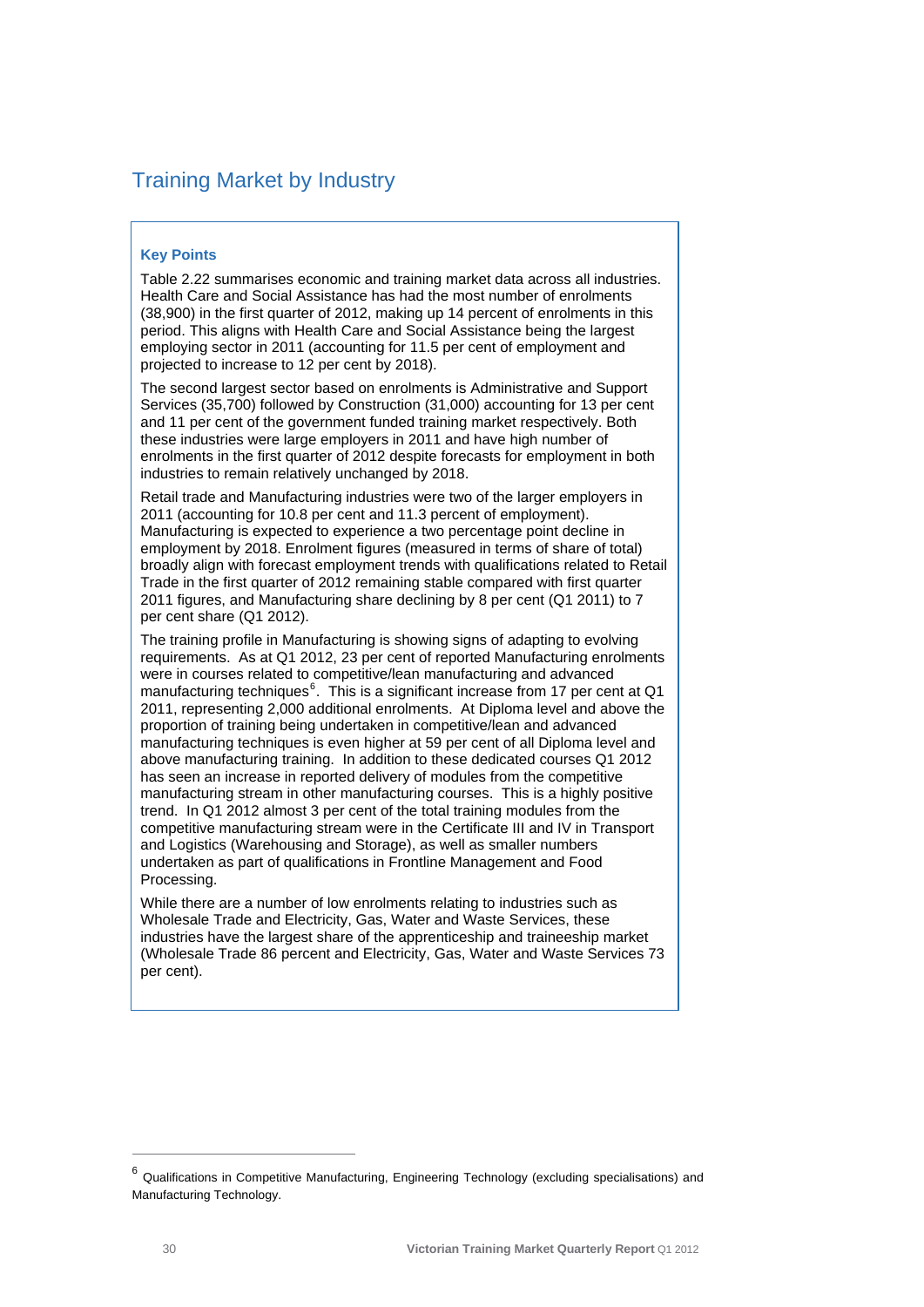|                                                     | Economic significance |                          | Gov't funded enrolments & |                                |           |           | Gov't funded enrolments & |                            | % of Gov't funded training |                                |           |
|-----------------------------------------------------|-----------------------|--------------------------|---------------------------|--------------------------------|-----------|-----------|---------------------------|----------------------------|----------------------------|--------------------------------|-----------|
|                                                     |                       | to Victoria, 2011 & 2018 |                           | year-on-year change, 2008-2011 |           |           |                           | % change Q1 2011 - Q1 2012 |                            | by various categories, Q1 2012 |           |
| Industry (ANZSIC code)                              | % share               | % share                  | 2008                      | 2009                           | 2010      | 2011      | Q1 2011                   | Q1 2012                    | % Occs in                  | % Dip                          | % Apprent |
|                                                     | employment            | economy                  |                           |                                |           |           |                           |                            | shortage                   | & above                        | / Trainee |
| <b>Accommodation and Food Services (H)</b>          | 2011: 6.4%            | 2011: 2.7%               | 25.163                    | 29,857                         | 29,043    | 35,489    | 14,148                    | 16,878                     | 5%                         | 2%                             | 39%       |
|                                                     | 2018: 6.5%            | 2018: 2.5%               |                           | 18.70%                         | $-2.70%$  | 22.20%    | 7%                        | $6\%$                      |                            |                                |           |
| <b>Administrative and Support Services (N)</b>      | 2011: 3.6%            | 2011: 3.2%               | 41,027                    | 35,291                         | 40,863    | 61,246    | 20,208                    | 35,653                     | $0\%$                      | 2%                             | 20%       |
|                                                     | 2018: 3.7%            | 2018: 3.4%               |                           | $-14.00%$                      | 15.80%    | 49.90%    | 10%                       | 13%                        |                            |                                |           |
| <b>Agriculture, Forestry and Fishing (A)</b>        | 2011: 2.8%            | 2011: 2.7%               | 11,841                    | 11,141                         | 12,196    | 13,738    | 4,111                     | 4,913                      | 1%                         | 2%                             | 26%       |
|                                                     | 2018: 2.5%            | 2018: 2.5%               |                           | $-5.90%$                       | 9.50%     | 12.60%    | 2%                        | 2%                         |                            |                                |           |
| <b>Arts and Recreation Services (R)</b>             | 2011: 2.1%            | 2011: 1.5%               | 12,017                    | 13,520                         | 17,384    | 26,142    | 11,540                    | 15,526                     | 0.06%                      | 8%                             | 12%       |
|                                                     | 2018: 2.1%            | 2018: 1.5%               |                           | 12.50%                         | 28.60%    | 50.40%    | $6\%$                     | 5%                         |                            |                                |           |
| <b>Construction (E)</b>                             | 2011: 9.0%            | 2011: 7.9%               | 35,462                    | 36,550                         | 46,249    | 51,347    | 28,900                    | 30,774                     | 28%                        | 7%                             | 58%       |
|                                                     | 2018: 8.9%            | 2018: 8.5%               |                           | 3.10%                          | 26.50%    | 11%       | 14%                       | 11%                        |                            |                                |           |
| <b>Education and Training (P)</b>                   | 2011: 7.7%            | 2011: 5.3%               | 6,508                     | 7,864                          | 8,443     | 9,686     | 2,924                     | 4,137                      | 4%                         | $1\%$                          | 3%        |
|                                                     | 2018: 8.4%            | 2018: 5.3%               |                           | 20.80%                         | 7.40%     | 14.70%    | 1%                        | 1%                         |                            |                                |           |
| Electricity, Gas, Water and Waste Services (D)      | 2011: 1.2%            | 2011: 2.6%               | 586                       | 530                            | 642       | 796       | 273                       | 488                        | $1\%$                      | $0\%$                          | 73%       |
|                                                     | 2018: 1.1%            | 2018: 2.3%               |                           | $-9.60%$                       | 21.10%    | 24.00%    | 0.13%                     | 0.17%                      |                            |                                |           |
| <b>Financial and Insurance Services (K)</b>         | 2011: 4.2%            | 2011: 12.8%              | 7,048                     | 7,369                          | 7,724     | 14,226    | 5,071                     | 9,275                      | 2%                         | 5%                             | 4%        |
|                                                     | 2018: 4.2%            | 2018: 13.3%              |                           | 4.60%                          | 4.80%     | 84.20%    | 3%                        | 3%                         |                            |                                |           |
| Health Care and Social Assistance (Q)               | 2011: 11.5%           | 2011: 6.4%               | 29,609                    | 35,683                         | 45,417    | 60,756    | 30,021                    | 38,877                     | 45%                        | 26%                            | 11%       |
|                                                     | 2018: 12.4%           | 2018: 6.8%               |                           | 20.50%                         | 27.30%    | 33.80%    | 15%                       | 14%                        |                            |                                |           |
| <b>Information Media and Telecommunications (J)</b> | 2011: 2.1%            | 2011: 2.8%               | 4,110                     | 4,455                          | 4,609     | 4,517     | 3,240                     | 3,785                      | 1%                         | 3%                             | 3%        |
|                                                     | 2018: 2.2%            | 2018: 2.9%               |                           | 8.40%                          | 3.50%     | $-2.00%$  | 2%                        | 1%                         |                            |                                |           |
| Manufacturing (C)                                   | 2011: 10.8%           | 2011: 11.2%              | 29,270                    | 25,553                         | 28,885    | 35,481    | 15,245                    | 20,464                     | 9%                         | 5%                             | 54%       |
|                                                     | 2018: 8.4%            | 2018: 9.1%               |                           | $-12.80%$                      | 13.10%    | 22.80%    | 8%                        | 7%                         |                            |                                |           |
| Mining (B)                                          | 2011: 0.4%            | 2011: 1.9%               | 386                       | 367                            | 316       | 276       | 60                        | 182                        | $0\%$                      | $0\%$                          | 3%        |
|                                                     | 2018: 0.6%            | 2018: 1.8%               |                           | $-4.90%$                       | $-13.90%$ | $-12.70%$ | 0.03%                     | 0.06%                      |                            |                                |           |
| Other Services (S)                                  | 2011: 3.9%            | 2011: 2.6%               | 14,459                    | 15,449                         | 20,148    | 21,871    | 10,877                    | 12,708                     | 5%                         | 3%                             | 46%       |
|                                                     | 2018: 3.9%            | 2018: 2.6%               |                           | 6.80%                          | 30.40%    | 8.60%     | 5%                        | 4%                         |                            |                                |           |
| Professional, Scientific and Technical Services (M) | 2011: 8.0%            | 2011: 8.7%               | 23,451                    | 24,462                         | 28,420    | 36,704    | 17,981                    | 23,411                     | 0.07%                      | 33%                            | 20%       |
|                                                     | 2018: 8.7%            | 2018: 9.6%               |                           | 4.30%                          | 16.20%    | 29.10%    | 9%                        | 8%                         |                            |                                |           |
| Public Administration and Safety (O)                | 2011: 4.7%            | 2011: 4.4%               | 4,167                     | 3,603                          | 5,800     | 8,964     | 1,743                     | 2,965                      | 0%                         | 1%                             | 2%        |
|                                                     | 2018: 4.5%            | 2018: 4.3%               |                           | $-13.50%$                      | 61.00%    | 54.60%    | 1%                        | 1%                         |                            |                                |           |
| Rental, Hiring and Real Estate Services (L)         | 2011: 1.5%            | 2011: 7.7%               | 617                       | 660                            | 996       | 1,552     | 475                       | 1,147                      | $0\%$                      | 0%                             | 24%       |
|                                                     | 2018: 1.5%            | 2018: 7.9%               |                           | 7.00%                          | 50.90%    | 55.80%    | 0.23%                     | 0.40%                      |                            |                                |           |
| <b>Retail Trade (G)</b>                             | 2011: 11.3%           | 2011: 4.8%               | 18,472                    | 17,310                         | 21,932    | 31,735    | 10,241                    | 14,579                     | 0.01%                      | 1%                             | 58%       |
|                                                     | 2018: 10.9%           | 2018: 4.6%               |                           | $-6.30%$                       | 26.70%    | 44.70%    | 5%                        | 5%                         |                            |                                |           |
| Transport, Postal and Warehousing (I)               | 2011: 4.9%            | 2011: 5.0%               | 11,302                    | 15,046                         | 17,187    | 28,149    | 5,649                     | 11,248                     | 1%                         | 1%                             | 24%       |
|                                                     | 2018: 4.8%            | 2018: 4.8%               |                           | 33.10%                         | 14.20%    | 63.80%    | 3%                        | 4%                         |                            |                                |           |
| <b>Wholesale Trade (F)</b>                          | 2011: 3.9%            | 2011: 5.9%               | 498                       | 254                            | 385       | 740       | 269                       | 425                        | 0%                         | 0%                             | 86%       |
|                                                     | 2018: 4.7%            | 2018: 6.5%               |                           | $-49.00%$                      | 51.60%    | 92.20%    | 0.13%                     | 0.15%                      |                            |                                |           |

# **Table 2.22: Economic and Training Market data by Industry (ANZSIC industry divisions)**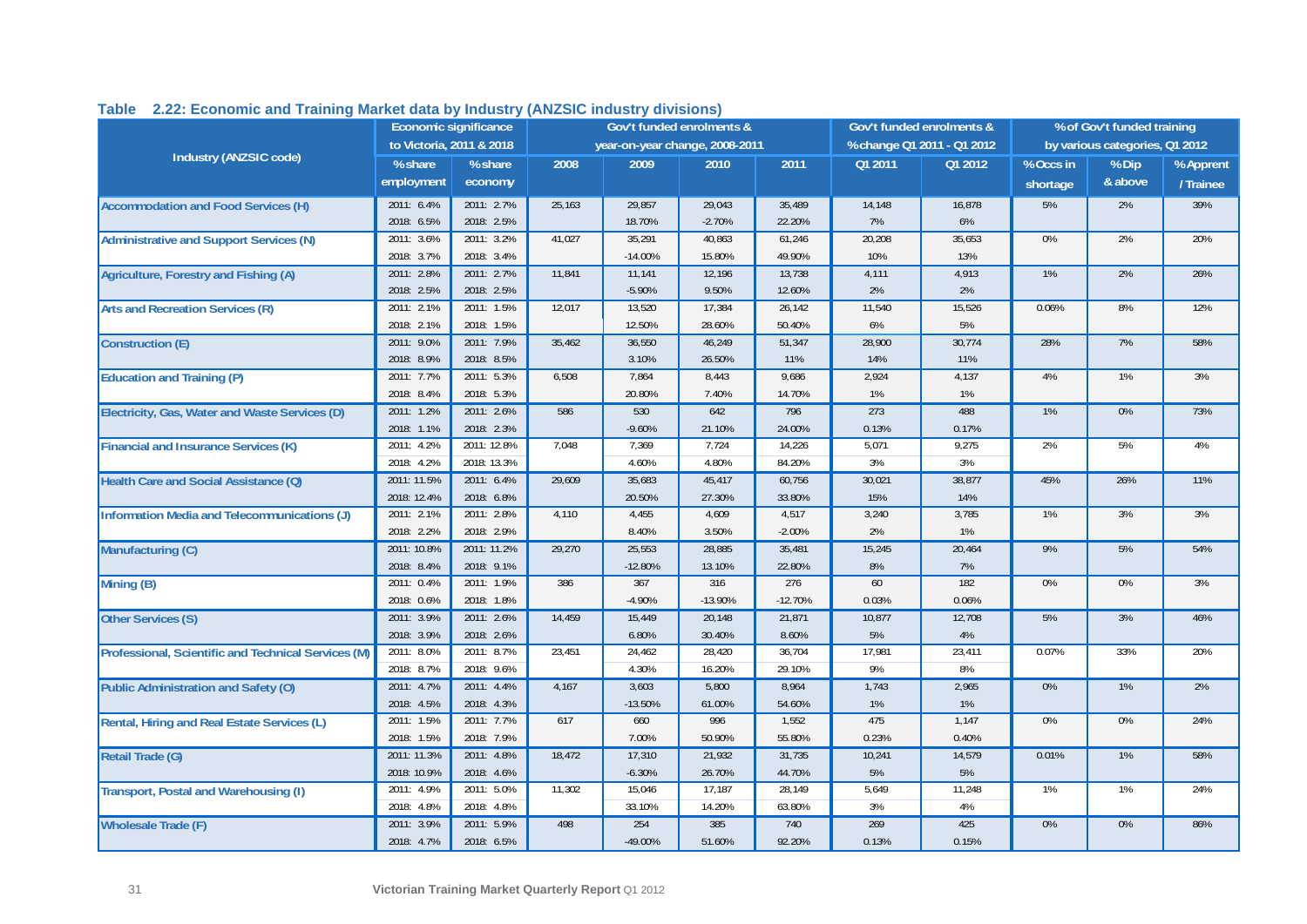# <span id="page-31-0"></span>3. Responsiveness of Victoria's Training **Market**

# **Introduction**

This section reports on VET training delivery in the first quarter of 2012 and how it corresponds to the skills required by the market based on occupational requirements.

- 'Responsiveness' considers the extent to which VET training responds to training required for specialist and/or skills shortage occupations.
- Specialist skills relate to occupational skills that have a long training lead time and have a significant economic or strategic impact on the State's economy if they are under-supplied. This section tracks performance against 'specialised occupations' as defined by Skills Australia.

# Overall Responsiveness of the Training Market

Analysis has shown that enrolments in training corresponds to the changing occupational structure of the Victorian economy, with overall enrolment growth in courses relating to areas of identified labour market demand. First quarter 2012 enrolments are 13 per cent higher in both specialised and in shortage qualifications, compared with figures at the same time in 2011.

The following tables<sup>[7](#page-31-0)</sup> show the number and percentage change against the four categories of training market responsiveness, as well as the comparison category 'all industry specific training', for reported enrolments and student contact hours.

| <b>Responsiveness Category</b> | 2008   | 2009    | 2010    | 2011    | Q1 2011 | Q1 2012 | %<br>change,<br>$2008 -$<br>2011 | % change<br>Q1 2011 -<br>Q1 2012 |
|--------------------------------|--------|---------|---------|---------|---------|---------|----------------------------------|----------------------------------|
| Specialised                    | 56.837 | 59,027  | 64.736  | 72,196  | 38,848  | 43,813  | 27%                              | 13%                              |
| In shortage                    | 83.979 | 95,552  | 108.670 | 126.629 | 66.116  | 74,492  | 51%                              | 13%                              |
| Specialised AND In shortage    | 49,629 | 52,258  | 57.185  | 64,252  | 35,677  | 38,937  | 29%                              | 9%                               |
| Specialised OR In shortage     | 91.187 | 102.321 | 116.221 | 134.573 | 69.287  | 79.368  | 48%                              | 15%                              |

# **Table 3.1: Change in reported government funded enrolments by responsiveness category**

 $\overline{a}$ 

 $<sup>7</sup>$  Specialised skills relate to occupational skills that have a long training lead time and have a significant</sup> economic or strategic impact on the State's economy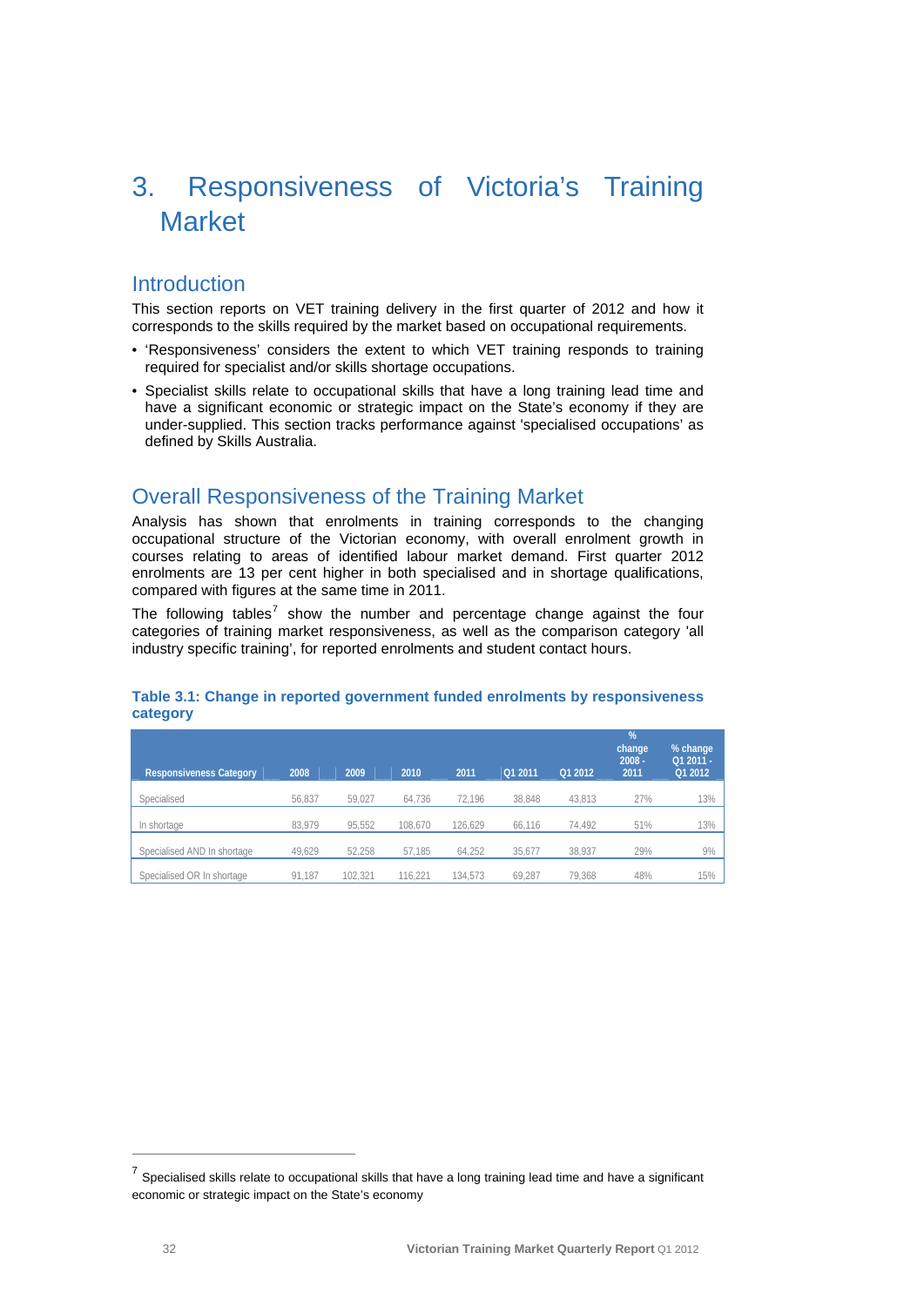

# **Figure 3.1: Change in reported government funded enrolments by responsiveness category**

# **Table 3.2: Change in reported government funded contact hours by responsiveness category**

| <b>Responsiveness Category</b> | 2008       | 2009       | 2010       | 2011       | Q1 2011    | Q1 2012    | $\frac{9}{6}$<br>change<br>$2008 -$<br>2011 | %<br>change<br>Q <sub>1</sub><br>$2011 -$<br>Q <sub>1</sub><br>2012 |
|--------------------------------|------------|------------|------------|------------|------------|------------|---------------------------------------------|---------------------------------------------------------------------|
| Specialised                    | 16,587,447 | 19,589,045 | 21,120,190 | 21,812,891 | 12,478,853 | 12.947.635 | 32%                                         | 4%                                                                  |
| In shortage                    | 26,725,491 | 31.669.613 | 36.895.104 | 41.356.116 | 23.084.504 | 25.024.832 | 55%                                         | 8%                                                                  |
| Specialised AND In shortage    | 14,893,965 | 17.664.365 | 19.079.879 | 19,642,419 | 11,246,749 | 11.131.148 | 32%                                         | $-1%$                                                               |
| Specialised OR In shortage     | 28.418.973 | 33.594.293 | 38.935.415 | 43.526.588 | 24.316.608 | 26.841.319 | 53%                                         | 10%                                                                 |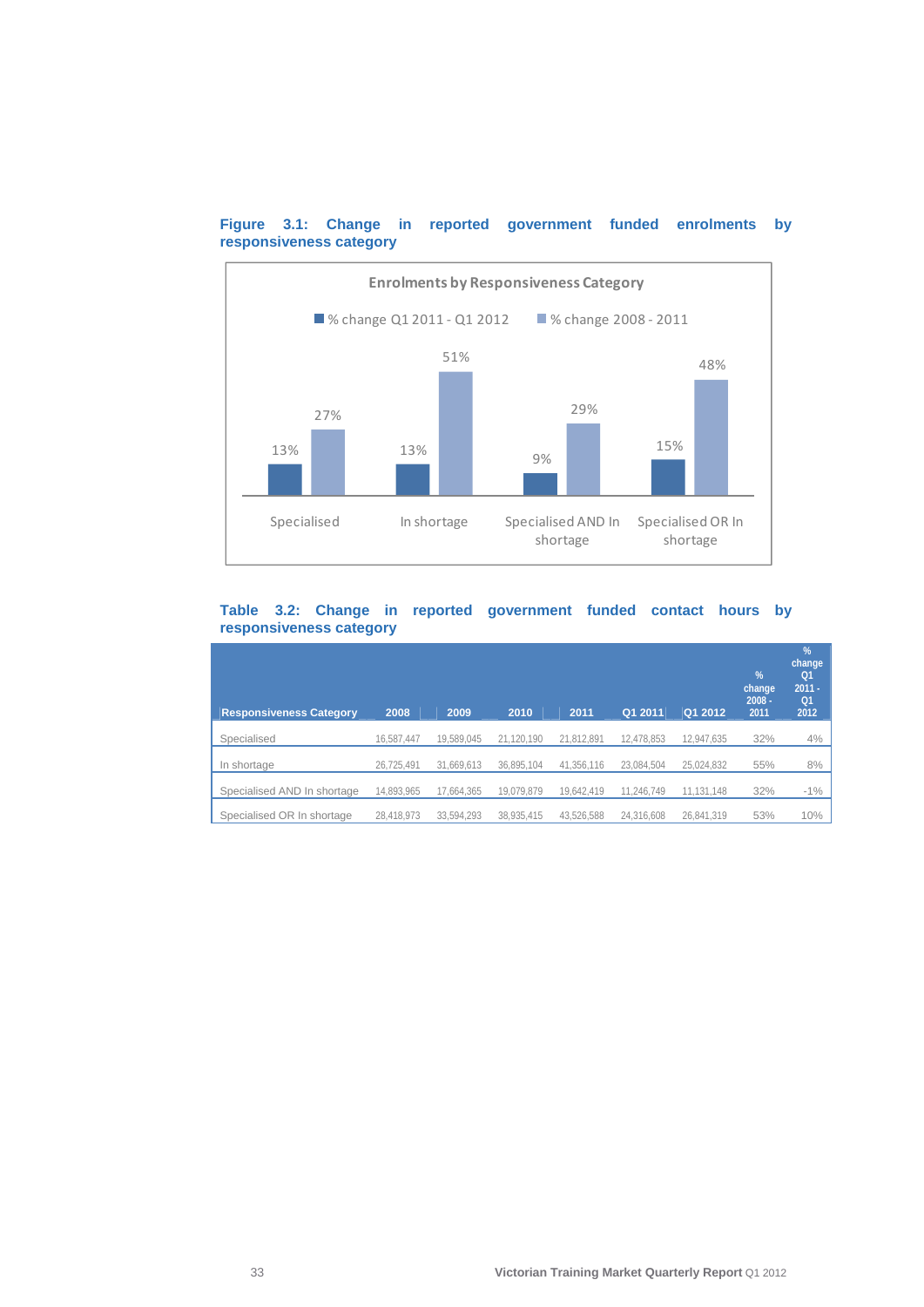

# **Figure 3.2: Change in reported government funded contact hours by responsiveness category**

# **Key Points**

There has also been an increase in student contact hours in courses associated with specialised occupations as well as 'In Shortage' occupations in the first quarter of 2012. There has been growth in student contact hours associated with in shortage occupations, increasing by 8 per cent between Q1 2011 and Q1 2012. There has also been a rise (4 per cent) in specialised student contact hours over the same period.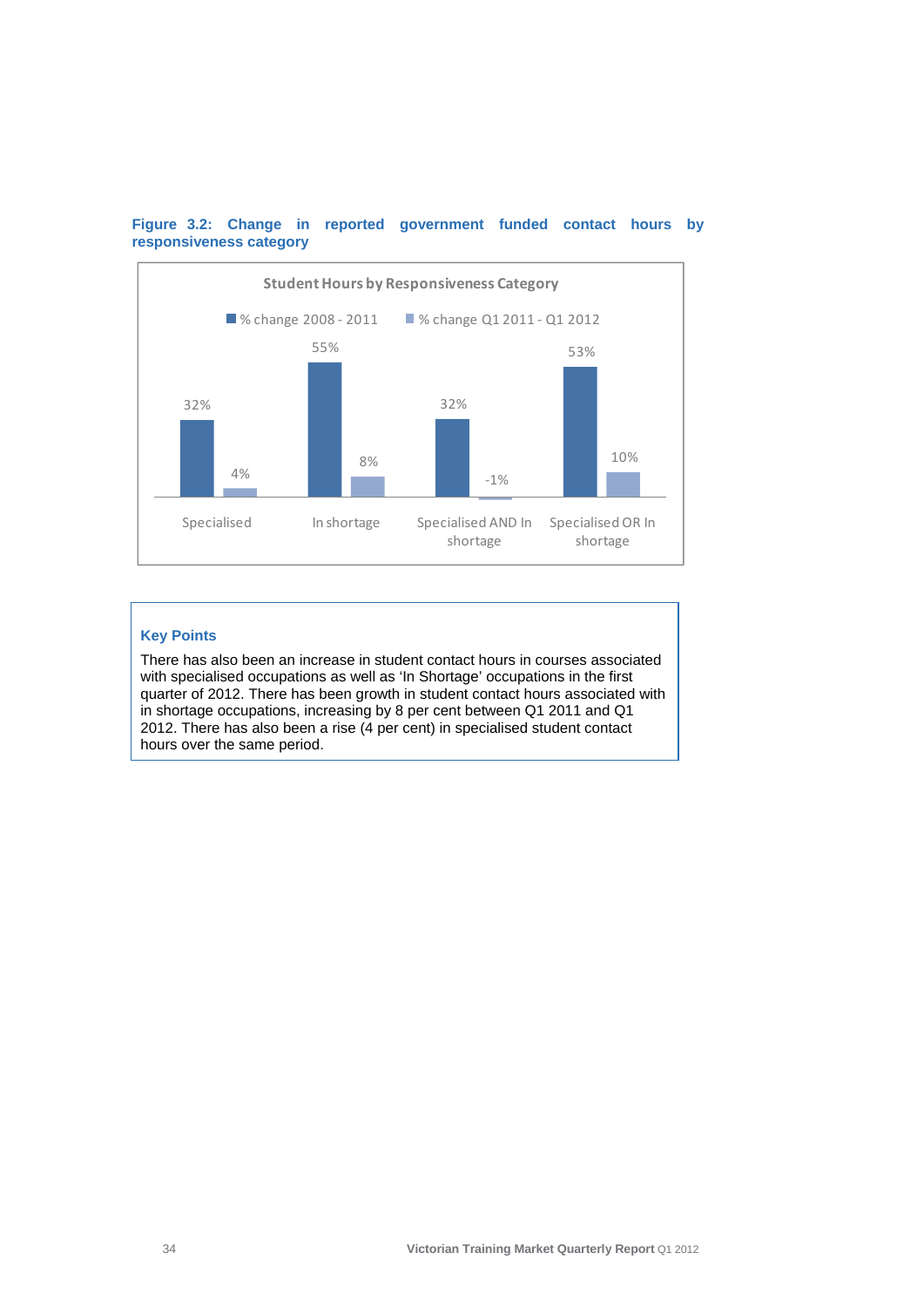|                                                 | <b>Employment</b> |                   |                   | <b>Economic Output</b> |                          | <b>Specialised</b>          | In shortage              |                             |
|-------------------------------------------------|-------------------|-------------------|-------------------|------------------------|--------------------------|-----------------------------|--------------------------|-----------------------------|
| <b>Industry Division</b>                        | <b>Share 2012</b> | Change<br>2012-18 | <b>Share 2012</b> | Change<br>2012-18      | Share Q1<br>2012         | <b>Change Q1</b><br>2011-12 | Share Q1<br>2012         | <b>Change Q1</b><br>2011-12 |
| Agriculture, Forestry and Fishing               | 2.6%              | 13%               | 2.2%              | $-1\%$                 | 0.9%                     | $-21%$                      | 0.6%                     | 36%                         |
| Mining                                          | 0.4%              | 48%               | 2.1%              | 26%                    | ÷,                       |                             |                          |                             |
| Manufacturing                                   | 10.3%             | $-12%$            | 11.4%             | $-2%$                  | 6.7%                     | $0\%$                       | 8.6%                     | $0\%$                       |
| Electricity, Gas, Water and Waste Services      | 1.2%              | $-6%$             | 2.5%              | 7%                     | 0.6%                     | 108%                        | 0.5%                     | 152%                        |
| Construction                                    | 9.0%              | 12%               | 8.1%              | 26%                    | 44.4%                    | 3%                          | 28.5%                    | 4%                          |
| <b>Wholesale Trade</b>                          | 4.2%              | 12%               | 6.1%              | 29%                    |                          |                             | 0.0%                     | $-100%$                     |
| Retail Trade                                    | 11.5%             | 2%                | 5.0%              | 12%                    | $\overline{\phantom{a}}$ | $\overline{\phantom{a}}$    | 0.0%                     | $-78%$                      |
| <b>Accommodation and Food Services</b>          | 6.2%              | 1%                | 2.8%              | 10%                    | $\sim$                   | ×.                          | 4.7%                     | $-17%$                      |
| Transport, Postal and Warehousing               | 4.9%              | 5%                | 5.0%              | 21%                    | 0.1%                     | 34%                         | 1.3%                     | $-39%$                      |
| Information Media and Telecommunications        | 2.1%              | 6%                | 2.8%              | 25%                    | 0.5%                     | $-4%$                       | 0.5%                     | 10%                         |
| Financial and Insurance Services                | 4.4%              | 10%               | 12.5%             | 25%                    | 4.2%                     | $-6%$                       | 1.5%                     | $-29%$                      |
| Rental, Hiring and Real Estate Services         | 1.4%              | 8%                | 8.1%              | 17%                    |                          |                             |                          |                             |
| Professional, Scientific and Technical Services | 7.9%              | 17%               | 7.9%              | 30%                    | 2.3%                     | 24%                         | 0.1%                     | $-12%$                      |
| Administrative and Support Services             | 3.6%              | 16%               | 2.9%              | 29%                    | $\sim$                   | $\overline{\phantom{a}}$    | $\overline{\phantom{a}}$ | $\overline{\phantom{a}}$    |
| Public Administration and Safety                | 5.0%              | 3%                | 4.4%              | 10%                    | 1.3%                     | 863%                        | $\sim$                   |                             |
| <b>Education and Training</b>                   | 7.7%              | 12%               | 5.3%              | 20%                    | 0.1%                     | 29%                         | 3.7%                     | 36%                         |
| Health Care and Social Assistance               | 12.0%             | 12%               | 6.7%              | 25%                    | 31.1%                    | 29%                         | 45.4%                    | 29%                         |
| Arts and Recreation Services                    | 2.0%              | 2%                | 1.6%              | 15%                    | $\sim$                   | $\sim$                      | 0.1%                     | 2200%                       |
| <b>Other Services</b>                           | 3.9%              | 6%                | 2.7%              | 16%                    | 7.9%                     | 24%                         | 4.5%                     | 26%                         |
| <b>Total</b>                                    | 100%              | 7%                | 100.0%            | 18%                    | 100.0%                   | 13%                         | 100.0%                   | 13%                         |

## **Table 3.3: Industry share of employment, economic output and enrolments in qualifications related to Specialised and 'In Shortage' Occupations**

Table 3.3 looks at the industry share of employment, economic output and enrolments in qualifications related to Specialised and 'In Shortage' occupations. It is evident that enrolments in Specialised and 'In Shortage' occupations are aligned to some of the larger industries, characterised by high economic output and employment, such as the Health Care and Social Assistance, Construction and Manufacturing sectors.

**Key Points**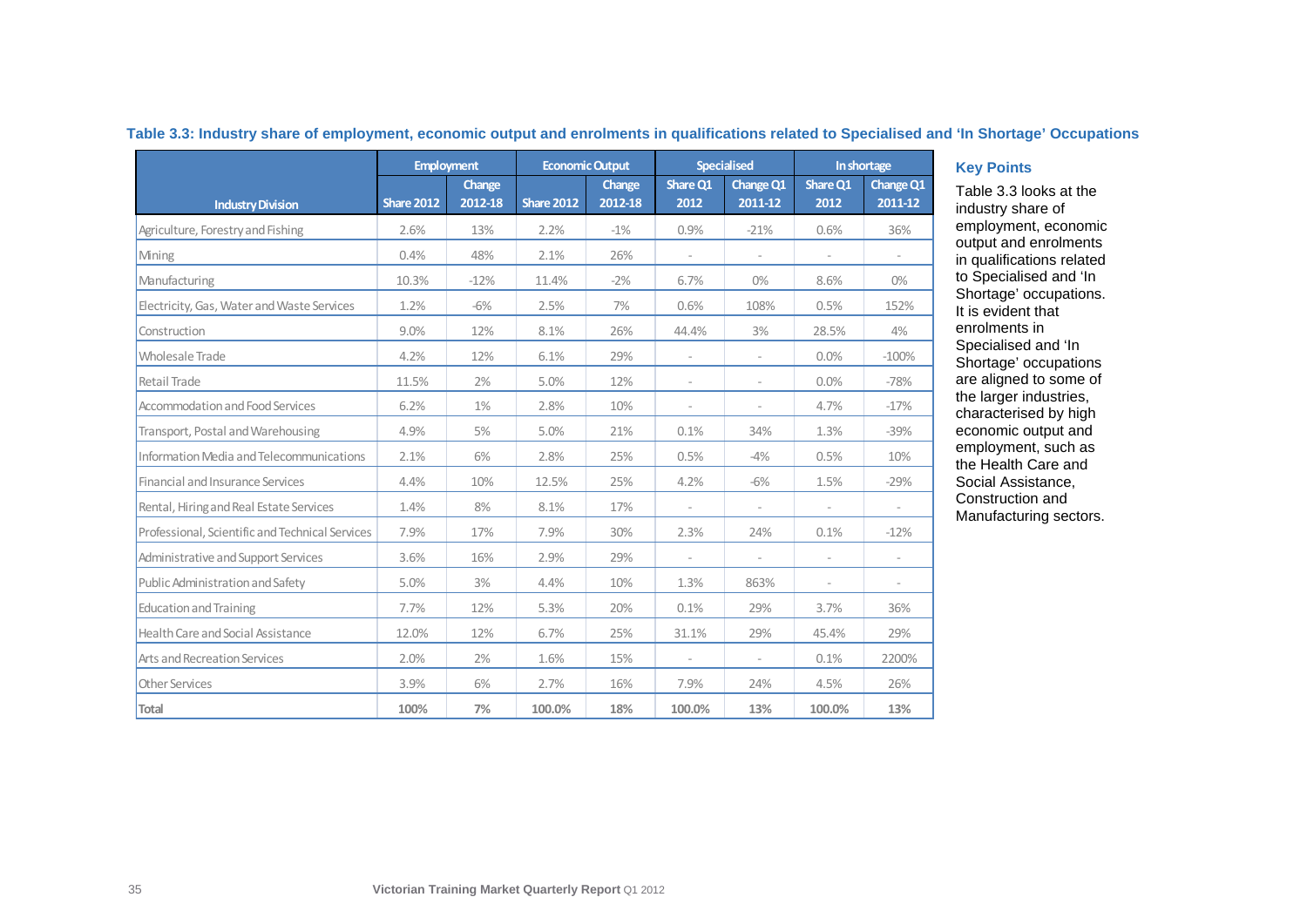# <span id="page-35-0"></span>Responsiveness of the Training Market by Occupations



**Figure 3.3: Distribution of Enrolments in Specialised Occupations, Q1 2012** 

# **Table 3.4: Enrolments in specialised occupations, by ANZSCO occupational groupings, Q1 2011 - Q1 2012**

| <b>Enrolments in Specialised Occupations</b>  | 2008   | 2009   | 2010              | 2011   | Q <sub>1</sub><br>2011 | Q <sub>1</sub><br>2012 | % change<br>$2008 -$<br>2011 | % change<br>Q1 2011 -<br>Q1 2012 |
|-----------------------------------------------|--------|--------|-------------------|--------|------------------------|------------------------|------------------------------|----------------------------------|
| <b>Managers</b>                               | 350    | 504    | 682               | 843    | 439                    | 497                    | 141%                         | 13%                              |
| <b>Professionals</b>                          | 6.070  | 6.308  | 5,570             | 5,747  | 3,286                  | 3,289                  | $-5%$                        | $0\%$                            |
| <b>Technicians and Trades Workers</b>         | 35,448 | 35,449 | 40.129            | 42.303 | 24,941                 | 26.380                 | 19%                          | 6%                               |
| <b>Community and Personal Service Workers</b> | 14,969 | 16,766 | 18,355            | 23,303 | 10,182                 | 13,647                 | 56%                          | 34%                              |
| <b>Clerical and Administrative Workers</b>    |        |        |                   |        |                        |                        |                              |                                  |
| <b>Sales Workers</b>                          |        |        |                   |        |                        |                        |                              |                                  |
| <b>Machinery Operators and Drivers</b>        |        |        |                   |        |                        |                        |                              |                                  |
| <b>Labourers</b>                              |        |        |                   |        |                        |                        |                              |                                  |
| Total                                         | 56837  | 59027  | 64736<br>$\cdots$ | 72196  | 38848                  | 43813                  | 27%                          | 13%                              |

*Note: Blank rows indicate that there are no specialised occupations that fall within these sectors* 

# **Key Points**

The first quarter 2012 figures in courses related to specialised occupations is highest among technicians and trade workers (60 per cent share) followed by community and personal service workers (31 per cent share). In this period, the largest growth has been in the following specialised occupations: Emergency Service Worker, Civil Engineering Technician, Painting Trades Worker and Finance Broker. Conversely, enrolments in qualifications related to Gasfitter, Aircraft Maintenance Engineer (Structure), Insurance Broker and Picture Framer have fallen since the first quarter of 2011.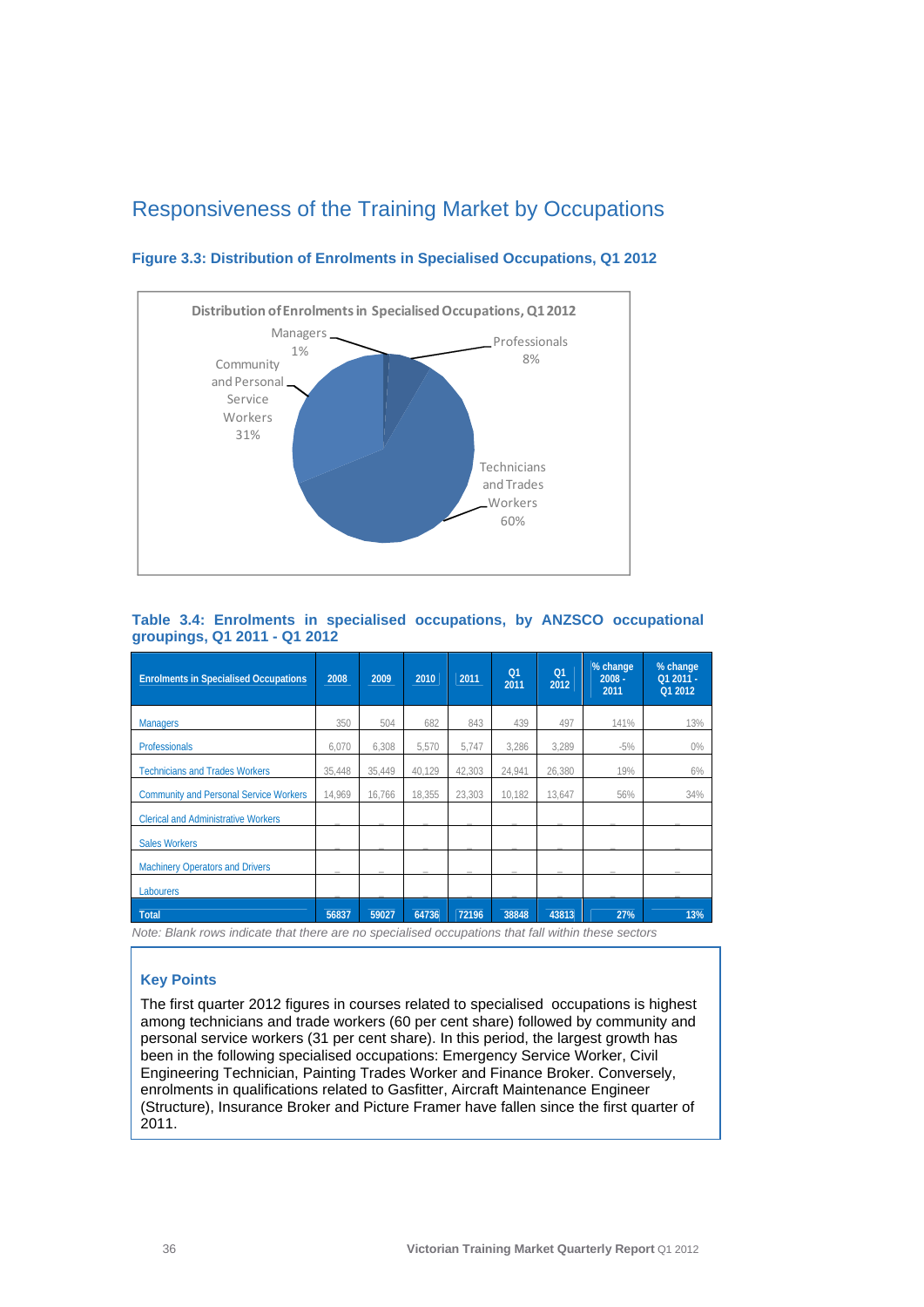

#### **Figure 3.4: Distribution of Enrolments in 'In Shortage' Occupations, Q1 2012**

# **Table 3.5: Enrolments in 'in shortage' occupations, by broad ANZSCO occupational groupings, Q1 2011 - Q1 2012**

| <b>Enrolments in 'In Shortage'</b><br><b>Occupations</b> | 2008   | 2009   | 2010   | 2011   | Q <sub>1</sub><br>2011 | O <sub>1</sub><br>2012 | % change<br>$2008 -$<br>2011 | % change<br>Q1 2011 -<br>Q1 2012 |
|----------------------------------------------------------|--------|--------|--------|--------|------------------------|------------------------|------------------------------|----------------------------------|
| <b>Managers</b>                                          | 2.738  | 5.825  | 5.213  | 7.211  | 3.801                  | 2.715                  | 163%                         | $-29%$                           |
| <b>Professionals</b>                                     | 9.883  | 11.907 | 12.673 | 12.397 | 5.925                  | 6.338                  | 25%                          | 7%                               |
| <b>Technicians and Trades Workers</b>                    | 44.715 | 44.305 | 49.506 | 52.972 | 31.030                 | 33.295                 | 18%                          | 7%                               |
| <b>Community and Personal Service Workers</b>            | 23,712 | 28.663 | 36,017 | 48,224 | 23,708                 | 31,031                 | 103%                         | 31%                              |
| <b>Clerical and Administrative Workers</b>               |        |        |        |        |                        |                        |                              |                                  |
| <b>Sales Workers</b>                                     | -      |        |        |        |                        |                        |                              |                                  |
| <b>Machinery Operators and Drivers</b>                   | 2.832  | 4,746  | 5.193  | 5,633  | 1.623                  | 918                    | 99%                          | $-43%$                           |
| <b>Labourers</b>                                         | 99     | 106    | 68     | 192    | 29                     | 195                    | 94%                          | 572%                             |
| Total                                                    | 56837  | 59027  | 64736  | 72196  | 38848                  | 43813                  | 27%                          | 13%                              |

*Note: Blank rows indicate that there are no in-shortage occupations that fall within these sectors* 

### **Key Points**

First quarter 2012 figures for 'In Shortage' occupations reveals that government funded VET provision (in terms of percentage share of the total) is highest for qualifications related to the occupations of Technicians and Trade workers (45 per cent) and Community and Personal Service workers (42 per cent). The largest increases have been in the areas of: Civil Engineering Technicians, Recycling or Rubbish Collector, Metal Fabricator, Electrical Lines-worker and Arborist. In contrast to enrolment trends in Specialised occupations, enrolments in qualifications related to Managers and Machinery Operators and Drivers have fallen, whereas those related to Labourers and Community and Personal Service Workers have risen.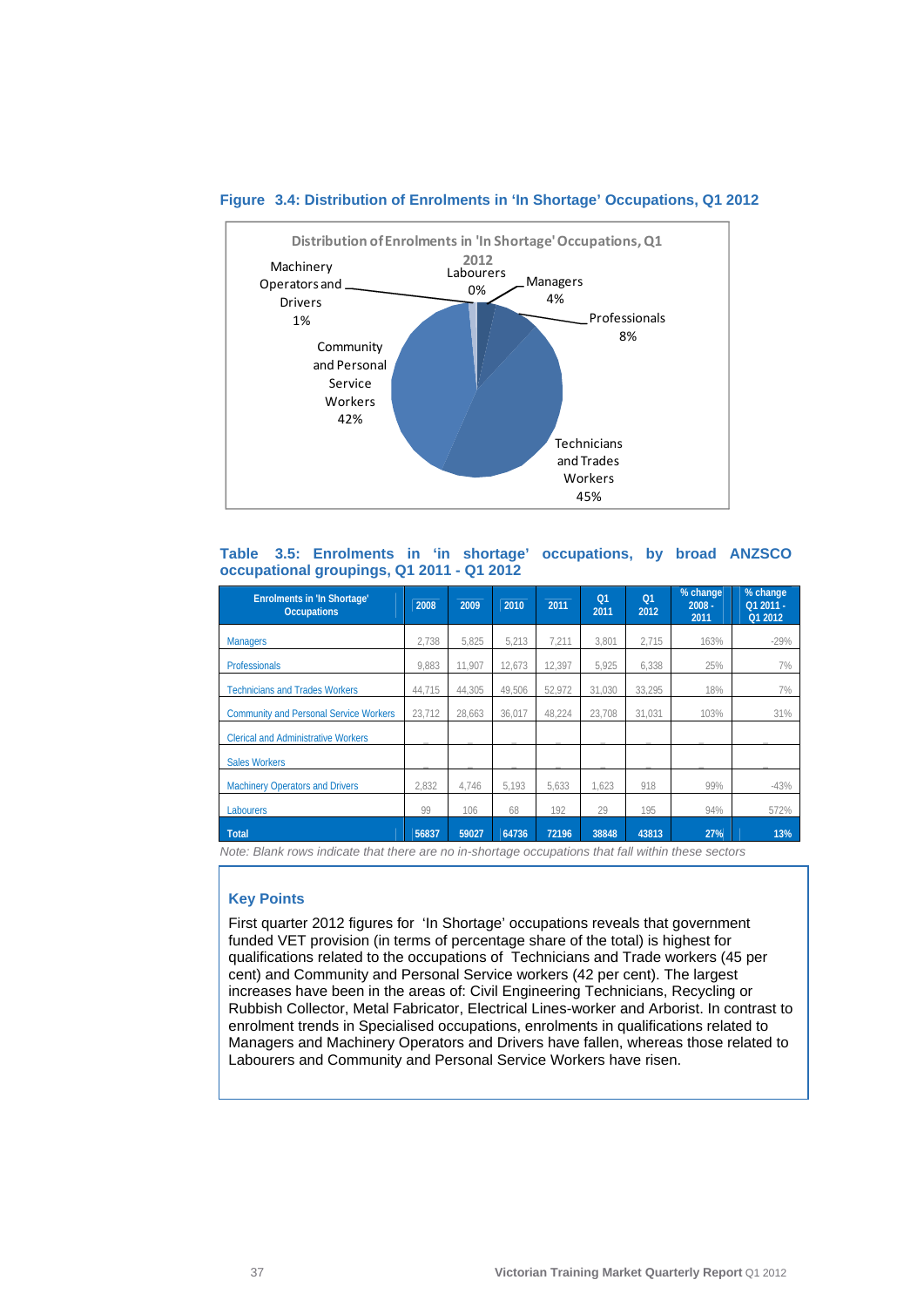# <span id="page-37-0"></span>Apprentices and Trainees

# **Apprentice and Trainee activity**

Providing formal training to apprentices and trainees is a key function of the VET system building skills that are directly applied in the workplace. Several key sectors that are important to the Victorian economy and the community more broadly directly benefit from the formal training provided by the VET system to apprentices and trainees. These include Automotive, Building and Construction, Hospitality, Health Care and Children's Services.

# **Table 3.6: VET government funded enrolments by apprentices and trainees**

|                               | 2008   | 2009   | 2010    | 2011    | % change<br>2008-2011 | Q1 2011 | Q1 2012 | % change<br>Q1 2011-<br>Q1 2012 |
|-------------------------------|--------|--------|---------|---------|-----------------------|---------|---------|---------------------------------|
| Apprentices                   | 42.057 | 41.728 | 45.393  | 46.404  | 10%                   | 29.355  | 29.973  | 2%                              |
| <b>Trainees</b>               | 53.857 | 49.090 | 56.750  | 80.057  | 49%                   | 30.330  | 43.615  | 44%                             |
| <b>Apprentices + Trainees</b> | 95.914 | 90.818 | 102.143 | 126.461 | 32%                   | 59.685  | 73.588  | 23%                             |

#### **Table 3.7: VET government funded enrolments by apprentices and trainees who completed Year 12**

|                               | 2008   | 2009   | 2010   | 2011   | % change<br>2008-2011 | Q1 2011 | Q1 2012 | % change<br>Q1 2011-<br>Q1 2012 |
|-------------------------------|--------|--------|--------|--------|-----------------------|---------|---------|---------------------------------|
| Apprentices                   | 17.349 | 7.366  | 19.228 | 20.237 | 17%                   | 13.093  | 13.480  | 3%                              |
| <b>Trainees</b>               | 24.505 | 21.929 | 26,410 | 36.583 | 49%                   | 14.450  | 20.136  | 39%                             |
| <b>Apprentices + Trainees</b> | 41.854 | 39.295 | 45.638 | 56,820 | 36%                   | 27.543  | 33.616  | 22%                             |

#### **Table 3.8: VET government funded enrolments by apprentices, by age**

|                               | 2008   | 2009   | 2010   | 2011   | % change<br>2008-2011 | Q1 2011 | Q1 2012 | % change<br>Q1 2011-<br>Q1 2012 |
|-------------------------------|--------|--------|--------|--------|-----------------------|---------|---------|---------------------------------|
| 15 to 19                      | 19.104 | 18.415 | 19.476 | 19.343 | 1%                    | 10.976  | 10.449  | $-5%$                           |
| 20 to 24                      | 16.417 | 16.491 | 18.129 | 18.564 | 13%                   | 13.067  | 13,815  | 6%                              |
| 25 to 44                      | 5.988  | 6.289  | 7.164  | 7.801  | 30%                   | 4.925   | 5.223   | 6%                              |
| 45 to 64                      | 496    | 501    | 602    | 682    | 38%                   | 376     | 482     | 28%                             |
| Under 15, over 64, not stated | 52     | 32     | 22     | 14     | $-73%$                |         | 4       | $-64%$                          |
| <b>Apprentices</b>            | 42.057 | 41,728 | 45.393 | 46,404 | 10%                   | 29,355  | 29.973  | 2%                              |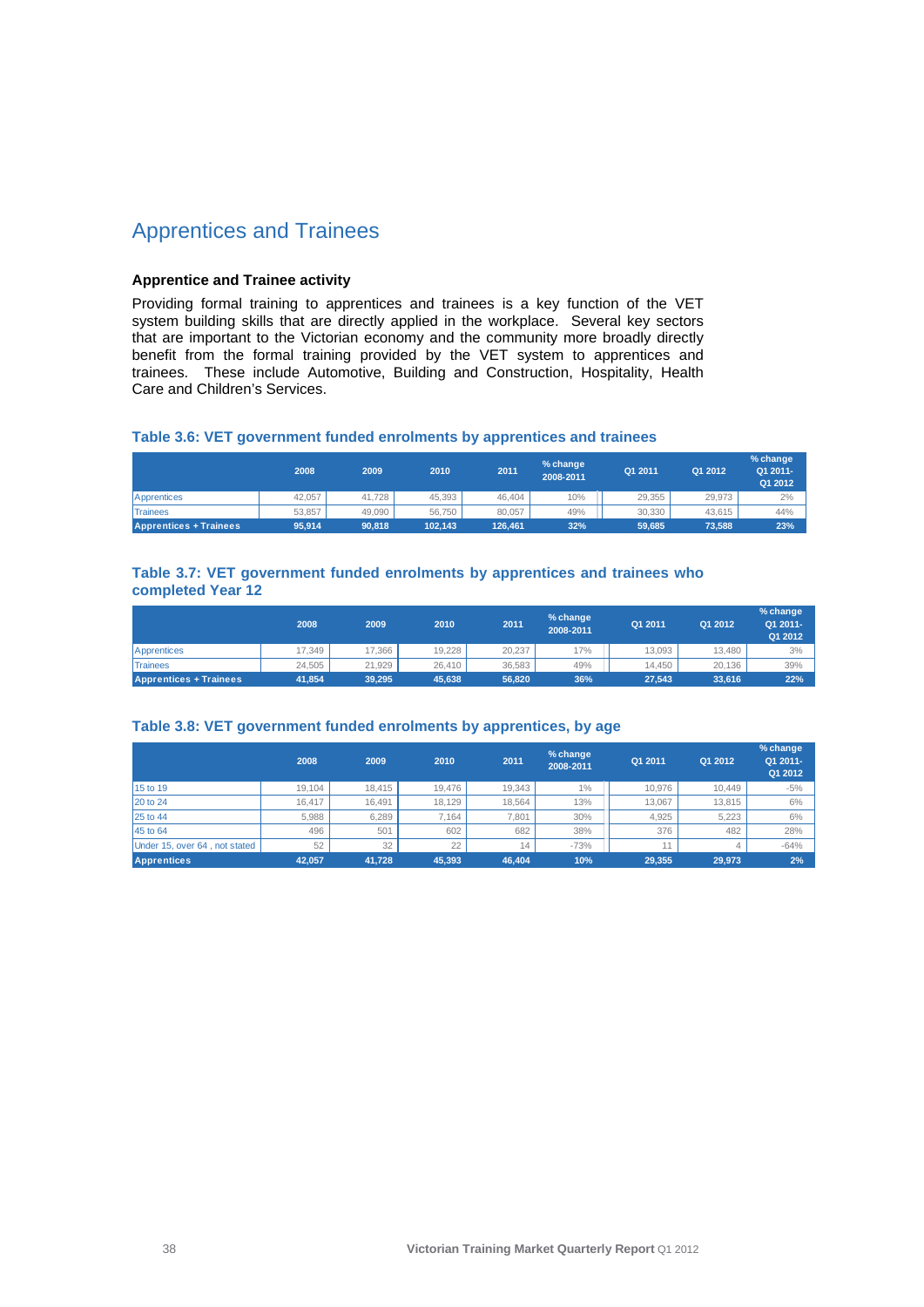

# **Figure 3.5: VET government funded enrolments by apprentices**

# **Table 3.9: VET government funded enrolments by trainees, by age**

|                               | 2008   | 2009   | 2010   | 2011   | % change<br>2008-2011 | Q1 2011 | Q1 2012 | % change<br>Q1 2011-<br>Q1 2012 |
|-------------------------------|--------|--------|--------|--------|-----------------------|---------|---------|---------------------------------|
| 15 to 19                      | 21.221 | 20.732 | 22.697 | 26.074 | 23%                   | 9.488   | 10,816  | 14%                             |
| 20 to 24                      | 12.787 | 10.984 | 12,433 | 15.221 | 19%                   | 7.301   | 8.455   | 16%                             |
| 25 to 44                      | 14.453 | 12.386 | 14.808 | 24.548 | 70%                   | 8.862   | 14.876  | 68%                             |
| 45 to 64                      | 4.786  | 4.552  | 6.505  | 13.633 | 185%                  | 4.566   | 9.197   | 101%                            |
| Under 15, over 64, not stated | 610    | 436    | 307    | 581    | $-5%$                 | 113     | 271     | 140%                            |
| <b>Trainees</b>               | 53.857 | 49.090 | 56.750 | 80.057 | 49%                   | 30,330  | 43,615  | 44%                             |



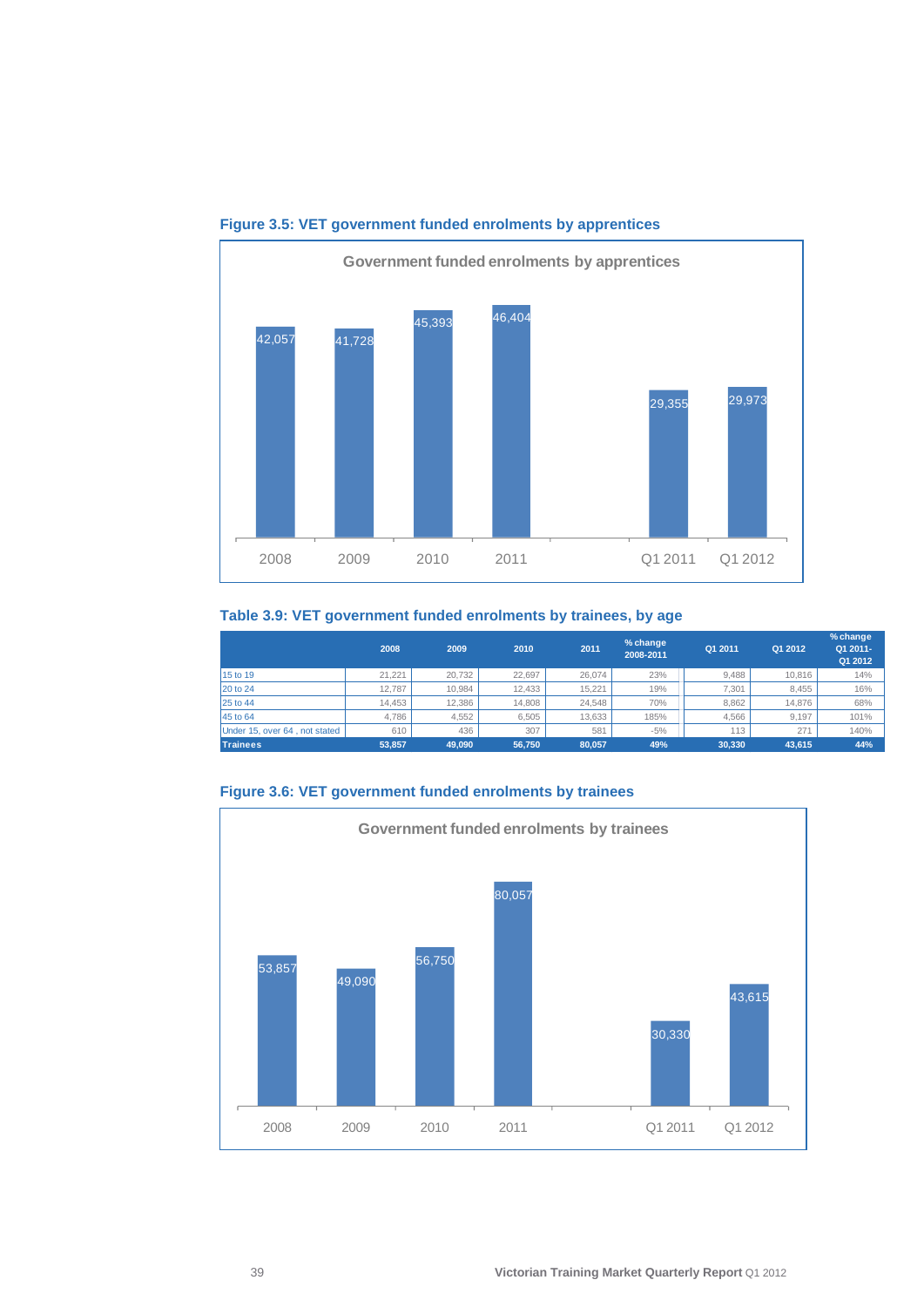### **Key Points**

- In Q1 2012, there has been a reported 23 per cent increase in apprenticeship and traineeship enrolments compared to Q1 2011, continuing the growth experienced over the last two years.
- Enrolments by apprentices (up 2 per cent) and trainees (up 44 per cent) are both showing growth in the first quarter of 2012. The moderate growth by apprentices in the first quarter of 2012 continues the trend of previous years highlighting that apprentices are consistently lagging behind the strong growth of the VET system overall.
- The number of apprentices and trainees who have completed Year 12 continues to be healthy with almost half having completed secondary school in the first quarter of 2012.
- There continues to be solid growth in the take-up of apprenticeships among 20 to 44 year olds (up by 6 per cent in the first quarter of 2012). This is a reflection of more students electing to complete Year 12 prior to undertaking an apprenticeship and those who change careers by taking up an apprenticeship after having spent several years in the workforce in a different field.